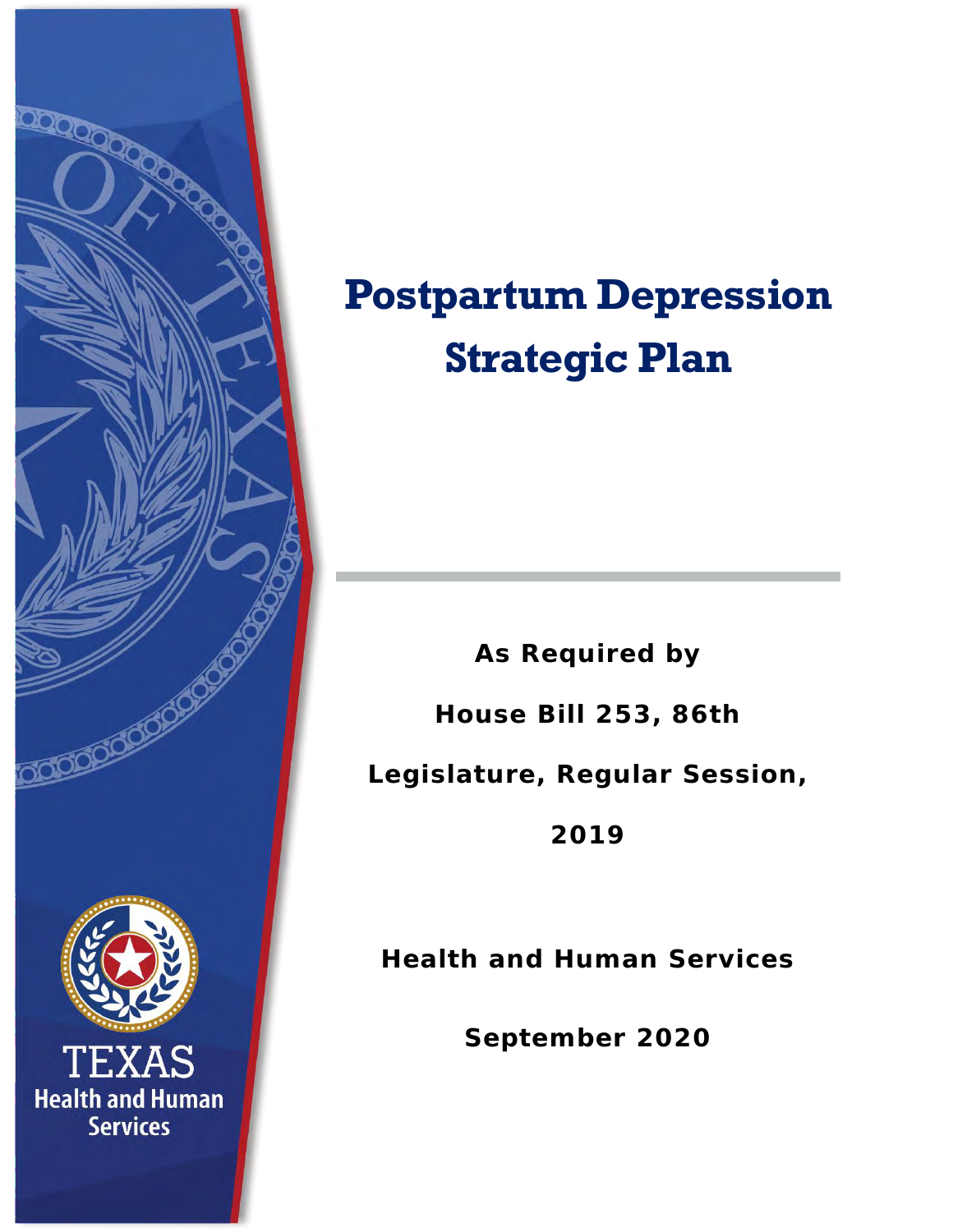### **Table of Contents**

| Department of State Health Services MCHS HTMB and Health and Human   |  |
|----------------------------------------------------------------------|--|
|                                                                      |  |
| Strategies to Increase Access to Peer Support Services32             |  |
| Strategies to Increase Public Awareness and Decrease Stigma of PPD38 |  |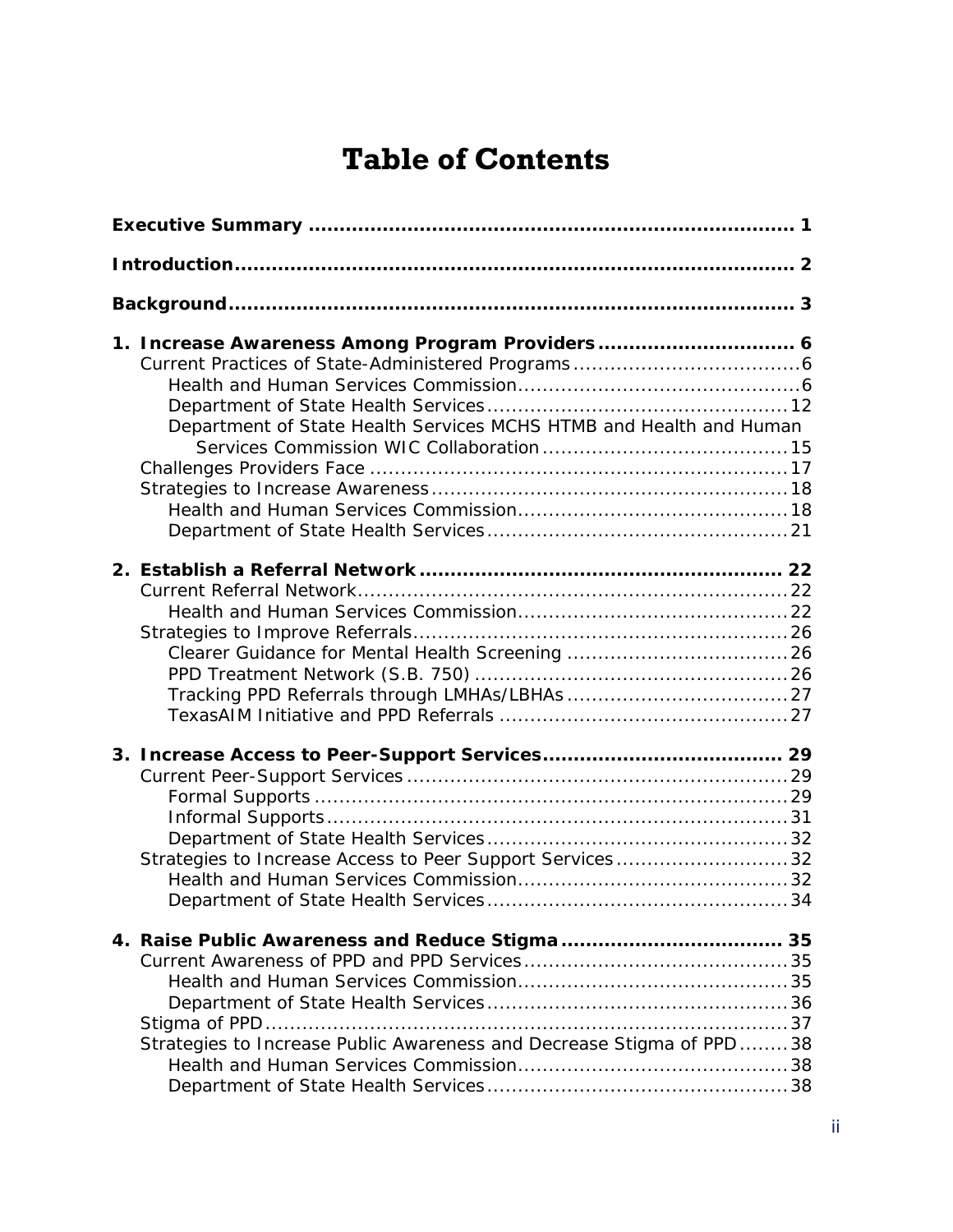| Strategies to Support Community-Based PPD Services 41 |  |
|-------------------------------------------------------|--|
|                                                       |  |
|                                                       |  |
|                                                       |  |
|                                                       |  |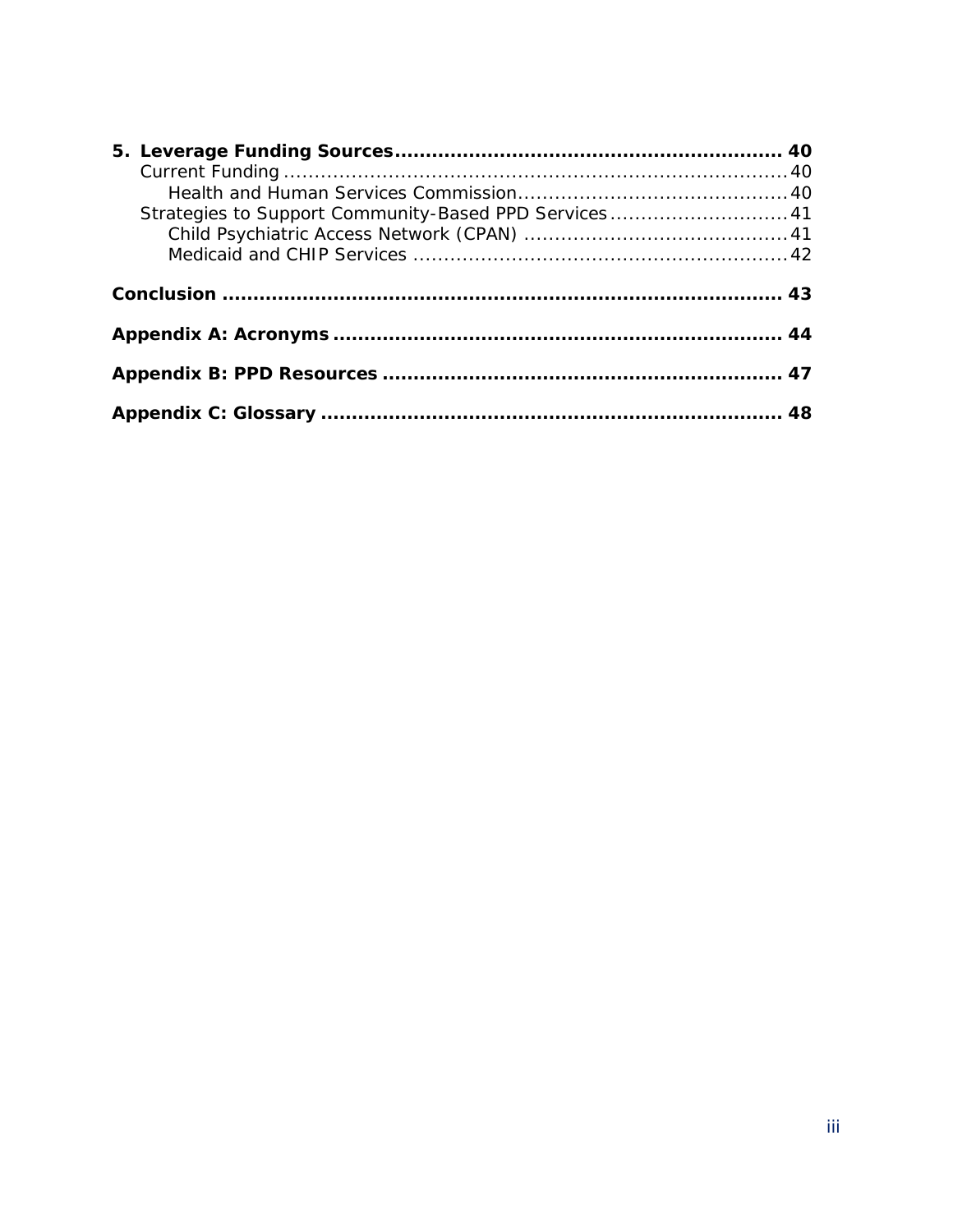#### <span id="page-3-0"></span>**Executive Summary**

The *Postpartum Depression Strategic Plan* is submitted in accordance with [House](https://capitol.texas.gov/BillLookup/History.aspx?LegSess=86R&Bill=HB253)  [Bill \(H.B.\) 253, 86th Legislature,](https://capitol.texas.gov/BillLookup/History.aspx?LegSess=86R&Bill=HB253) Regular Session, 2019. This plan provides background on postpartum depression (PPD), its prevalence in Texas, and current Health and Human Services (HHS) programs and initiatives that address PPD and support women and families throughout the state. This plan also highlights qualitative research on current challenges as well as opportunities for improving access to maternal mental health screening, referral, treatment and support services in Texas.

The plan is organized by the five key goals as outlined in H.B. 253 and provides information on current efforts and new strategies to increase awareness among program providers, establish a referral network, increase access to formal and informal peer support services, raise public awareness and reduce stigma, and leverage funding sources to provide evidence-based and patient-centered care to women experiencing PPD and other perinatal mood and anxiety disorders.

To meet the goals outlined by H.B. 253, HHS developed 15 key strategies to increase awareness of PPD and improve access to care throughout fiscal years 2021 and 2022.

HHS convened an internal cross-divisional maternal mental health workgroup to develop and implement the strategic plan. This workgroup includes staff and leadership from the Texas Health and Human Services Commission's (HHSC) Health, Developmental and Independence Services (HDIS), Medicaid and Children's Health Insurance Program (CHIP) Services, IDD and Behavioral Health Services, and the Department of State Health Services (DSHS).

HHS will review and update this inaugural plan in one year. Thereafter, HHSC, in consultation with DSHS, the Statewide Health Coordinating Council, HHSC's Office of Mental Health Coordination, and the Statewide Behavioral Health Coordinating Council, will annually review and update the strategic plan as necessary.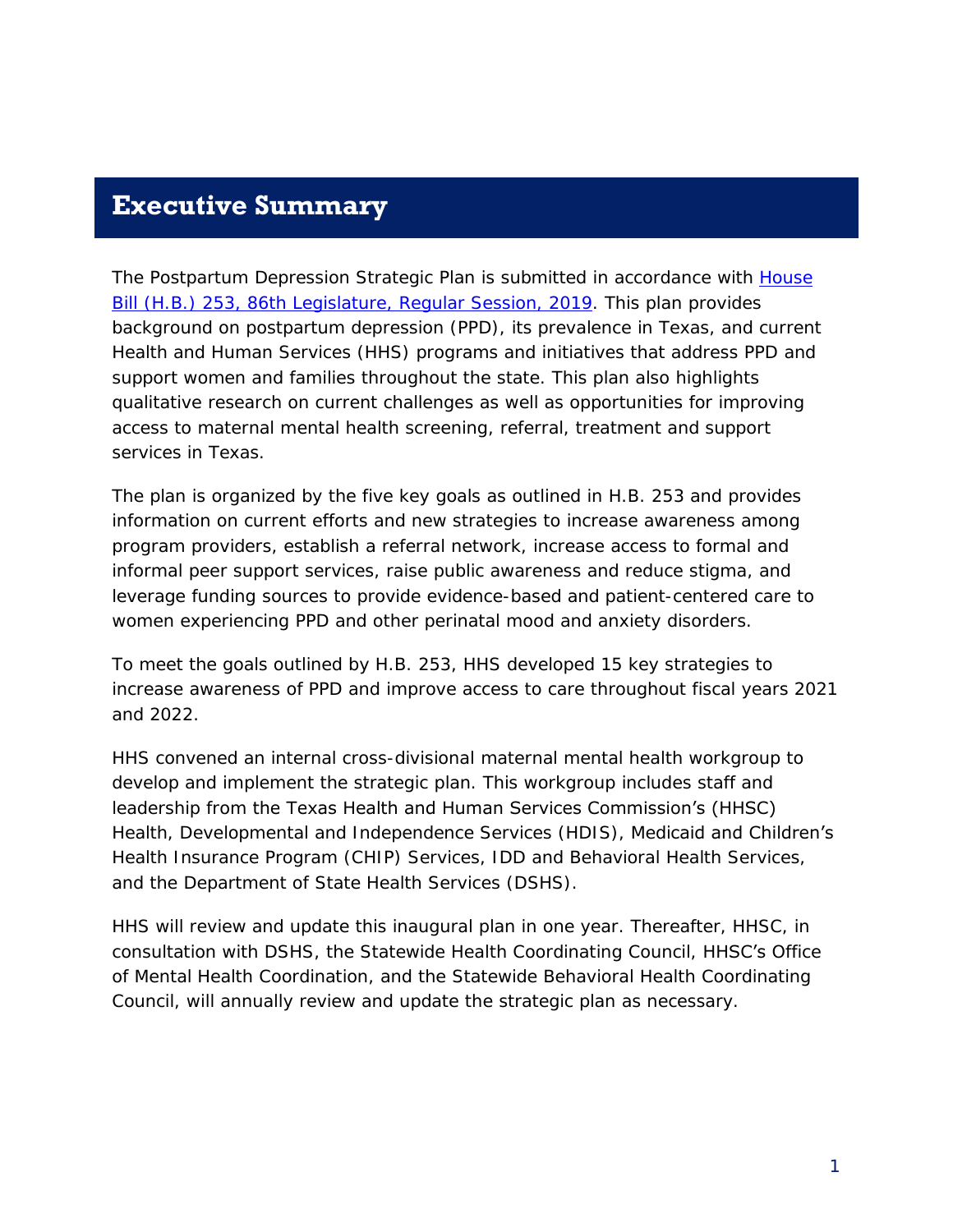### <span id="page-4-0"></span>**Introduction**

Depression during and after pregnancy is common and treatable. However, the Texas Maternal Mortality and Morbidity Review Committee has identified mental and behavioral health conditions, including depression, as factors contributing to the burden of pregnancy-related death. Recommendations from maternal health stakeholders have included enhancing screening and appropriate referral, increasing public awareness about identifying and seeking treatment for perinatal depression, and championing integrated models that combine physical and behavioral health services for women and families.<sup>1</sup>

HHS and the Legislature have prioritized PPD and maternal mental health initiatives and share the common goal of increasing access to services for mothers in Texas to improve maternal health outcomes.

As required by H.B. 253, 86th Legislature, Regular Session, 2019, HHSC must develop and implement a five-year strategic plan to improve access to PPD screening, referral, treatment, and support services.

The strategic plan provides strategies to:

j

- 1. Increase awareness among state-administered program providers who may serve women who are at risk of or are experiencing PPD about the prevalence and effects of PPD on outcomes for women and children;
- 2. Establish a referral network of community-based mental health providers and support services addressing PPD;
- 3. Increase women's access to formal and informal peer support services, including access to certified peer specialists who have received additional training related to PPD;
- 4. Raise public awareness of and reduce the stigma related to PPD; and
- 5. Leverage sources of funding to support existing community-based PPD screening, referral, treatment, and support services.

<sup>&</sup>lt;sup>1</sup> For more information regarding recommendations from the Maternal Mortality and Morbidity Review committee, please go to [https://www.dshs.texas.gov/mch/Maternal-](https://www.dshs.texas.gov/mch/Maternal-Mortality-and-Morbidity-Task-Force/.aspx)[Mortality-and-Morbidity-Task-Force/.aspx](https://www.dshs.texas.gov/mch/Maternal-Mortality-and-Morbidity-Task-Force/.aspx)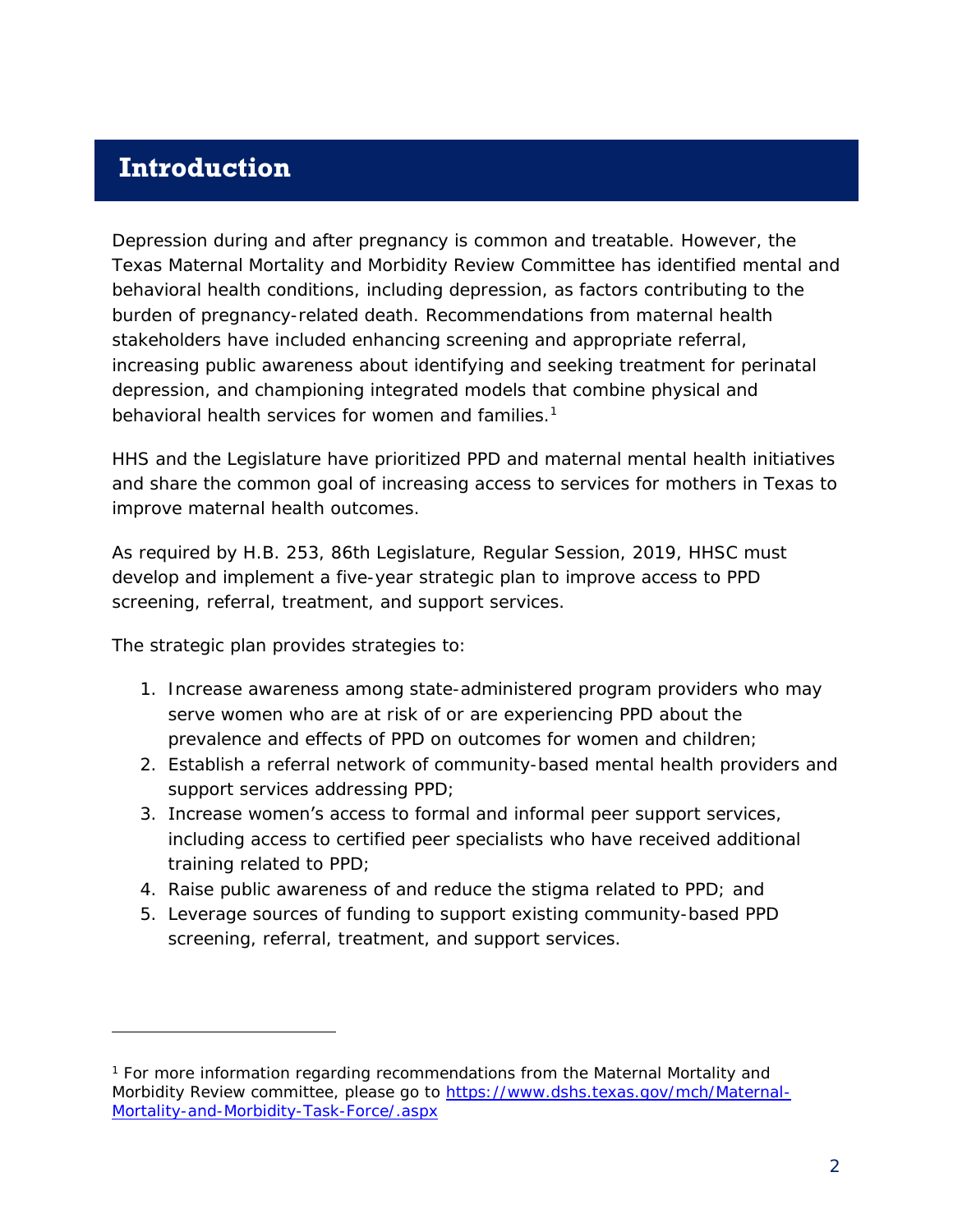### <span id="page-5-0"></span>**Background**

PPD is a common and potentially serious condition typically diagnosed during or after pregnancy. According to the American College of Obstetricians and Gynecologists (ACOG), "depression is a common complication of pregnancy with potentially devastating consequences if it goes unrecognized and untreated."<sup>2</sup> While PPD rates vary by state, as many as one in five women experience PPD in their lifetime.<sup>3</sup> The prevalence of PPD within six months of delivery in Texas is approximately 14 percent, which is higher than the national average of 12.5 percent. 4

The symptoms of PPD<sup>5</sup> are similar to symptoms of depression, but may also include:

- Crying more often than usual
- Feelings of anger

j

- Withdrawing from loved ones
- Feeling distant from one's baby
- Worrying or feeling overly anxious
- Thinking about hurting oneself or **one's** baby
- Doubting one's ability to care for one's baby

There are several other perinatal mood and anxiety disorders, including obsessive compulsive disorder, bipolar disorder, and post-traumatic stress disorder.<sup>6</sup> However, this strategic plan will focus on PPD.

<sup>2</sup> Statement by [ACOG District IX Chair](https://www.2020mom.org/acog-statement) (2020)

<sup>3</sup> According to *Vital Signs*[: Postpartum Depressive Symptoms and Provider Discussions](https://www.cdc.gov/mmwr/volumes/69/wr/mm6919a2.htm?s_cid=mm6919a2_w)  [About Perinatal Depression](https://www.cdc.gov/mmwr/volumes/69/wr/mm6919a2.htm?s_cid=mm6919a2_w) — United States, 2018, CDC (2020)

<sup>&</sup>lt;sup>4</sup> According to DSHS analysis based on CDC, Pregnancy Risk Assessment Monitoring System [\(PRAMS\)](https://www.cdc.gov/prams/index.htm) combined CY 2014-2016 data. Texas Health and Human Services. (2019)

<sup>5</sup> CDC, Reproductive Health, [Depression During and After Pregnancy](https://www.cdc.gov/reproductivehealth/features/maternal-depression/index.html) (2020)

<sup>&</sup>lt;sup>6</sup> [Council on Patient Safety in Women's Health Care,](https://safehealthcareforeverywoman.org/patient-safety-bundles/maternal-mental-health-depression-and-anxiety/) Maternal Mental Health: Depression [and Anxiety](https://safehealthcareforeverywoman.org/patient-safety-bundles/maternal-mental-health-depression-and-anxiety/) (2016)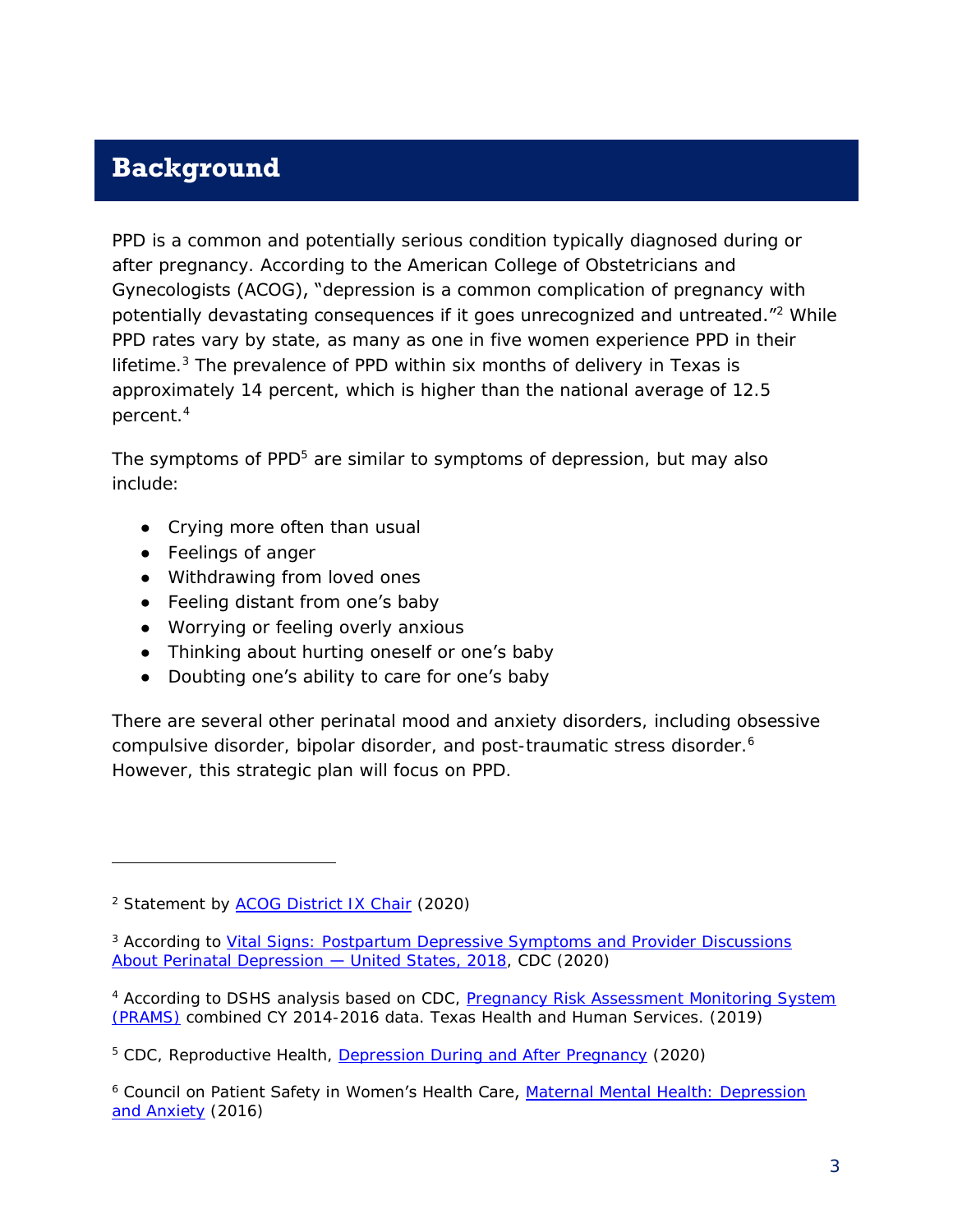PPD has been a focus of HHS, which is comprised of HHSC and DSHS.<sup>7</sup> Following are a few of the PPD initiatives that HHS has undertaken at the Legislature's direction:

- In accordance with H.B. [2466, 85th Legislature, Regular Session, 2017,](https://capitol.texas.gov/BillLookup/History.aspx?LegSess=85R&Bill=HB2466) HHSC covers a PPD screening through Medicaid and the Children's Health Insurance Program that takes place at an infant checkup or follow-up before the child's first birthday.
- In accordance with 2018-19 General Appropriations Act, Senate Bill 1, 85th Legislature, Regular Session, 2017 (Article II, Health and Human Services Commission, Rider 85), HHSC submitted a report titled, "PPD [Among Women](https://hhs.texas.gov/reports/2019/02/postpartum-depression-among-women-utilizing-texas-medicaid-2019)  [Utilizing Texas Medicaid,"](https://hhs.texas.gov/reports/2019/02/postpartum-depression-among-women-utilizing-texas-medicaid-2019) which discussed the screening and treatment of PPD.
- In accordance with Senate Bill (S.B.) [750, 86th Legislature, Regular Session,](https://capitol.texas.gov/BillLookup/Text.aspx?LegSess=86R&Bill=SB750)  [2019,](https://capitol.texas.gov/BillLookup/Text.aspx?LegSess=86R&Bill=SB750) HHSC is collaborating with Medicaid health plans and Healthy Texas Women (HTW) providers to develop and implement a PPD treatment network for women enrolled in Medicaid or HTW.

The *Postpartum Depression Strategic Plan* builds on these efforts and includes additional strategies HHS is implementing to address PPD. HHSC has complied with the statute's requirement to coordinate with DSHS, the Statewide Health Coordinating Council, HHSC's Office of Mental Health Coordination, and the Statewide Behavioral Health Coordinating Council in developing the strategic plan.

Following are examples of HHSC coordination with these and other entities:

- HHSC HDIS staff met with the Local Mental Health Authorities (LMHAs)/Local Behavioral Health Authorities (LBHAs) Medical Services Consortium to discuss the Postpartum Depression Strategic Plan. LMHAs/LBHAs are local authorities that deliver mental and behavioral services in communities throughout Texas.
- Between November 2019 and February 2020, HDIS staff conducted PPD presentations for the Statewide Behavioral Health Coordinating Council, the Statewide Health Coordinating Council, and Cardea Community Health Workers. Presentations included information on postpartum initiatives in H.B.

j

<sup>&</sup>lt;sup>7</sup> Though DSHS does not provide direct services or programming specific to PPD, DSHS administers multiple public health programs and initiatives that improve PPD services coordination and awareness.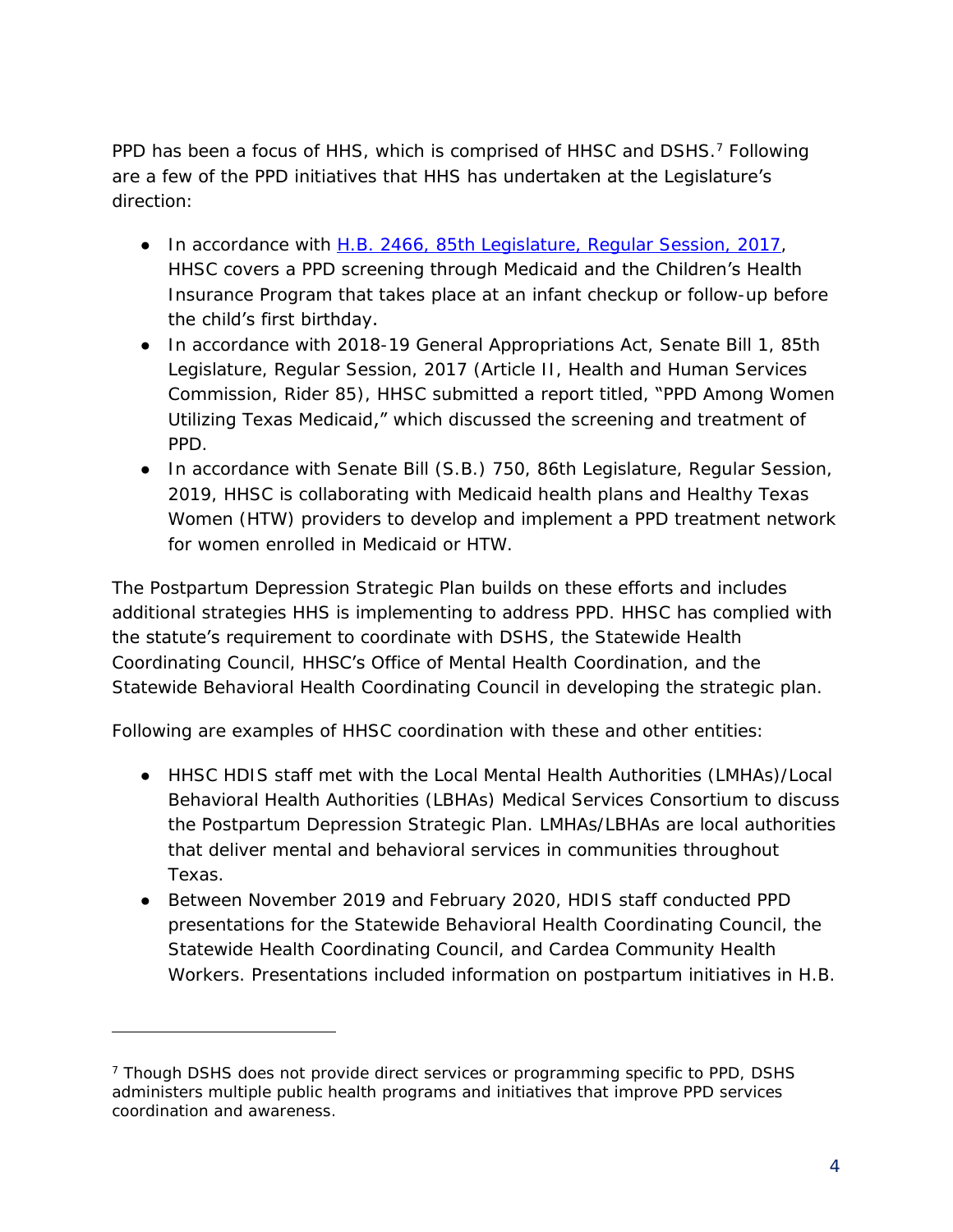253 and S.B. 750 and provided an opportunity to answer questions from members.

- HDIS coordinated with the Office of Mental Health Coordination on the development of the Postpartum Depression Strategic Plan.
- HHSC worked collaboratively with Texans Care for Children, in partnership with the St. David's Foundation, to engage communities, providers, mothers, families, and other stakeholders across Texas. The purpose of this partnership was to gather qualitative data about individuals' and stakeholders' experiences with maternal mental health screenings, referrals, and treatment.
- Texans Care for Children convened an H.B. 253 advisory workgroup of more than 20 Texas experts to develop an online survey and host listening sessions on maternal mental health. The goal of the survey was to identify current challenges and opportunities for improving access to maternal mental health screenings, referrals, treatment, and support services in Texas.
	- ▶ The H.B. 253 advisory workgroup members represented various regions of the state, including Dallas/Fort Worth, Central Texas, Corpus Christi, San Antonio, Houston, and Midland, and various provider types, including OB/GYNs, pediatricians, neonatologists, licensed psychologists, mental health counselors, peer specialists, and mothers with lived experience.
	- ▶ The results of the survey8 were shared with HDIS to inform its development of the Postpartum Depression Strategic Plan, and several of the findings are included in this plan.

j

<sup>8</sup> Texans Care for Children. *[Maternal Mental Health in Texas](https://static1.squarespace.com/static/5728d34462cd94b84dc567ed/t/5f074a34406e70280293fc25/1594313273455/maternal-mental-health-challenges-survey-results.pdf/)*. (2020)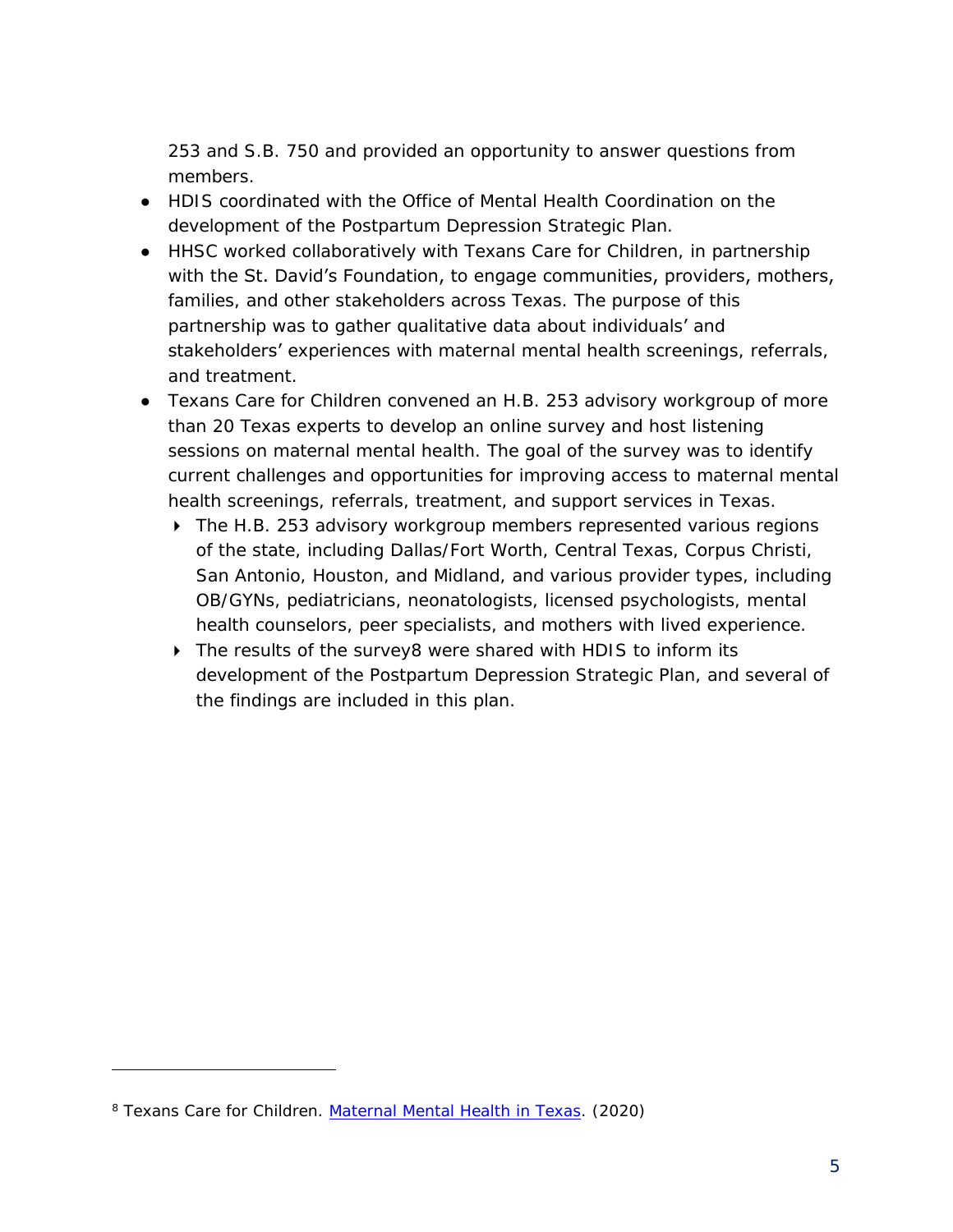### <span id="page-8-0"></span>**1.Increase Awareness Among Program Providers**

*Increase awareness among state-administered program providers who may serve women who are at risk of or are experiencing PPD about the prevalence and effects of PPD on outcomes for women and children.*

According to the Texans Care for Children/St. David's Foundation survey, respondents agree that more awareness of PPD is necessary and recommend training providers who serve women on: signs and symptoms of maternal mental health challenges, how to discuss mental health challenges with clients, and how to find a reliable referral network with options for women from all socioeconomic backgrounds.<sup>9</sup>

From a Pediatrician:

 $\overline{a}$ 

*"We need to normalize maternal mental health. At our clinic, pregnant women get a folder with info on postpartum depression, do a screening, and get resources for where they can seek help."*

### <span id="page-8-1"></span>**Current Practices of State-Administered Programs 10**

#### <span id="page-8-2"></span>**Health and Human Services Commission**

**Texas Clinician's Postpartum Depression Toolkit**

HHSC's [Texas Clinician's](https://hhs.texas.gov/sites/default/files/documents/doing-business-with-hhs/providers/health/women/tx-clinicians-ppd-toolkit.pdf) Postpartum Depression Toolkit is an evidence-based tool that provides clinical decision support for diagnosis and treatment of PPD. The tool also includes links to patient and provider resources and information on state programs that provide coverage for related services.

<sup>9</sup> Texans Care for Children. *[Maternal Mental Health in Texas](https://static1.squarespace.com/static/5728d34462cd94b84dc567ed/t/5f074a34406e70280293fc25/1594313273455/maternal-mental-health-challenges-survey-results.pdf/)*. (2020)

 $10$  For this plan, "state-administered program provider" is applied in one of two ways: 1) An agency within the Texas HHS system that provides health services directly to clients through one of its array of programs. 2) An entity that contracts with or receives a grant from an HHS agency to provide health services.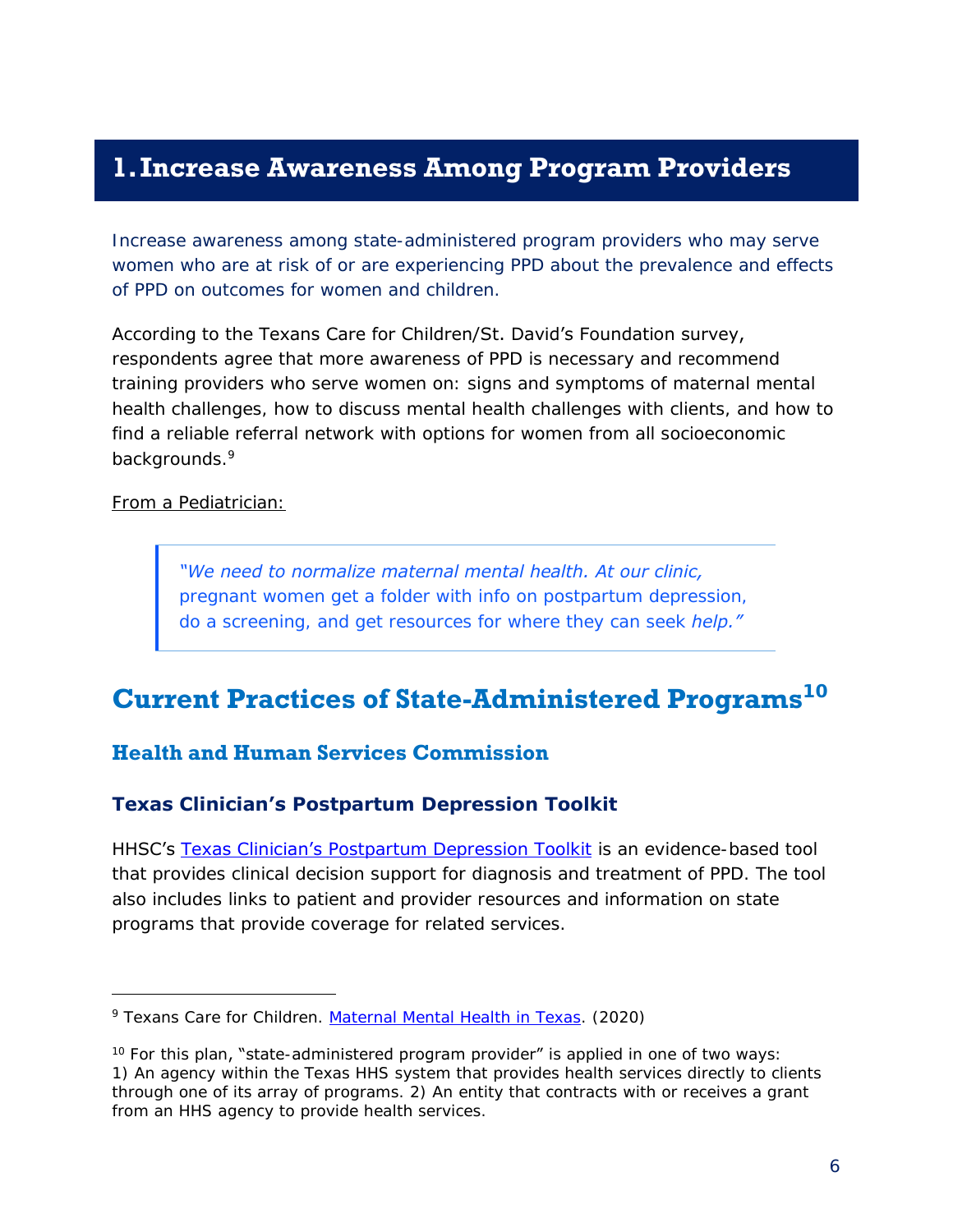The toolkit serves as a resource for Texas clinicians and includes information on screening, diagnosis, and treatment of PPD. It includes coverage and reimbursement options for PPD through Medicaid, CHIP, HTW, the Family Planning Program (FPP) as well as other referral options.

Activities and stakeholder engagement aimed at increasing toolkit utilization can increase access to treatment services for underserved women by improving primary care providers' knowledge of PPD and comfort level treating it.

The toolkit is available on the [HHS website.](https://hhs.texas.gov/doing-business-hhs/provider-portals/health-services-providers/womens-health-services/womens-health-services-provider-toolkits)

#### **Medicaid and CHIP Services**

Medicaid covers a broad range of mental health services that are available to screen for and treat PPD. Services include:

- Individual psychotherapy
- Family psychotherapy
- Group psychotherapy
- Psychiatric diagnostic evaluation
- Psychological neurobehavioral and neuropsychological testing
- Mental health targeted case management
- Mental health rehabilitation
- Peer specialist services
- Psychiatric hospital care

The CHIP Perinatal program provides services for the unborn children of pregnant women who are uninsured, do not qualify for Medicaid due to income or immigration status, and whose household income is at or below 202 percent of the federal poverty level. Services include prenatal visits, prescription prenatal vitamins, labor and delivery, and two postpartum visits.

#### **Texas Health Steps PPD Screening**

In accordance with H.B. [2466, 85th Legislature, Regular Session, 2017,](https://capitol.texas.gov/BillLookup/History.aspx?LegSess=85R&Bill=HB2466) both Medicaid and CHIP cover a PPD screening that takes place at an infant checkup or follow-up before the child's first birthday. The screening is a benefit for the infant and is available regardless of whether the mother is currently enrolled in Medicaid or CHIP. Additional reimbursement is available for one PPD screening that takes place during a checkup for Texas Health Steps, Texas Medicaid's comprehensive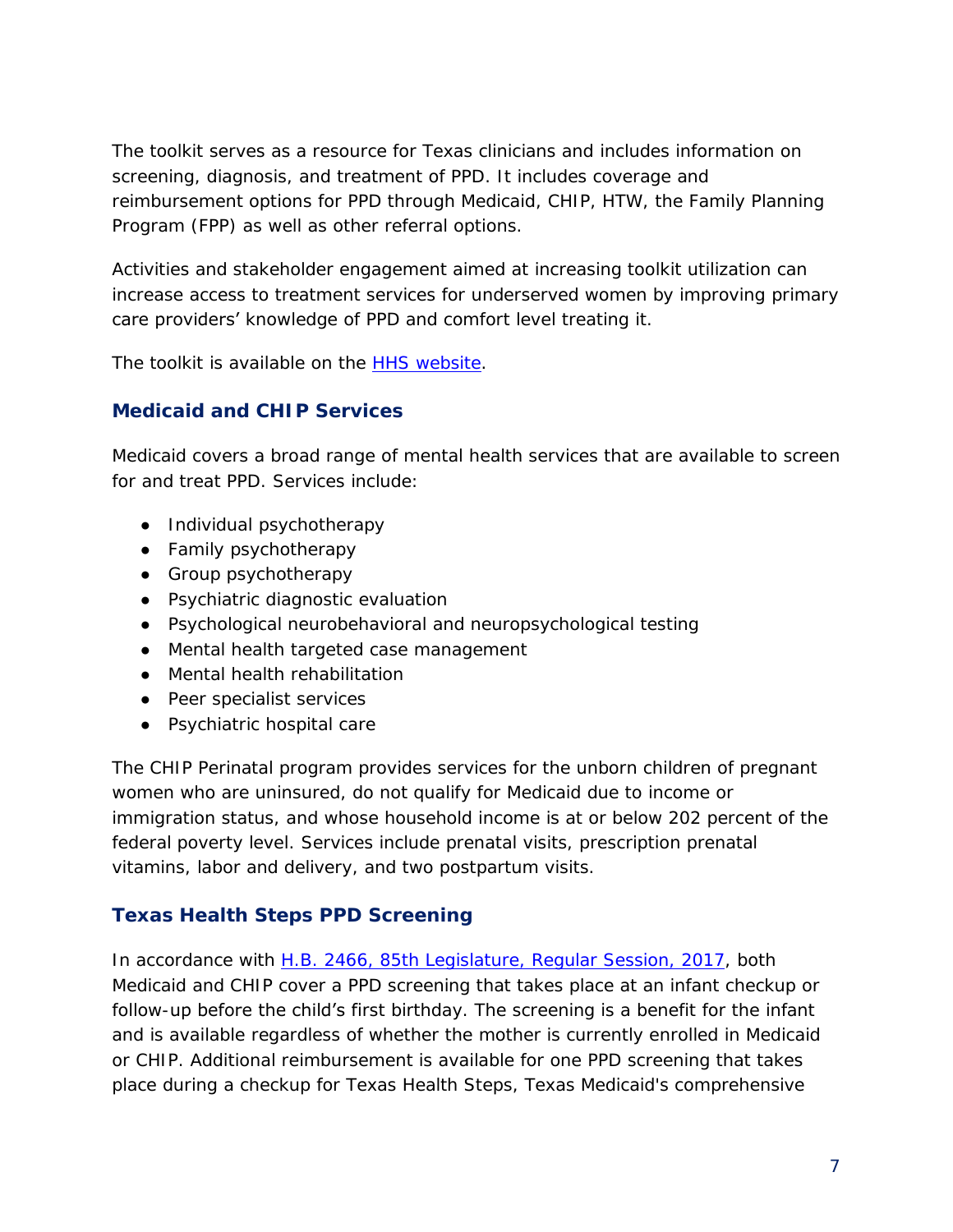preventive child health service that includes medical, dental, and case management services.

Texas Health Steps Online Provider Education released the "Integrating PPD Screening into Routine Infant Medical Checkups" tutorial in July 2018. The tutorial provides guidance on conducting PPD screening during an infant's preventive medical checkup. The video and other provider resources on PPD screening are available on the [Texas Health Steps website.](https://www.txhealthsteps.com/)

#### **LMHAs/LBHAs and PPD Screenings**

HHSC sends LMHAs and LBHAs annual reminders of the requirements in Health and Safety Code (HSC) Chapter 62 and Human Resources Code Chapter 32 related to coverage of services for PPD under Medicaid and CHIP.

When a woman screens positive for PPD, the Medicaid provider may refer her to a community resource, including an LMHA/LBHA. The LMHA/LBHA provides diagnostic and clinical assessments to determine her eligibility for services while also noting the PPD flag in her electronic health record.

#### **Behavioral Health Awareness Workgroup**

IDD-BHS Office of Mental Health Coordination leads the Behavioral Health Awareness Workgroup with a team of representatives from other HHS offices. The workgroup implements a unified approach to behavioral health awareness and fosters cross-system collaborations with external partners around behavioral health activities. This collaboration helps to educate and inform stakeholders about behavioral health services and where to access resources and assistance.

#### **Healthy Texas Women and Healthy Texas Women Plus**

When coverage under the Medicaid for Pregnant Women program ends, a woman will transition to the HTW program if she meets eligibility requirements. The HTW program covers diagnostic evaluation, medications, and follow-up visits for women with a diagnosis of PPD. Currently, the HTW program does not cover counseling and peer specialist services.

For a list of current medications covered under the HTW program, including antidepressants, go to the [Texas Medicaid/CHIP Vendor Drug](https://www.txvendordrug.com/formulary/formulary-search) Program website.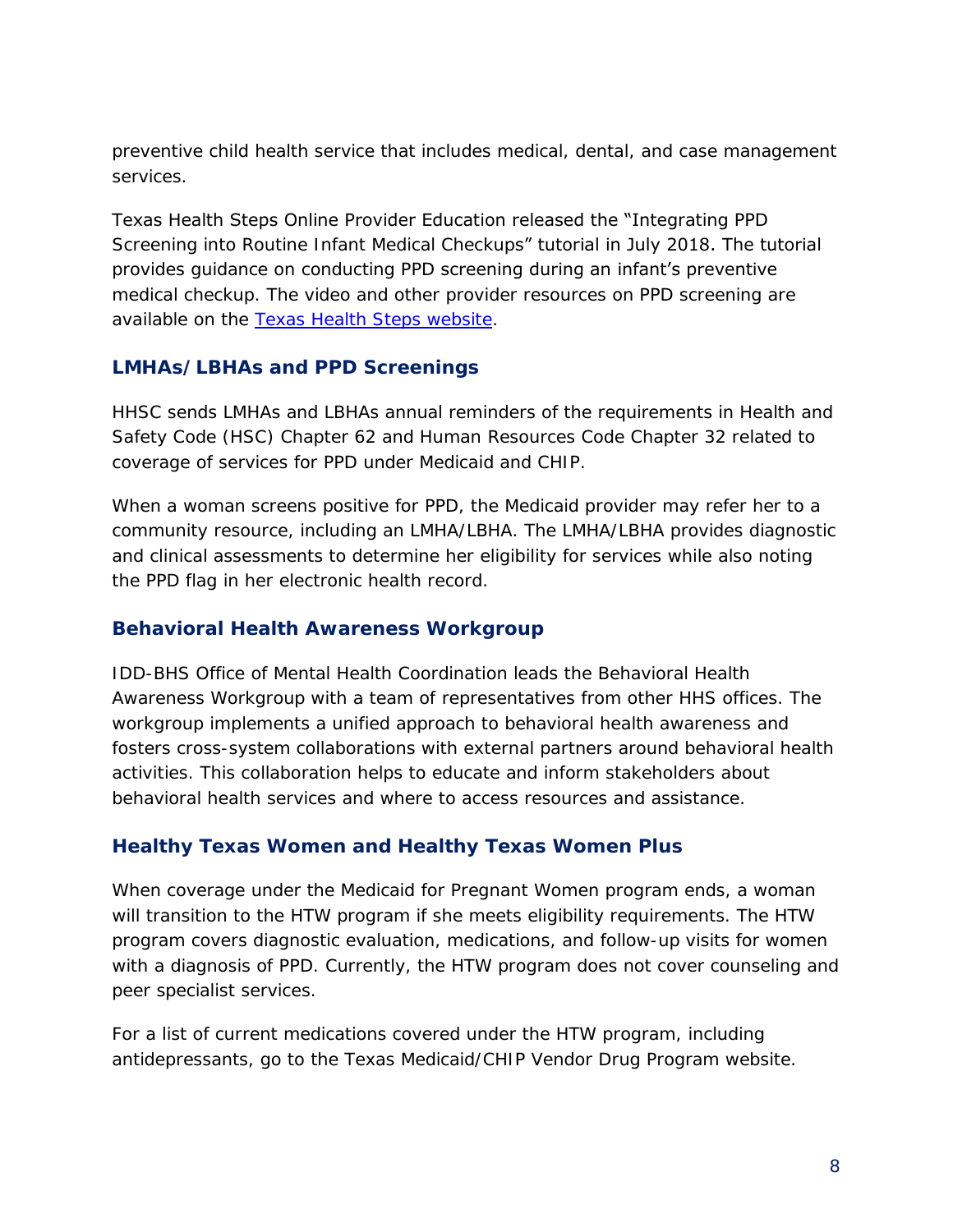Effective September 1, 2020, a new program, called HTW Plus, will provide enhanced postpartum benefits to eligible women for 12 months following the end of pregnancy-related Medicaid coverage. Women enrolled in HTW Plus also have access to the services and benefits included in HTW. A complete list of this limited postpartum package will be available in the next version of the Postpartum Depression Strategic Plan in 2021.

The following PPD services are covered under HTW:

- Screening for PPD
- PPD diagnostic evaluation
- $\bullet$  PPD medication<sup>11</sup> and follow-up care

Additionally, the following PPD services are covered under HTW Plus:

- Individual and family psychotherapy services
- Group psychotherapy services
- Peer specialist services

#### **PPD Coverage Under the Family Planning Program**

FPP covers screening and diagnoses of PPD for women who meet income eligibility requirements and do not qualify for other similar coverage. Providers are required by the Women's Health Services Handbook, Texas Medicaid Provider Procedures Manual, July 2020, to refer women who screen positive for PPD to a provider who can perform further evaluation and determine a course of treatment.

#### **PPD Services Provided Through WIC**

The goal of the Supplemental Nutrition Program for Women, Infants and Children (WIC) is to improve the health of women, infants, and children up to age 5 who are at or below 185 percent of the federal poverty level and at nutrition risk by providing nutritious foods to supplement diets, nutrition and breastfeeding education, and health care referrals. WIC funds multiple initiatives aimed at improving breastfeeding rates among postpartum mothers, including a breastfeeding peer-counselor program.

j

<sup>&</sup>lt;sup>11</sup> [Vendor Drug Program Formulary for HTW](https://www.txvendordrug.com/formulary/formulary-search)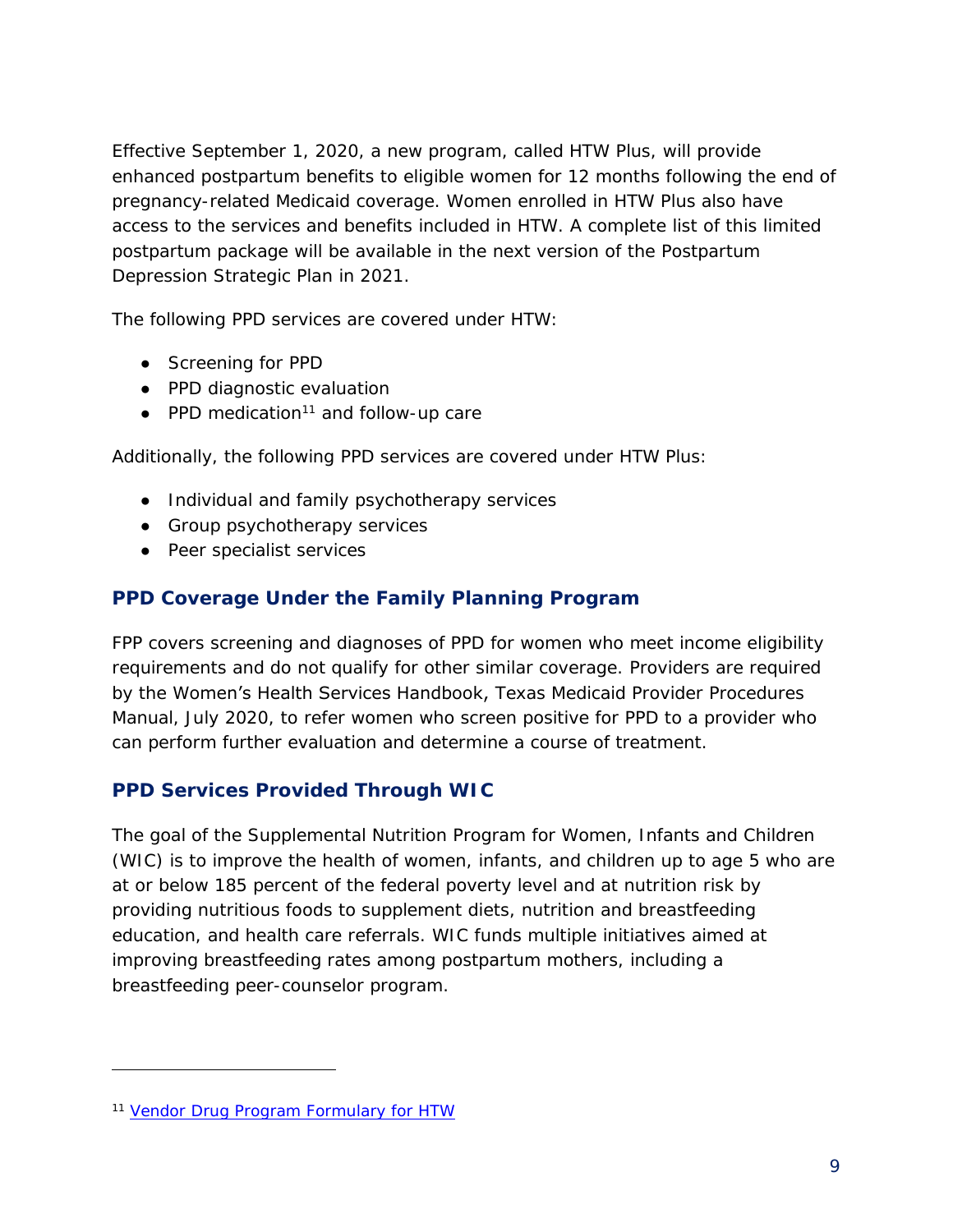WIC provides training to contracted local WIC staff on general signs and symptoms of PPD and provides educational materials for WIC participants that include information on PPD symptoms and how to get help.

WIC collaborates with the DSHS Maternal and Child Health Unit, Healthy Texas Mothers and Babies Branch (HTMB), on several initiatives to improve maternal and infant health outcomes through increased support of breastfeeding. These initiatives target women who may be at risk for PPD and include an outreach campaign aimed at pregnant and breastfeeding women, as well as a robust peer counseling program.

Additionally, WIC and HTMB each fund distinct but complementary work to support lactation support centers that provide population-based lactation support services across Texas and a 24-hour breastfeeding support hotline. Further details about each of these programs are provided later in this plan.

#### **Primary Health Care Services Program**

The **Primary Health Care (PHC)** services program works with clinic sites across Texas to ensure that eligible Texans can access comprehensive primary health care services. The program covers screening, diagnosis, and medication for PPD. PHC requires providers to perform age-appropriate health assessments, using the Texas Health Steps Periodicity schedule, including the requirement of a PPD screening for mothers at infant checkups up to the child's first birthday. Additionally, PHC program providers are instructed to follow ACOG's guidelines for prenatal and postpartum services, which also recommend screening for PPD.

#### **Early Childhood Intervention**

Providers with the Early Childhood Intervention (ECI) services program work with infants and toddlers with developmental delays and disabilities and their families. Licensed Professional Counselors, Licensed Clinical Social Workers, and other mental health providers employed by or contracted with ECI programs can provide counseling services to address maternal depression. These services also improve a mother's responsiveness to the needs of her infant. ECI service coordinators can provide mothers exhibiting symptoms of PPD with information and make referrals to appropriate clinicians.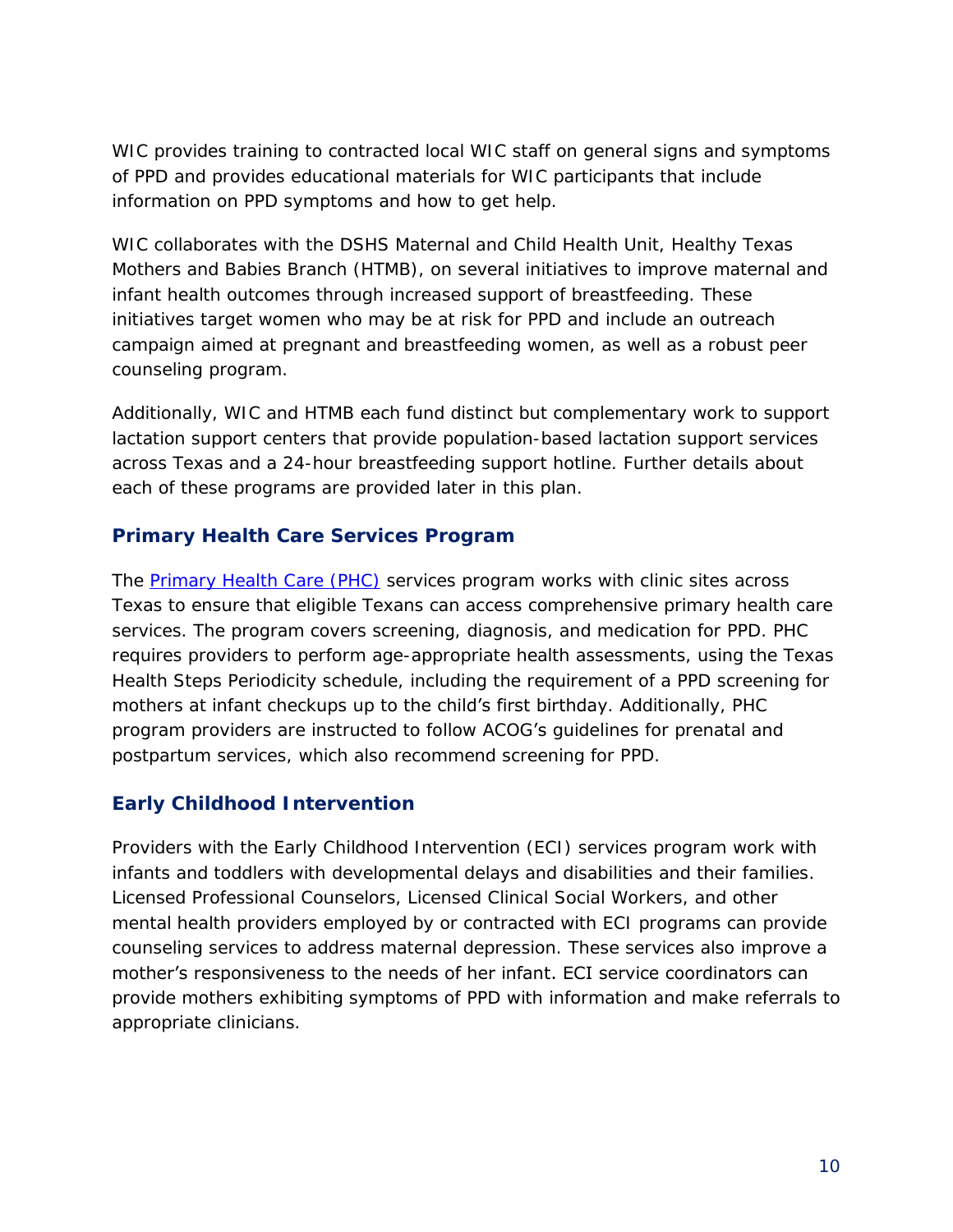#### **Title V Maternal Child Health Fee-for-Service Program**

The Title V Maternal Child Health Fee-for-Service program covers screening and diagnosis of PPD, using the **Postpartum Depression Screening Scale**, for women who meet eligibility requirements and do not qualify for other similar coverage. Providers are required to screen for PPD at infant checkups up to 12 months and give pamphlets that include information on PPD to parents of newborns. The Title V Maternal Child Health Fee-for-Service program does not cover medications, and providers are required to refer women who screen positive for PPD to a provider who can perform further evaluation and determine a course of treatment.

#### **Texas Nurse-Family Partnership**

The Department of Family and Protective Services (DFPS) oversees the Texas Nurse-Family Partnership (NFP) program which connects first-time mothers with nurses who specialize in maternal and child health. These nurses provide new mothers with the care and support needed for healthy pregnancies and strong families. New mothers who enroll in the program are visited by a nurse during pregnancy and until their child is two years old. NFP nurses screen for PPD before delivery and at various times throughout the postpartum period.

For more information and to find a list of NFP service providers throughout the state, go to the [Texas Nurse-Family Partnership website.](http://www.dfps.state.tx.us/Prevention_and_Early_Intervention/Texas_Home_Visiting/nurse.asp)

#### **Telehealth and Telemedicine Services for PPD**

Several HHSC programs currently offer physician telemedicine services and nonphysician telehealth services, including Medicaid, CHIP, WIC, ECI, and PHC. Services include mental health screenings, referrals, and treatment.

Texas Medicaid telemedicine services are those delivered by a physician or a physician group, by an advanced practice registered nurse, a physician assistant, or a nurse practitioner acting under physician delegation and supervision. Medicaid telehealth services are defined as healthcare services, other than telemedicine medical services, delivered by a health professional that is licensed, certified, or otherwise entitled to practice in Texas and acting within the scope of the health professional's license, certification, or entitlement to a patient at a different physical location than the health professional, using telecommunications or information technology.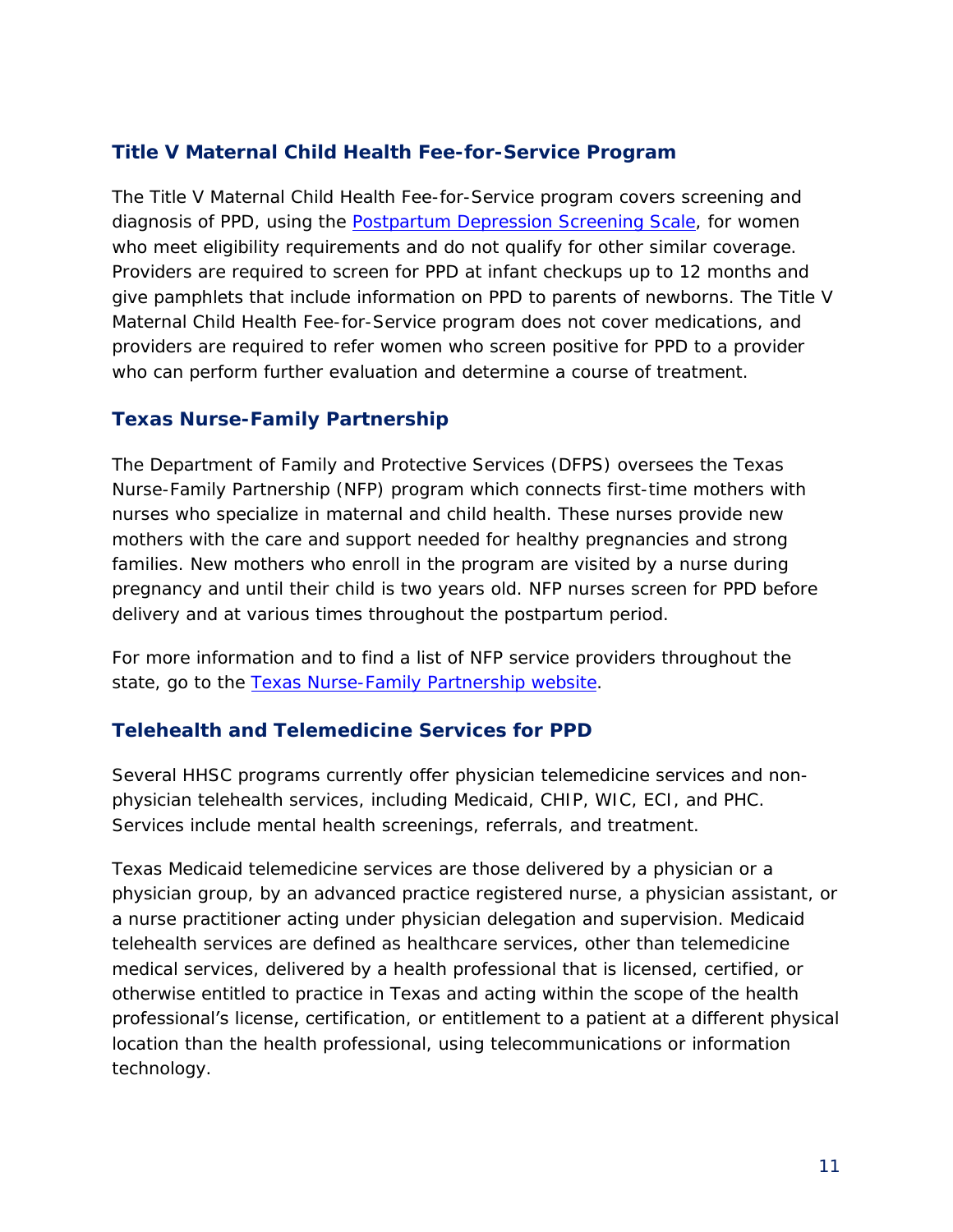Medicaid mental health telemedicine and telehealth benefits include services that are performed by the following providers, who must be enrolled as Texas Medicaid providers:

- Psychiatrists
- Licensed Professional Counselors
- Licensed Marriage and Family Therapists
- Licensed Clinical Social Workers
- Psychologists
- Licensed Psychological Associates
- Provisionally Licensed Psychologists

For additional information about Medicaid telemedicine, telehealth, and home telemonitoring services, please see the Telecommunication Services Handbook in the [Texas Medicaid Provider Procedures Manual.](http://www.tmhp.com/Manuals_HTML1/TMPPM/Current/index.html)

#### <span id="page-14-0"></span>**Department of State Health Services**

Though DSHS does not provide direct health services, the department provides public health programming to educate providers and offer quality improvement opportunities on topics related to PPD.

#### **Grand Rounds**

DSHS Grand Rounds is a program of continuing education presentations provided by subject matter experts on public health topics with the goal of encouraging a culture of learning and integration of evidence into practice. The live presentations and simultaneous webcasts are attended by several hundred health and healthcare practitioners, including clinical providers around the state. DSHS Grand Rounds presentations take place during the fall and spring of each year.

#### **Maternal and Child Health Section**

The Maternal and Child Health Section (MCHS) within DSHS' Community Health Improvement Division includes the HTMB Branch, which houses DSHS' maternal and infant health subject matter experts. HTMB implements public health programming that aims to improve maternal and infant health and safety through promoting individual knowledge, public awareness, professional education, community empowerment and improvement, and perinatal health care quality improvement. MCHS implements multiple initiatives that promote awareness of and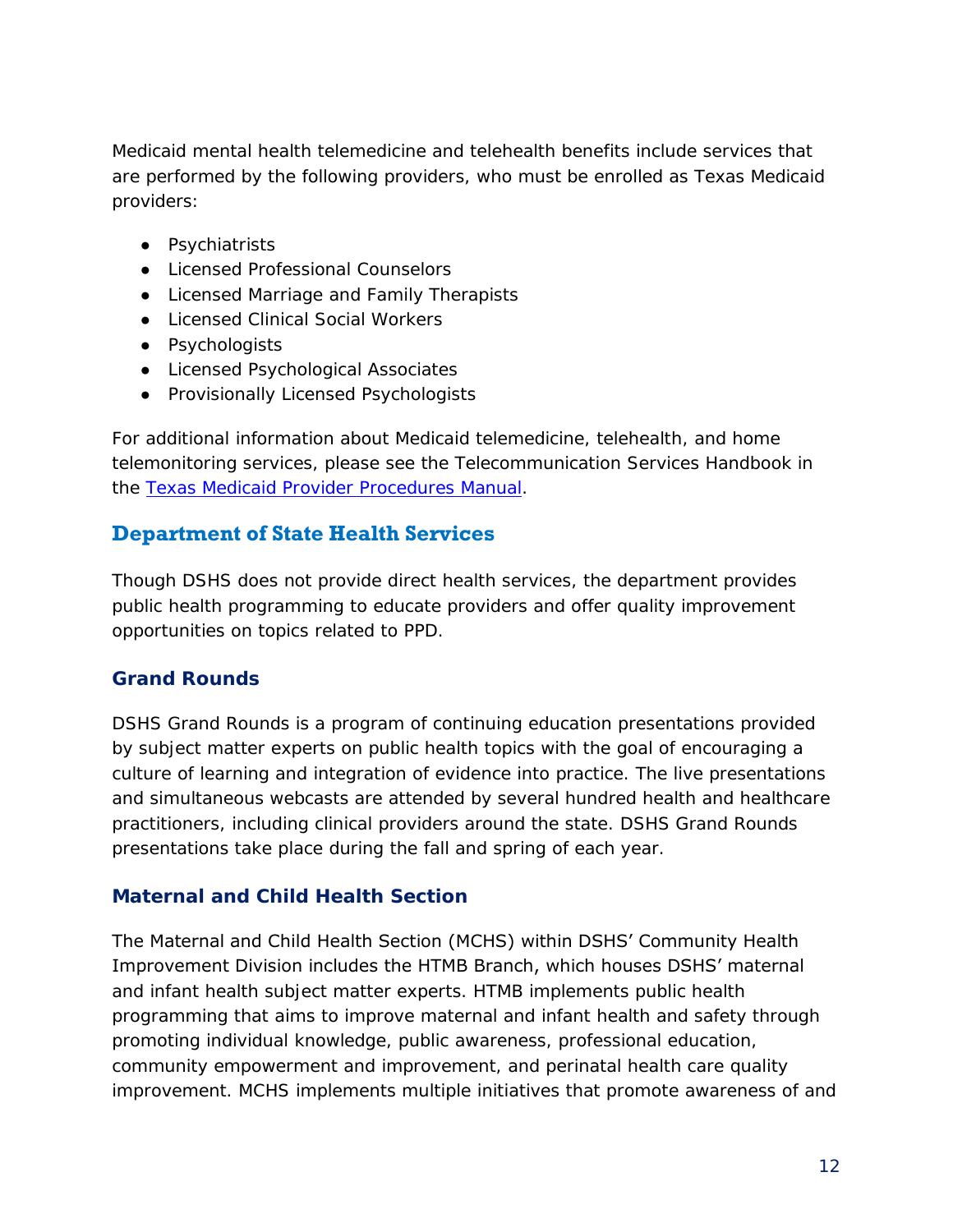improvement of maternal health and safety among service providers. Current initiatives related to PPD are:

- Texas Maternal Mortality and Morbidity Review Committee
- TexasAIM Initiative
- Texas Collaborative for Healthy Mothers and Babies (the state perinatal quality collaborative)
- High-Risk Maternal Care Coordination Services Pilot Program
- Maternal Health and Safety Public Awareness Campaign
- Information for Parents of Newborn Children
- HTMB Peer Dad Program

-

● HTMB Lactation Support Center Services – Strategic Expansion Program and administration of the after-hours services of the Texas Lactation Support Hotline

#### **Texas Maternal Mortality and Morbidity Review Committee**

S.B. [495, 83rd Texas Legislature, Regular Session, 2013,](https://capitol.texas.gov/tlodocs/83R/billtext/html/SB00495F.htm) (which promulgated [HSC](https://statutes.capitol.texas.gov/Docs/HS/htm/HS.34.htm)  [Ch. 34\)](https://statutes.capitol.texas.gov/Docs/HS/htm/HS.34.htm) established the Texas Maternal Mortality and Morbidity Review Committee (MMMRC) as a multidisciplinary advisory committee within and administered by DSHS to study maternal mortality and morbidity in Texas. MMMRC and DSHS submit a joint biennial report to the Legislature containing findings and recommendations to help reduce the incidence of pregnancy-related deaths and severe maternal morbidity in Texas. As documented in [previous joint biennial](https://www.dshs.texas.gov/mch/Maternal-Mortality-and-Morbidity-Review-Committee.aspx)  [reports](https://www.dshs.texas.gov/mch/Maternal-Mortality-and-Morbidity-Review-Committee.aspx) and consistent with findings from other states, the MMMRC has identified mental and behavioral health conditions, including depression, as factors contributing to the burden of pregnancy-related death. A 2018 report of findings from nine state maternal mortality review committees indicated that seven percent of pregnancy-related deaths were associated with underlying mental health conditions<sup>12</sup>. Texas MMMRC recommendations for stakeholders in maternal health have included enhancing screening and appropriate referral, increasing public awareness about identifying and seeking treatment for perinatal depression, and championing integrated models that combine physical and behavioral health services for women and families.

<sup>12</sup> Report from nine maternal mortality review committees. *[Building U.S. Capacity to Review](http://reviewtoaction.org/Report_from_Nine_MMRCs)  [and Prevent Maternal Deaths.](http://reviewtoaction.org/Report_from_Nine_MMRCs)* (2018)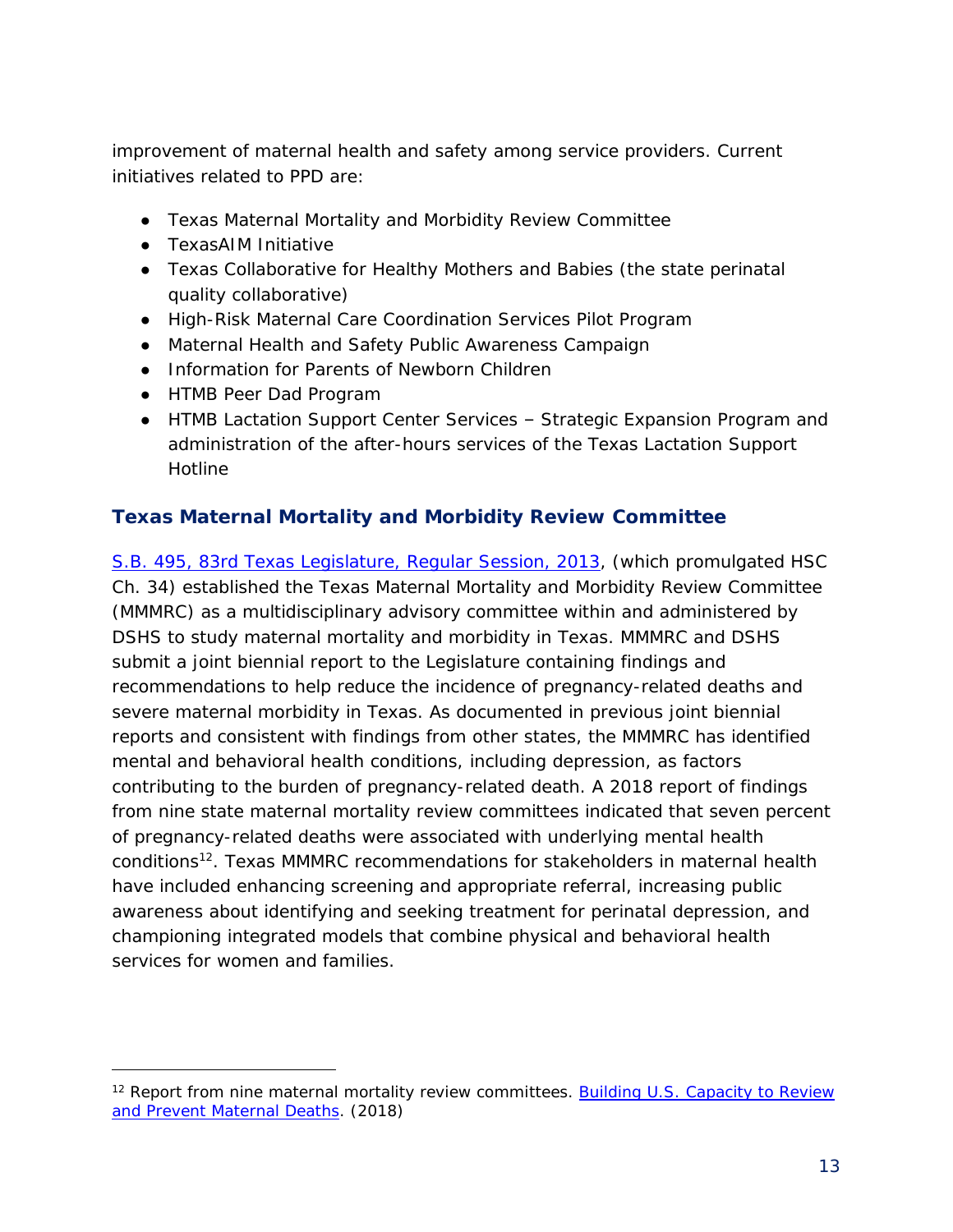The MCHS HTMB [TexasAIM Initiative](https://www.dshs.texas.gov/mch/TexasAIM.aspx) is a statewide health care quality improvement initiative to support Texas hospitals that provide obstetric services in adopting the Council on Patient Safety in Women's Health Care's [Maternal Patient Safety](https://safehealthcareforeverywoman.org/patient-safety-bundles/)  [Bundles.](https://safehealthcareforeverywoman.org/patient-safety-bundles/) The bundles are endorsed and supported by the **Alliance for Innovation on** [Maternal Health](https://safehealthcareforeverywoman.org/aim-program/) (AIM). TexasAIM seeks to address some of the leading causes of severe maternal morbidity and pregnancy-related death in Texas by providing hospital-based obstetric care improvement teams with information, resources, technical assistance, and collaborative learning. Currently, 97 percent of Texas hospitals with obstetric services, representing 98 percent of births in the state, participate to implement strategies related to readiness, recognition, response, and continuous learning for improved maternal health outcomes.

Current efforts are focused on implementing the AIM-endorsed [Obstetric](https://safehealthcareforeverywoman.org/patient-safety-bundles/obstetric-hemorrhage/)  [Hemorrhage Bundle.](https://safehealthcareforeverywoman.org/patient-safety-bundles/obstetric-hemorrhage/) TexasAIM plans to launch learning collaboratives for implementation of the AIM-endorsed Obstetric Care for Women with Opioid Use [Disorder \(OB OUD\) Bundle](https://safehealthcareforeverywoman.org/patient-safety-bundles/obstetric-care-for-women-with-opioid-use-disorder/) and the [Severe Hypertension in Pregnancy Bundle](https://safehealthcareforeverywoman.org/patient-safety-bundles/severe-hypertension-in-pregnancy/) later in 2020.

#### **Texas Collaborative for Healthy Mothers and Babies**

The [Texas Collaborative for Healthy Mothers and Babies](https://www.tchmb.org/) (TCHMB) is a multidisciplinary network of health professionals whose mission is to advance health care quality and patient safety for all Texas mothers and babies. TCHMB accomplishes this mission through the collaboration of health and community stakeholders in the development of joint quality improvement initiatives, the advancement of data-driven best practices, and the promotion of education and training. MCHS HTMB supports facilitation of TCHMB and the TCHMB Annual Summit through a contract with The University of Texas Health Science Center at Tyler. The TCHMB obstetric, neonatal, and community health committees are reviewing models related to improvement of PPD screening, including models of support for PPD. The **TCHMB 2020 Annual Summit** was attended by approximately 500 health professionals and featured a panel on community solutions for PPD.

#### **High-Risk Care Coordination Services Pilot Program**

MCHS HTMB is developing the High-Risk Maternal Care Coordination Services Pilot Program, required by S.B. [748, 86th Legislature, Regular Session, 2019,](https://capitol.texas.gov/tlodocs/86R/billtext/html/SB00748F.htm) (promulgated as HSC Chapter [1001, Subchapter K,](https://statutes.capitol.texas.gov/Docs/HS/htm/HS.1001.htm#1001.261) §1001.262(a)). As previously discussed, mental and behavioral health conditions, including perinatal mood and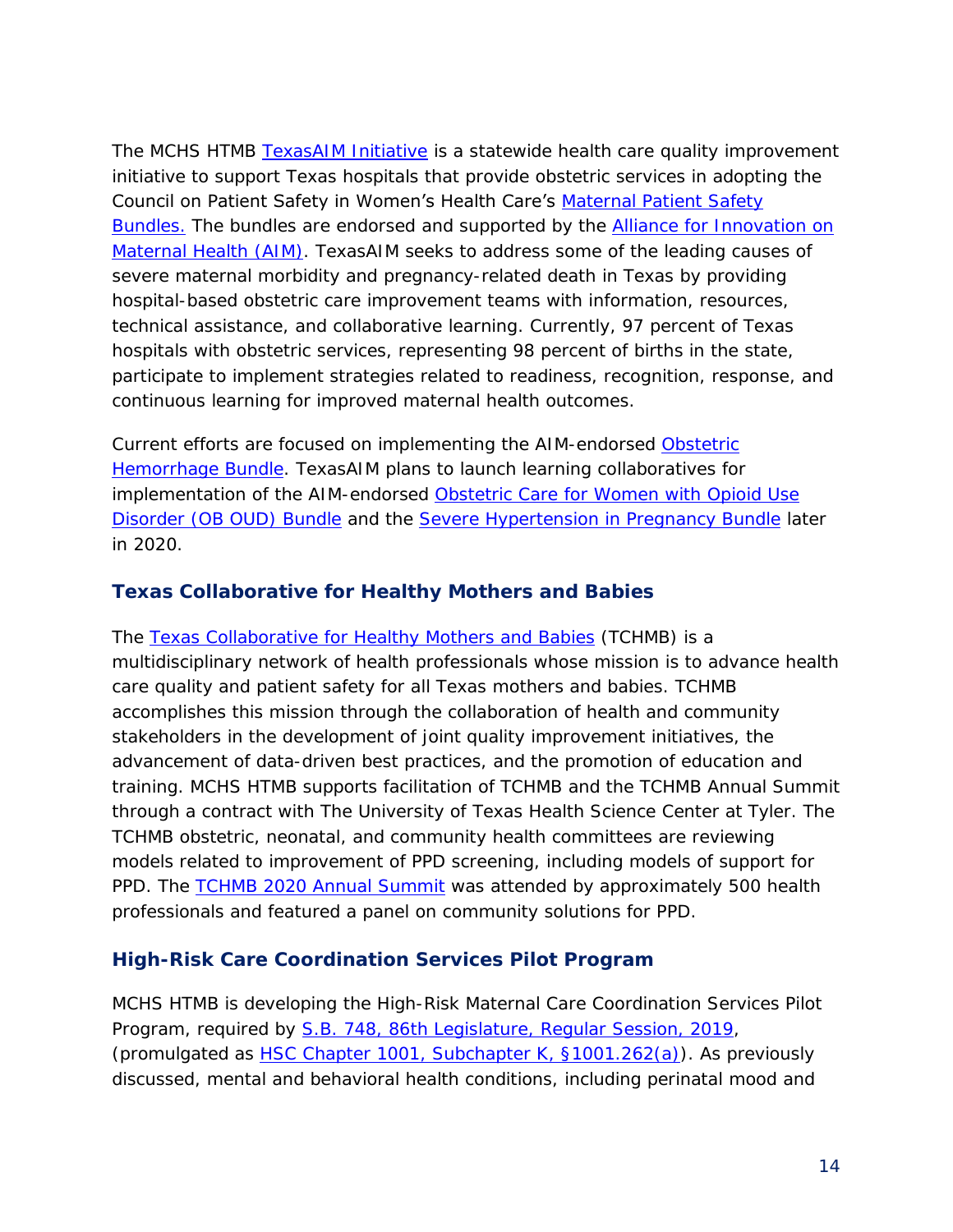anxiety disorders, have been identified as factors that contribute towards maternal morbidity and mortality.

Beginning the summer of fiscal year 2021, MCHS HTMB will support one or more pilot sites with resources, technical assistance, training, and guidance to implement services including maternal high-risk screenings, education and health promotion, and care coordination to address barriers to care. MCHS HTMB is currently assessing existing maternal high-risk screening tools, educational materials for promotoras and community health workers on maternal risk assessments, and best practices in high-risk maternal care for potential use in the pilot.

#### **Maternal Health and Safety Public Awareness Campaign**

[The 2020-21 General Appropriations Act, H.B. 1, 86th Legislature, Regular Session,](https://capitol.texas.gov/tlodocs/86R/billtext/pdf/HB00001F.pdf#navpanes=0)  [2019 \(Article II, Department of State Health Services, Rider](https://capitol.texas.gov/tlodocs/86R/billtext/pdf/HB00001F.pdf#navpanes=0) 28) appropriated \$1 million over the biennium to increase maternal mortality and morbidity public awareness and prevention. DSHS is currently working with a vendor to develop a Maternal Health and Safety Public Awareness Campaign that will engage healthcare and health-related service providers to foster a culture of maternal safety. Information and messaging around perinatal mood and anxiety disorder will be included as part of the campaign.

#### **Providing Information to Parents of Newborns**

In accordance with [Health and Safety Code, Section 161.501,](https://statutes.capitol.texas.gov/Docs/HS/htm/HS.161.htm) obstetric care providers are required to give parents, or other adult caregivers of infants, a resource pamphlet on a variety of topics related to maternal and infant health, including PPD and other emotional trauma associated with pregnancy and parenting. Providers may develop their own material for this purpose or use MCHS HTMB's [Information for Parents of Newborn Children pamphlet.](https://www.dshs.texas.gov/mch/parents_of_newborn.shtm?terms=%22Information%20for%20Parents%20of%20Newborn%20Children%22) Annually, more than 125,000 DSHS pamphlets are provided to Texas mothers and their families.

#### <span id="page-17-0"></span>**Department of State Health Services MCHS HTMB and Health and Human Services Commission WIC Collaboration**

Research demonstrates a relationship between depression and breastfeeding difficulties. According to a 2018 systematic review by the Agency for Healthcare Research and Quality, "Elucidating the relationship between breastfeeding and PPD is challenging, because women with depression may have difficulty initiating and sustaining breastfeeding, and women who experience breastfeeding difficulties may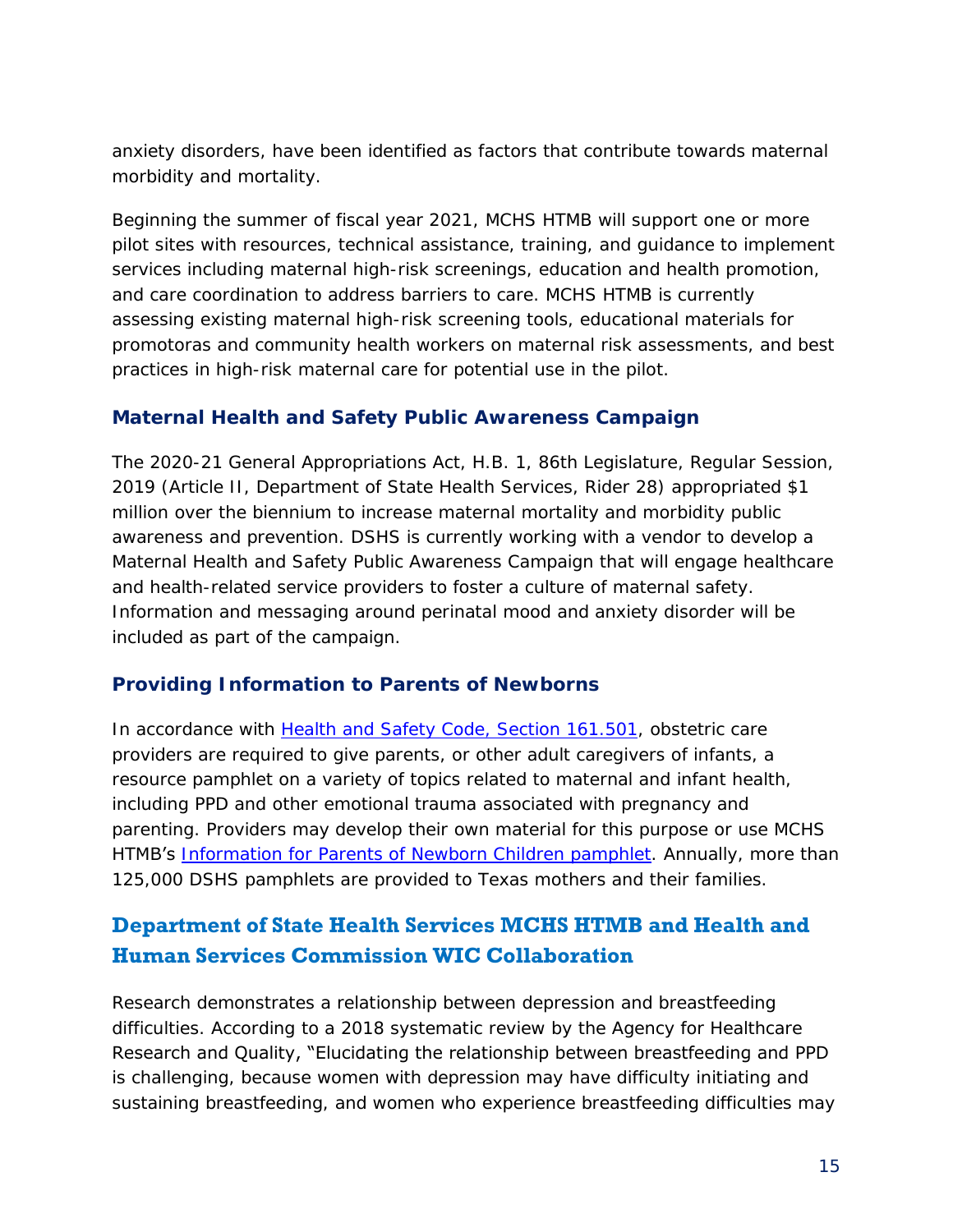develop depression.<sup>"13</sup> MCHS HTMB and the HHSC WIC program collaborate to increase breastfeeding support in Texas by aligning programming and implementing evidence-based strategies.

#### **Peer Dad Program**

The MCHS HTMB Peer Dad program is implemented in two communities, Northeast Texas and Cameron County, to provide father-to-father support that helps increase new dads' knowledge of how to provide breastfeeding support and infant care. The MCHS HTMB Peer Dad program includes fathers whose infants and/or partners are enrolled in WIC. The Peer Dad program also provides new fathers with information to support their own wellness as well as their partner's physical, mental, and emotional health. Information shared includes how to recognize signs and symptoms of perinatal depression and anxiety and how to seek help for PPD.

#### **Lactation Support Centers**

-

The HHSC WIC program and DSHS MCHS HTMB program partner to provide lactation support centers (LSCs) in five locations across the state: Austin, Dallas, Houston, McAllen and San Antonio. LSCs provide a range of lactation support services for Texas families, including lactation consultation in person and via teleconsulting. LSCs also provide WIC staff and health professionals with education and support resources. LSCs deliver targeted, population-based services to increase community capacity for breastfeeding support and the 24-hour Texas Lactation Support Hotline provides access to information for health care professionals, professional breastfeeding support, and referrals around the clock.

As a part of this collaboration, MCH HTMB contributes resources to the five LSCs to provide public health programming through the MCHS HTMB Lactation Support Center Services-Strategic Expansion Program (LSCS-SEP). The LSCS-SEP supports a wide range of activities at the LSCs, including population-based lactation education, counseling, support, and referrals for families who do not participate in WIC. LSCS-SEP also supports provider awareness through:

<sup>13</sup> Feltner, C., Weber, R. P., Stuebe, A., Grodensky, C. A., Orr, C., & Viswanathan, M. (2018). *[Breastfeeding Programs and Policies, Breastfeeding Uptake, and Maternal Health](https://www.ncbi.nlm.nih.gov/books/NBK525106/)  [Outcomes in Developed Countries](https://www.ncbi.nlm.nih.gov/books/NBK525106/)*. p. 107. Agency for Healthcare Research and Quality (US).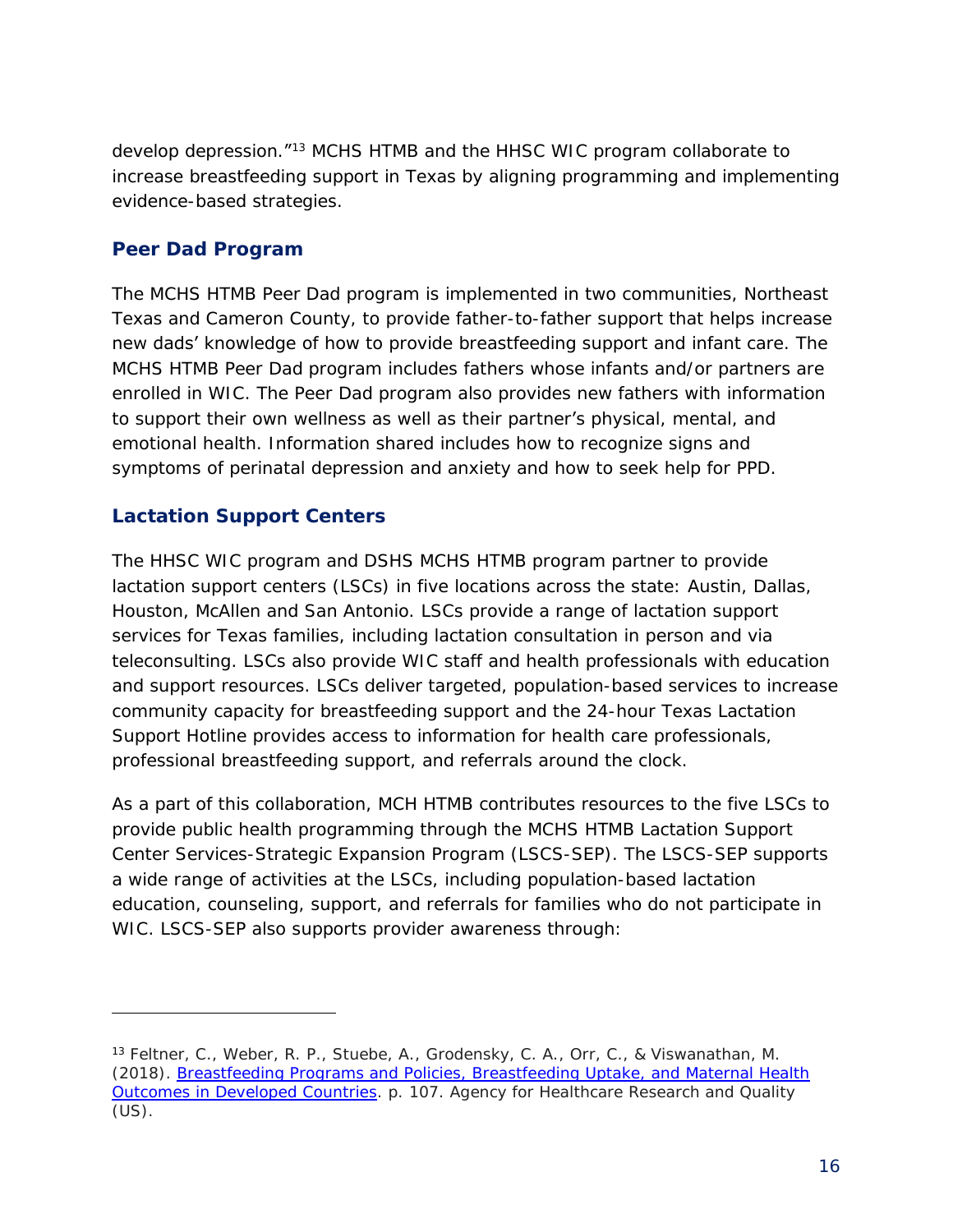- Conducting activities to increase competencies and skills of health care workers
- Working with community partners to support organizational policy and process improvements
- Developing community-based capacity for breastfeeding support

In addition to lactation promotion and support services, the LSCS-SEP requires LSCs to provide mothers and families with information, education, and referrals for key maternal, infant, and early childhood health topics that impact infant feeding outcomes, including PPD. As a part of their LSCS-SEP programming, the LSCs provide PPD screenings and referrals to women receiving LSCs lactation counseling and support services.

### <span id="page-19-0"></span>**Challenges Providers Face**

The current model for diagnosis and treatment of common health issues, including PPD, depends on primary care providers and women's health providers to be the first line in the diagnosis and treatment of these conditions, with referral to the more limited pool of specialty providers reserved for those needing more intensive treatment. Some primary care providers lack a sufficient comfort level with diagnosing and treating PPD, which may leave many women who need treatment without access to care.

According to results from a survey conducted by Texans Care for Children in partnership with the St. David's Foundation in early 2020, "respondents widely recognized a need for increased training and screening for maternal mental health challenges. Eighty-nine percent of surveyed professionals wanted to increase their ability to screen. The most commonly reported challenges in screening were: (1) not knowing how to screen, (2) lack of confidence that referral options are effective or accessible, and (3) not knowing how or where to refer."<sup>14</sup>

Similarly, providers have informed HHSC anecdotally they are reluctant to screen women for PPD because they do not have confidence in referrals, there are no specialized providers in their area, or wait times for the limited number of specialists can exceed several months. Providers indicate a need for local,

j

<sup>14</sup> Texans Care for Children. *[Maternal Mental Health in Texas](https://static1.squarespace.com/static/5728d34462cd94b84dc567ed/t/5f074a34406e70280293fc25/1594313273455/maternal-mental-health-challenges-survey-results.pdf/)*. (2020)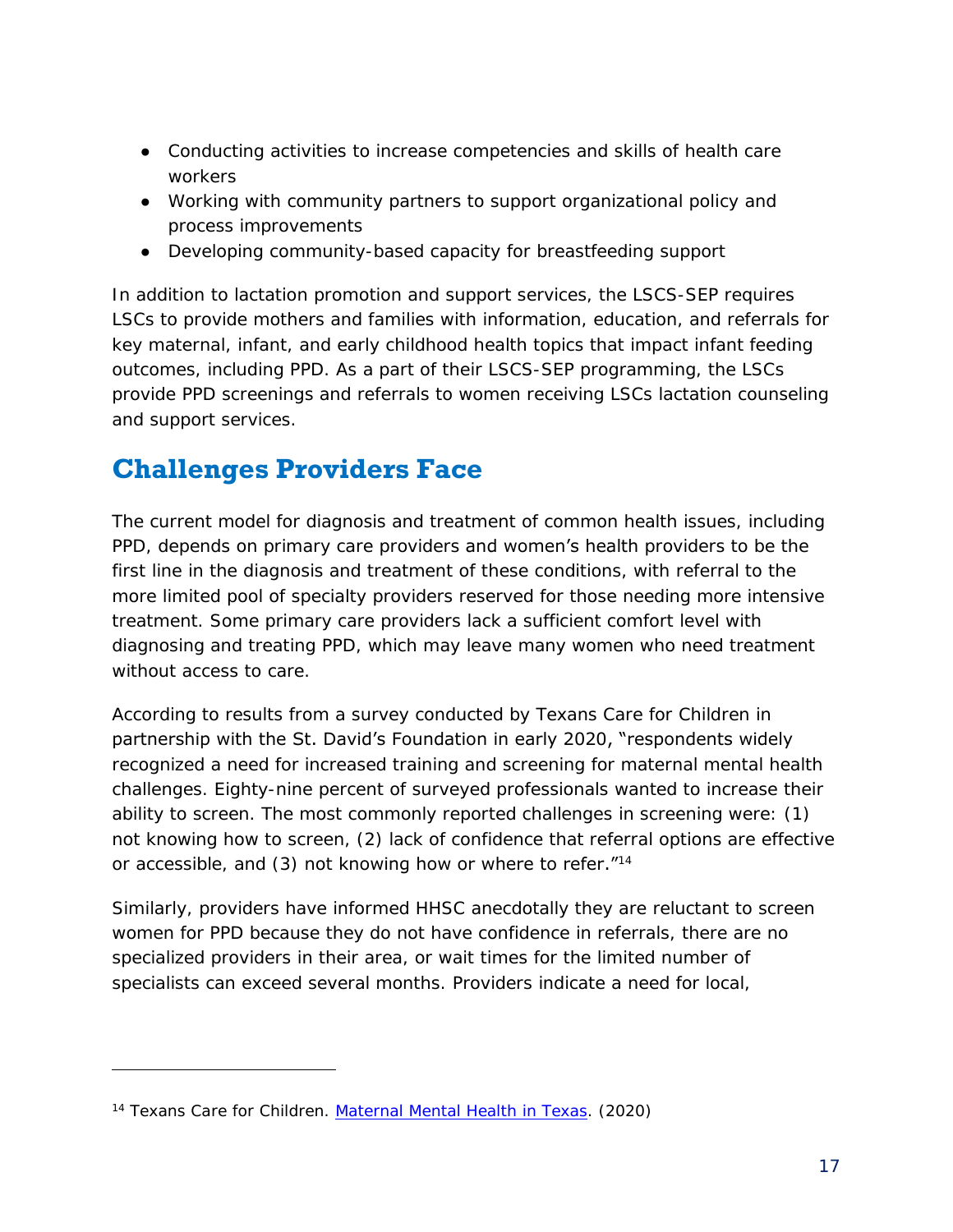specialized referral information (e.g., names and phone numbers of specific staff at LMHAs or other community safety net providers).

### <span id="page-20-0"></span>**Strategies to Increase Awareness**

#### <span id="page-20-1"></span>**Health and Human Services Commission**

#### **Medicaid and CHIP Services**

-

In implementing the Pregnancy Medical Home Pilot Program required by S.B. [748,](https://capitol.texas.gov/BillLookup/History.aspx?LegSess=86R&Bill=SB748)  [86th Legislature, Regular Session, 2019,](https://capitol.texas.gov/BillLookup/History.aspx?LegSess=86R&Bill=SB748) HHSC plans to ensure pilot providers are conducting routine mental health screenings.

Effective July 1, 2020, HHSC added Medicaid coverage for Zulresso, a new clinicianadministered drug to treat severe PPD.<sup>15</sup>

Additionally, S.B. [670, 86th Legislature, Regular Session, 2019,](https://capitol.texas.gov/BillLookup/History.aspx?LegSess=86R&Bill=SB670) made statutory changes to the Medicaid telemedicine and telehealth services benefit effective September 1, 2019:

- 1. A managed care organization (MCO) may not deny reimbursement for a covered health care service or procedure to a network provider solely because the service or procedure was delivered remotely as a telemedicine (physician delivered) or telehealth (non-physician delivered) service.
- 2. An MCO may not limit, deny, or reduce reimbursement for a covered health care service or procedure delivered remotely by a network provider based upon the provider's choice of platform.
- 3. An MCO must ensure that telemedicine and telehealth services promote and support patient-centered medical homes through the sharing of a summary of the service(s), exam findings, prescribed medications, and patient instructions between telemedicine and telehealth services providers and members' primary care providers.

<sup>&</sup>lt;sup>15</sup> Zulresso is a new clinician-administered drug and the only FDA-approved drug for PPD. It is administered under observation with a 60-hour intravenous infusion. [https://www.fda.gov/news-events/press-announcements/fda-approves-first-treatment](https://www.fda.gov/news-events/press-announcements/fda-approves-first-treatment-post-partum-depression)[post-partum-depression](https://www.fda.gov/news-events/press-announcements/fda-approves-first-treatment-post-partum-depression)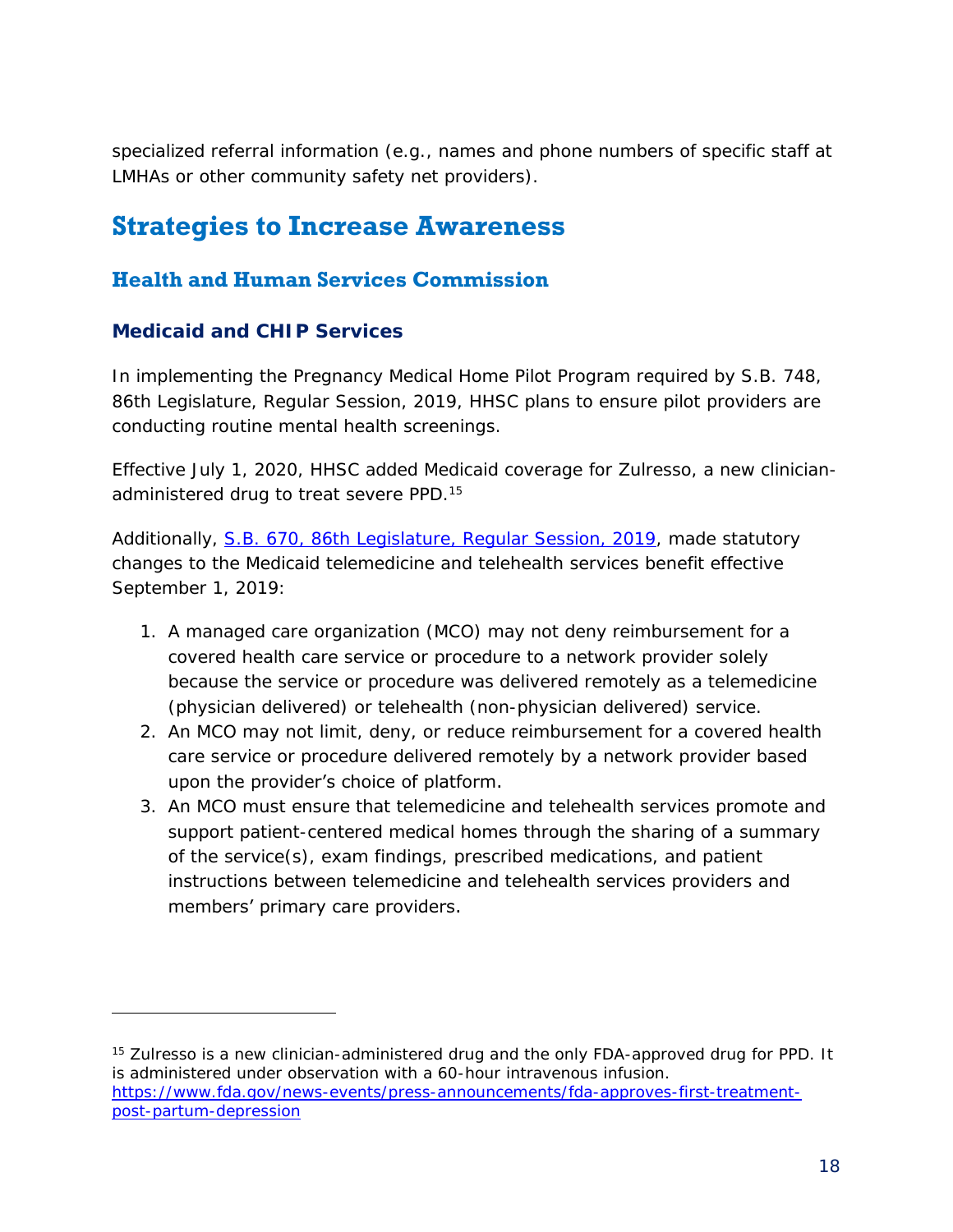*HHS STRATEGY #1: Opportunities for telehealth and telemedicine in Medicaid and CHIP. HHS will continue to explore ways to support and expand telehealth and telemedicine for PPD through Medicaid and CHIP services in fiscal year 2021 and beyond.*

#### **Healthy Texas Women**

During the COVID-19 pandemic, telehealth and telemedicine services have been offered to HTW clients for screening assessments, diagnoses, and treatment of PPD. Upon the end of the public health emergency, HHSC will evaluate the use of telemedicine for PPD among HTW clients and review potential permanent policy changes to allow telehealth and telemedicine for PPD screening, diagnosis, and treatment.

*HHS STRATEGY #2: Opportunities for telehealth and telemedicine in HTW and HTW Plus. HHS will continue to explore ways to support and expand telehealth and telemedicine for PPD in the HTW and HTW Plus programs in fiscal year 2021 and beyond.*

#### **Intellectual and Developmental Disability-Behavioral Health Services**

The Behavioral Health Awareness Workgroup, led by the Office of Mental Health Coordination, will collaborate and share strategies and lessons learned from organizational behavioral health awareness campaigns in other HHS programs. In addition, the Behavioral Health Awareness Workgroup will explore opportunities to increase awareness of PPD through their networks.

The [Texas System of Care](https://txsystemofcare.org/) oversees the development and implementation of annual Children's Mental Health Awareness Day events and the Children's Mental Health Awareness Day Texas Toolkit. The Texas System of Care will share strategies and lessons learned in implementing these efforts with other HHS programs to determine best practices in raising awareness about PPD.

Any shared materials, training opportunities, and PPD resources will be disseminated to LMHAs/LBHAs and other established HHSC advisory committees and councils.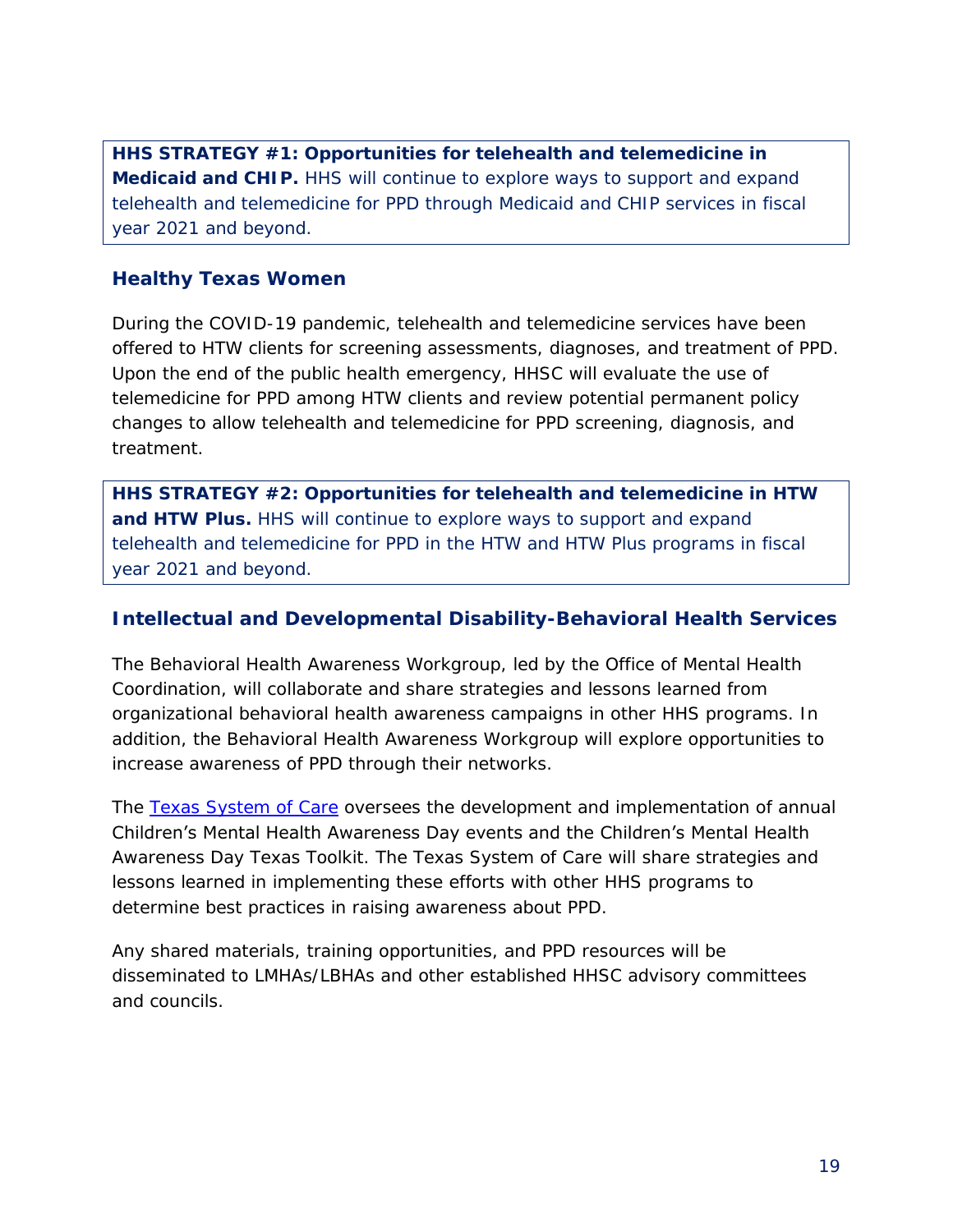*HHS STRATEGY #3: Understand provider needs and challenges. IDD-BHS will create and distribute a survey on PPD to LMHAs/LBHAs in fiscal year 2021. The survey results will establish a baseline of provider knowledge of PPD and current challenges providers face in diagnosing and treating PPD.*

#### **Healthy Texas Women Plus**

Effective September 1, 2020, HTW will begin offering a limited postpartum service package, pursuant to S.B. [750, 86th Legislature,](https://capitol.texas.gov/BillLookup/History.aspx?LegSess=86R&Bill=SB750) Regular Session 2019. This new program, called HTW Plus, will provide enhanced postpartum benefits to eligible women for 12 months following the end of pregnancy-related Medicaid coverage. Designed to address the drivers of maternal mortality and morbidity, the postpartum benefits will include behavioral health services and counseling for women diagnosed with PPD and other mood and anxiety disorders. The new postpartum benefits in HTW Plus will raise awareness of PPD and treatment options among HTW providers and increase access to postpartum care.

*HHS STRATEGY #4: Increase awareness of PPD and treatment options among HTW providers and increase access to postpartum care, including PPD care. Outreach and training will be conducted on new postpartum benefits in HTW Plus available in fiscal year 2021.*

#### **HealthyTexasWomen.org**

The HTW website, [HealthyTexasWomen.org,](https://www.healthytexaswomen.org/new-moms) includes a page for new mothers that provides information on emotional health and PPD to increase awareness among HTW clients in the prenatal, perinatal, and postpartum periods.

HealthyTexasWomen.org also offers provider resources and client fact sheets which explain that screening and treatment for PPD are covered benefits for eligible women in HTW. These resources are available in both English and Spanish.

#### **WIC**

WIC currently provides clients with nutrition-education materials about PPD, including:

- Your Guide to Women's Health
- Your Guide to Pregnancy
- Getting to Know Your Baby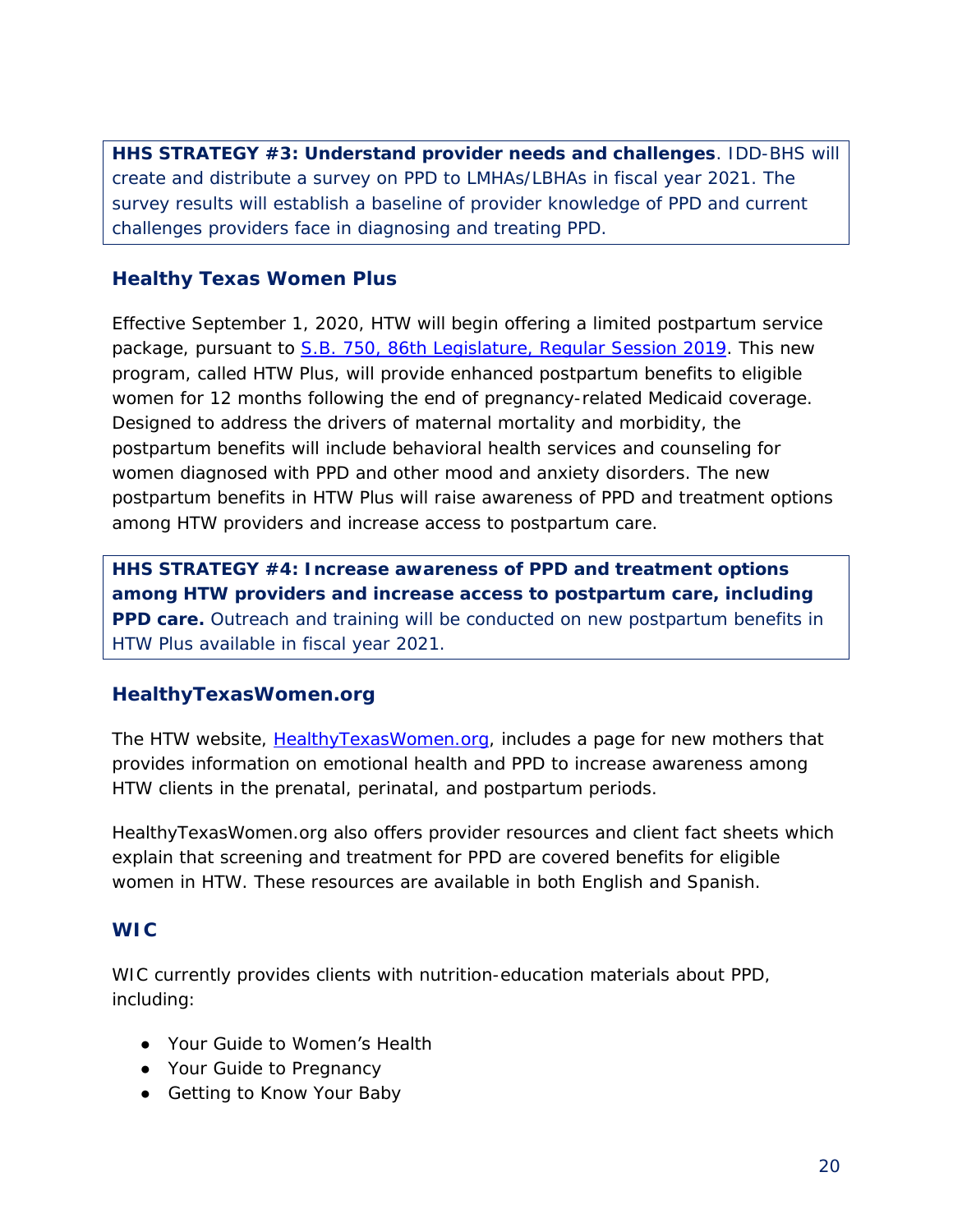- [Breastmilkcounts.com](https://www.breastmilkcounts.com/) (self-care [webpage\)](https://www.breastmilkcounts.com/self-care/mental-and-emotional-health/)
- [TexasWIC.org](https://texaswic.org/) (self-care [webpage\)](https://texaswic.org/health-nutrition/women/now-baby-here)
- Client-facing web lesson: Nutrition and Self-Care for the New Mom

*HHS STRATEGY #5: Increase awareness of PPD among WIC clients. WIC will develop materials that include information on PPD, including a healthcare provider website with a page on PPD, as well as additional client-facing web lessons. The materials will be available in 2021.*

#### <span id="page-23-0"></span>**Department of State Health Services**

MCHS HTMB will explore, identify, promote, and disseminate information and opportunities for education to increase awareness about PPD and other perinatal mood and anxiety disorders with partners that provide public health services to women.

MCHS HTMB will ensure that awareness of perinatal mood and anxiety disorders, including PPD, will be promoted as a part of the High-Risk Maternal Care Coordination Services Pilot Program through the training of promotoras and community health workers (CHWs) and the provision of maternal high-risk screening, education, health promotion, and care coordination services.

MCHS HTMB will ensure that activities designed to promote awareness of PPD and other perinatal mood and anxiety disorders are included as a component of its Maternal Health and Safety Public Awareness Campaign. The campaign will include information and messaging targeting health care and health-related service providers, among other audiences, to promote a culture of maternal safety in Texas.

DSHS will continue to provide information on PPD through the [Information for](https://dshs.texas.gov/mch/parents_of_newborn.shtm)  [Parents of Newborn Children](https://dshs.texas.gov/mch/parents_of_newborn.shtm) program. Through this program, DSHS supports obstetric care providers to distribute information about PPD and other perinatal mood and anxiety disorders to parents and other adult caregivers of infants.

*HHS STRATEGY #6: Increase awareness of PPD among healthcare professionals. DSHS Grand Rounds will host a series of continuing education presentations on perinatal mood and anxiety disorders in fiscal year 2021. Lectures will include information about the prevalence and effects of perinatal mood and anxiety disorders on outcomes for women and children, and PPD signs, symptoms, screening, diagnosis, treatment, and referral.*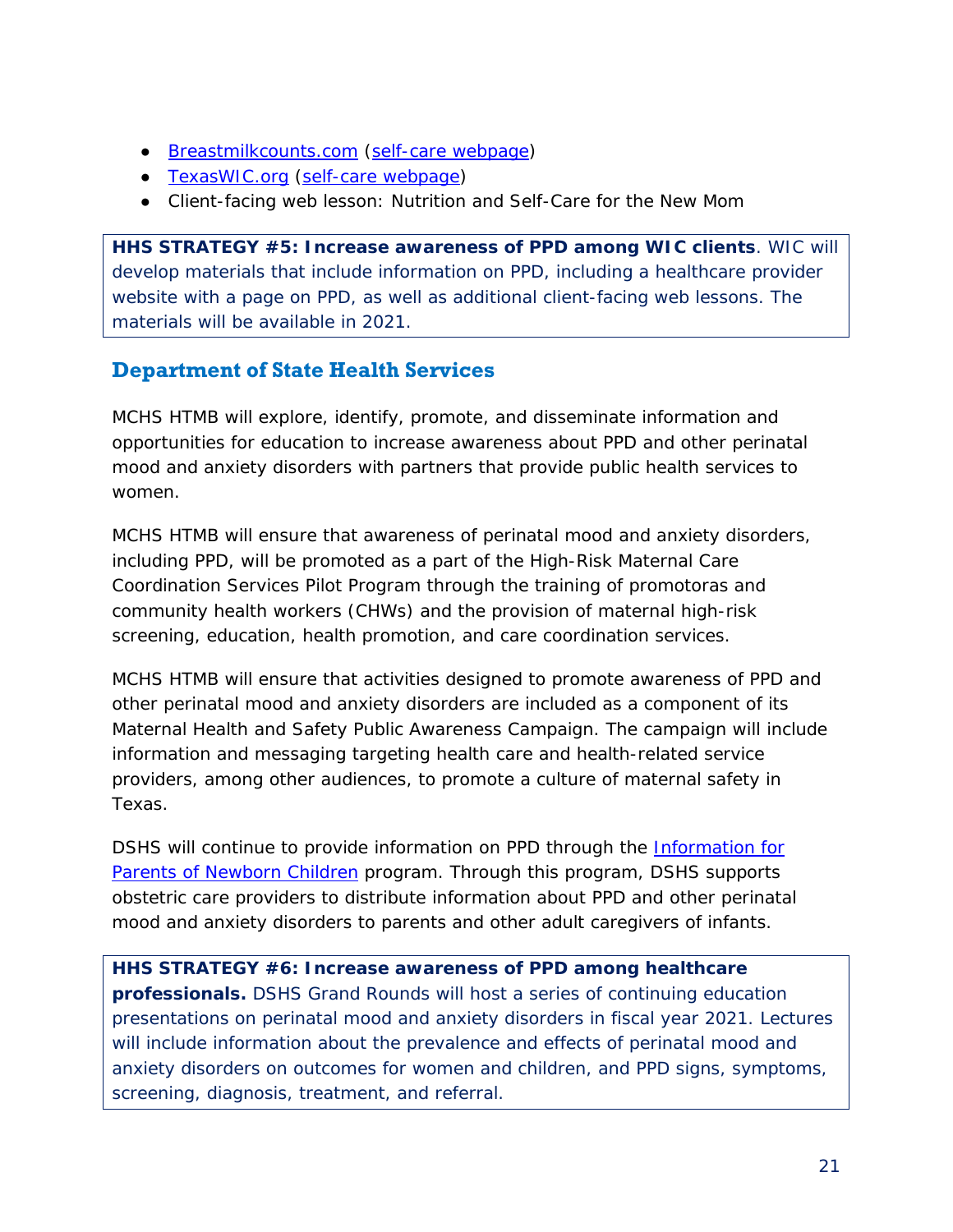### <span id="page-24-0"></span>**2.Establish a Referral Network**

*Establish a referral network of community-based mental health providers and support services addressing PPD.*

From a Licensed Psychologist:

*"Not knowing where to refer is a big concern. We need to train providers on what to do with information they get from screening."*

According to survey results, the greatest challenge women face in receiving treatment for PPD is the inability to afford services due to lack of insurance or being underinsured. Other top barriers include lack of childcare, waitlist for treatment services, and location. However, the survey found that after determining that a mother needs services for PPD, a follow-up text or call to the mother is the most important factor in ensuring she receives care. Other referral success factors include provider expertise in maternal mental health and family engagement in treatment<sup>16</sup>

### <span id="page-24-1"></span>**Current Referral Network**

#### <span id="page-24-2"></span>**Health and Human Services Commission**

#### **Medicaid and CHIP Services**

j

When a mother is screened for PPD through Texas Health Steps, providers are expected to discuss the screening results with the mother, as well as the possibility of depression and the impact depression may have on the mother, family, and the health of the infant. The Texas Health Steps provider and mother should discuss the mother's options so the provider can refer her to an appropriate provider for further evaluation and treatment. Screening and referral are not contingent upon a mother's Medicaid eligibility.

<sup>16</sup> Texans Care for Children. *[Maternal Mental Health in Texas](https://static1.squarespace.com/static/5728d34462cd94b84dc567ed/t/5f074a34406e70280293fc25/1594313273455/maternal-mental-health-challenges-survey-results.pdf/)*. (2020)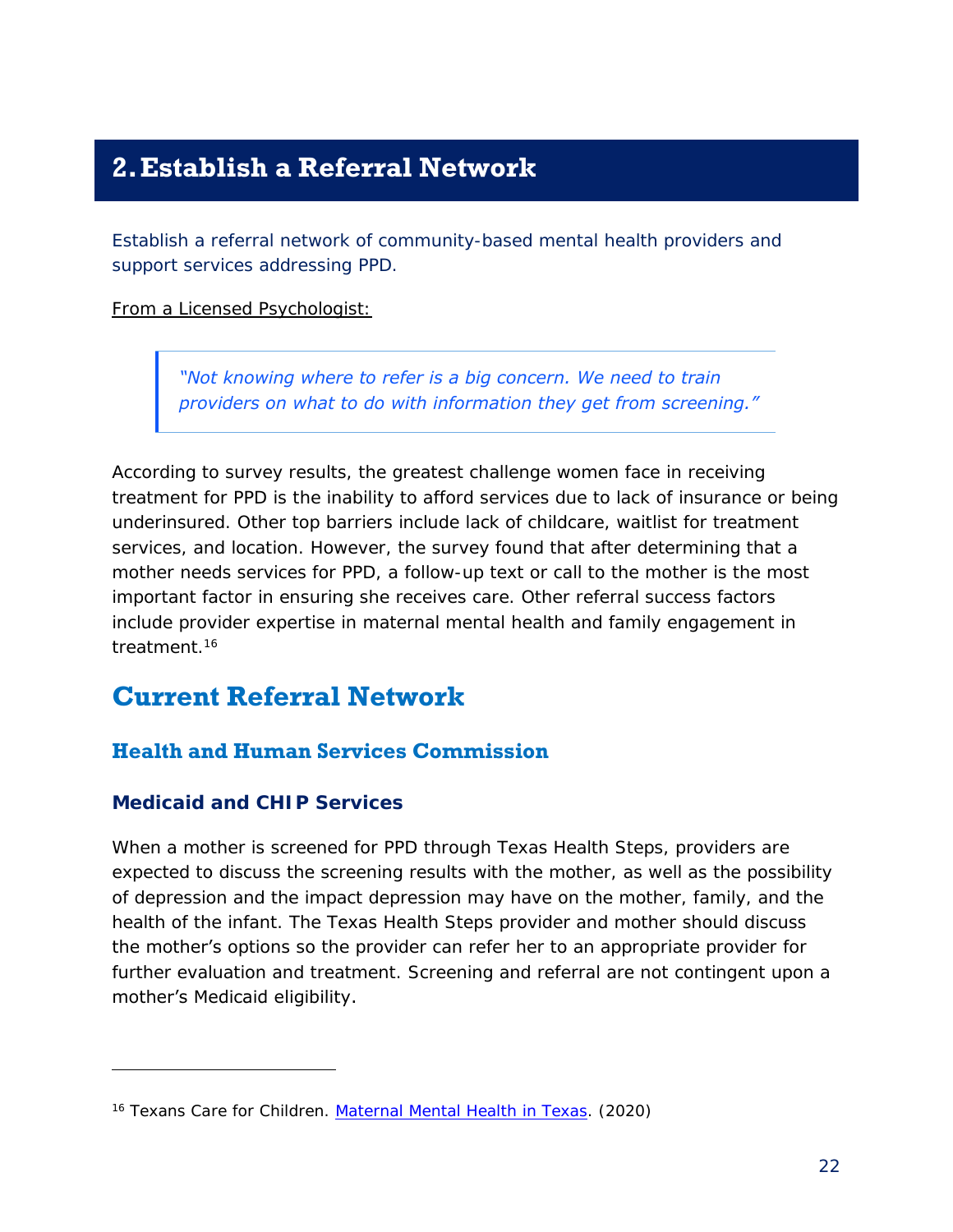Appropriate providers include, but are not limited to, the following:

- Mental health clinicians
- The woman's primary care provider
- Obstetricians and gynecologists (OB/GYNs)
- Family physicians
- Community resources such as LMHAs

Providers may also refer women to an emergency center when the risk of imminent harm or danger is present, such as mothers who report suicidal thoughts or thoughts of harming herself or her baby. Resources and support should be provided in the interim until the mother is able to access care. Scheduling a return visit for the infant sooner than the next scheduled visit may be appropriate in some cases. In managed care, health plans operate toll-free hotlines for their members which help with scheduling appointments and answering questions about the health plan and covered services, including case management and service coordination. The hotlines must be able to handle calls from non-English speaking callers, employ bilingual Spanish-speaking member services representatives, and be able to handle calls from individuals who are deaf or hard of hearing.

Providers may be reluctant to bill for longer or more complicated visits that include mental health screening. Providers may fear audit or recoupment and may perceive an administrative burden due to documentation requirements. These reluctances could mean that providers are not conducting recommended mental health screenings or are not being reimbursed for doing so.

Health plans in managed care maintain online provider directories that allow clients to search their provider network. Processes are in place to update information on a weekly basis.

#### **Healthy Texas Women and Family Planning Program**

Women who have coverage under Medicaid for Pregnant Women are enrolled in HTW when Medicaid coverage expires if they are 18 years of age or older and if they continue to meet other eligibility criteria for HTW. Women who are under 18 years of age can enroll in HTW with parental or guardian consent. The HTW program covers services for the diagnosis and outpatient treatment of PPD.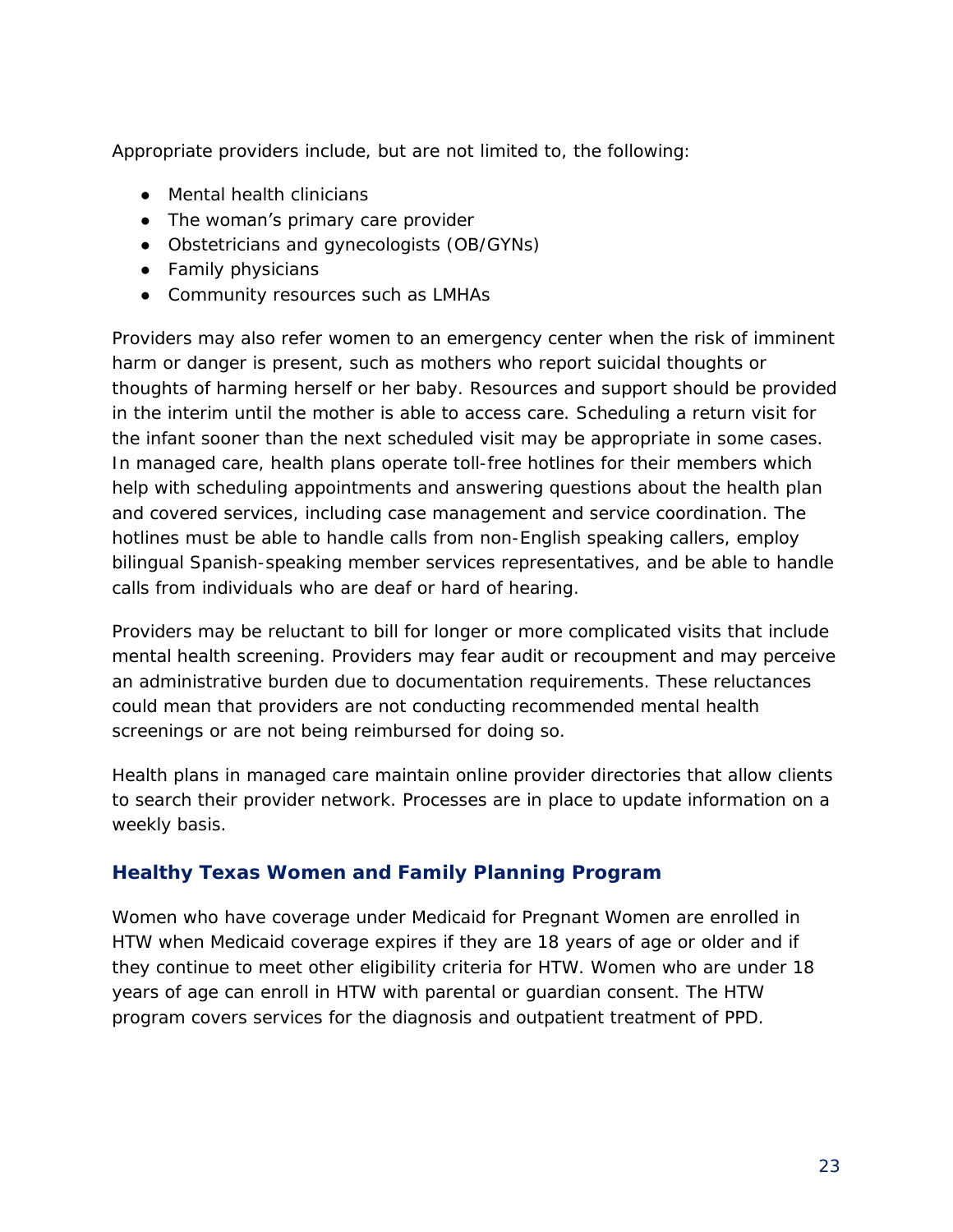FPP providers should refer women who screen positive for PPD to a provider who can perform further evaluation and determine a course of treatment. As mentioned above for Texas Health Steps, referral providers include:

- Mental health clinicians
- The woman's primary care provider
- OB/GYNs
- Family physicians
- Community resources such as LMHAs

Resources should be provided to the woman to support her in the interim until she is able to access care. Any patient who is acutely at risk of suicide, self-harm, or a risk to others should be referred for an emergent evaluation.

HTW and FPP providers report that it is often difficult to locate a mental health provider in their area that offers recommended services for treatment. Some areas of the state have no enrolled providers qualified to care for women with PPD.

#### **Intellectual and Developmental Disability-Behavioral Health Services**

#### *LMHAs/LBHAs*

IDD-BHS contracts with 37 LMHAs and two LBHAs to deliver mental health services in communities across Texas. Priority is given to those with higher needs and specific diagnoses. Individuals with Medicaid cannot be placed on a waitlist.

The Texas Resilience and Recovery model establishes eligibility requirements for mental health services, determines a recommended level of care, and provides guidance on level-of-care authorization.

LMHAs/LBHAs provide programs and services based on evidence-based practices to help individuals manage their daily lives with mental illness. LMHAs/LBHAs provide services to women with PPD who meet the identified needs threshold. The following is a list of basic services offered by LMHAs/LBHAs:

- Case management
- Pharmacological management
- Counseling
- Medication training and support
- Psychosocial rehabilitative services
- Skills training and development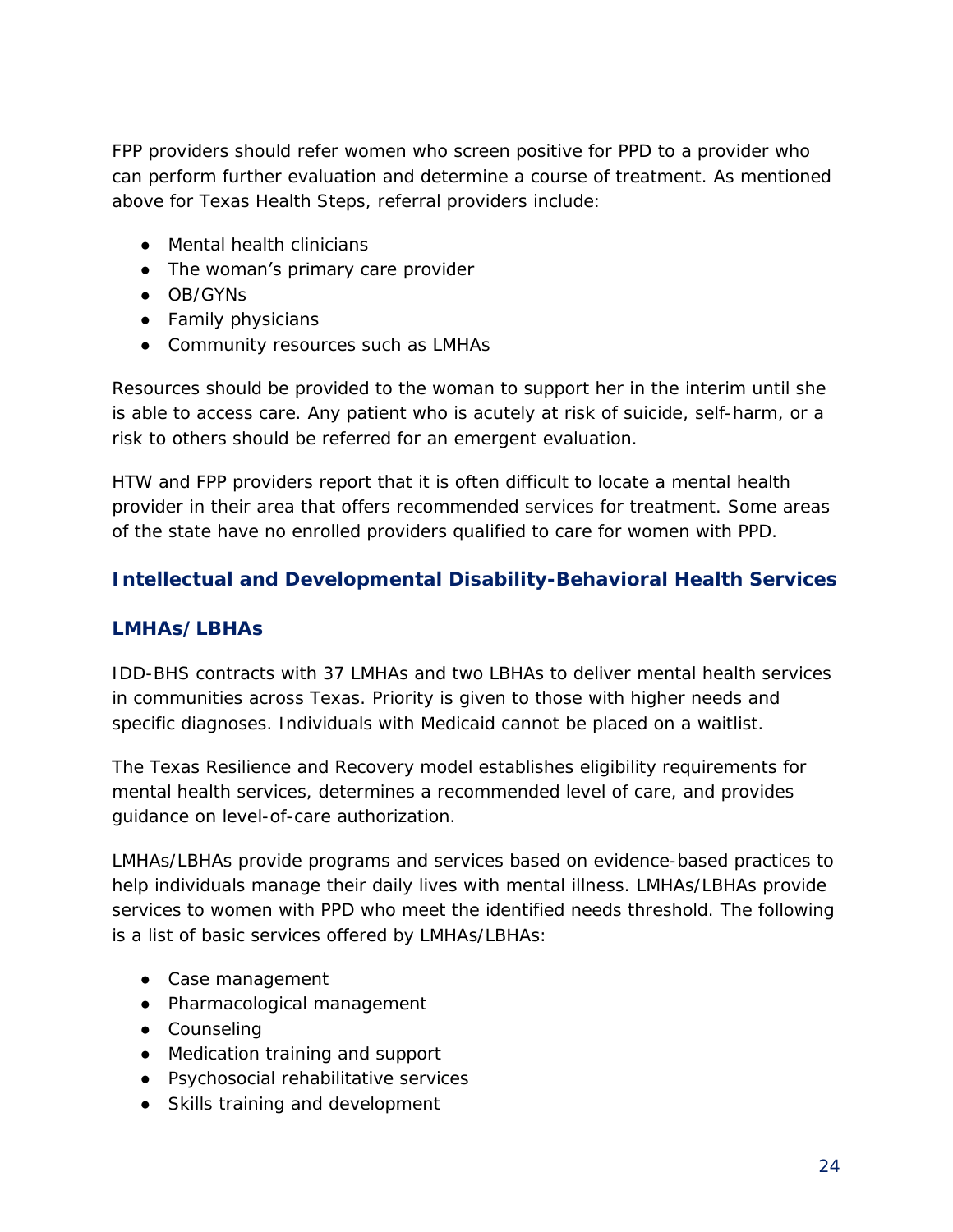- Supported employment
- Supportive housing
- Assertive community treatment
- Peer support

For an individual to be eligible for mental health services at an LMHA/LBHA, the individual must meet the identified needs threshold, an automatic calculation derived during the assessment process as a part of the Adult Needs and Strengths Assessment. Not all individuals with PPD will be eligible for LMHA/LBHA services. Many of the procedure codes utilized by providers to deliver mental health services to individuals in LMHAs/LBHAs are reimbursable through Medicaid.

#### *Substance Use Disorder Treatment Programs*

Substance Use Disorder (SUD) treatment programs provide evidenced-based, trauma-informed counseling and education to women with SUDs who are pregnant and/or have dependent children, including women with PPD. All clients are assessed for co-occurring mental health disorders and appropriate referrals are made if mental health treatment services are not available at the SUD treatment facility. Many of the services included in a SUD treatment program address psychosocial issues that contribute to or impact PPD. The following services are available to women with PPD in SUD treatment programs:

- Evidence-based parenting education
- Reproductive health education
- Counseling services (individual and group)
- Life skills training
- Case management services

#### *Women and Children's Intensive and Supportive Residential Treatment Programs*

#### At Women and Children's Intensive and Supportive Residential Treatment

programs, women can take their children to SUD treatment with them. Children, including neonates, whose mothers are receiving SUD treatment services receive support services and referrals such as day care, transportation to school, nutrition services, and other services to support healthy development. For children whose mothers have PPD, the support services are tailored to mitigate the impact of psychosocial issues that contribute to or impact PPD.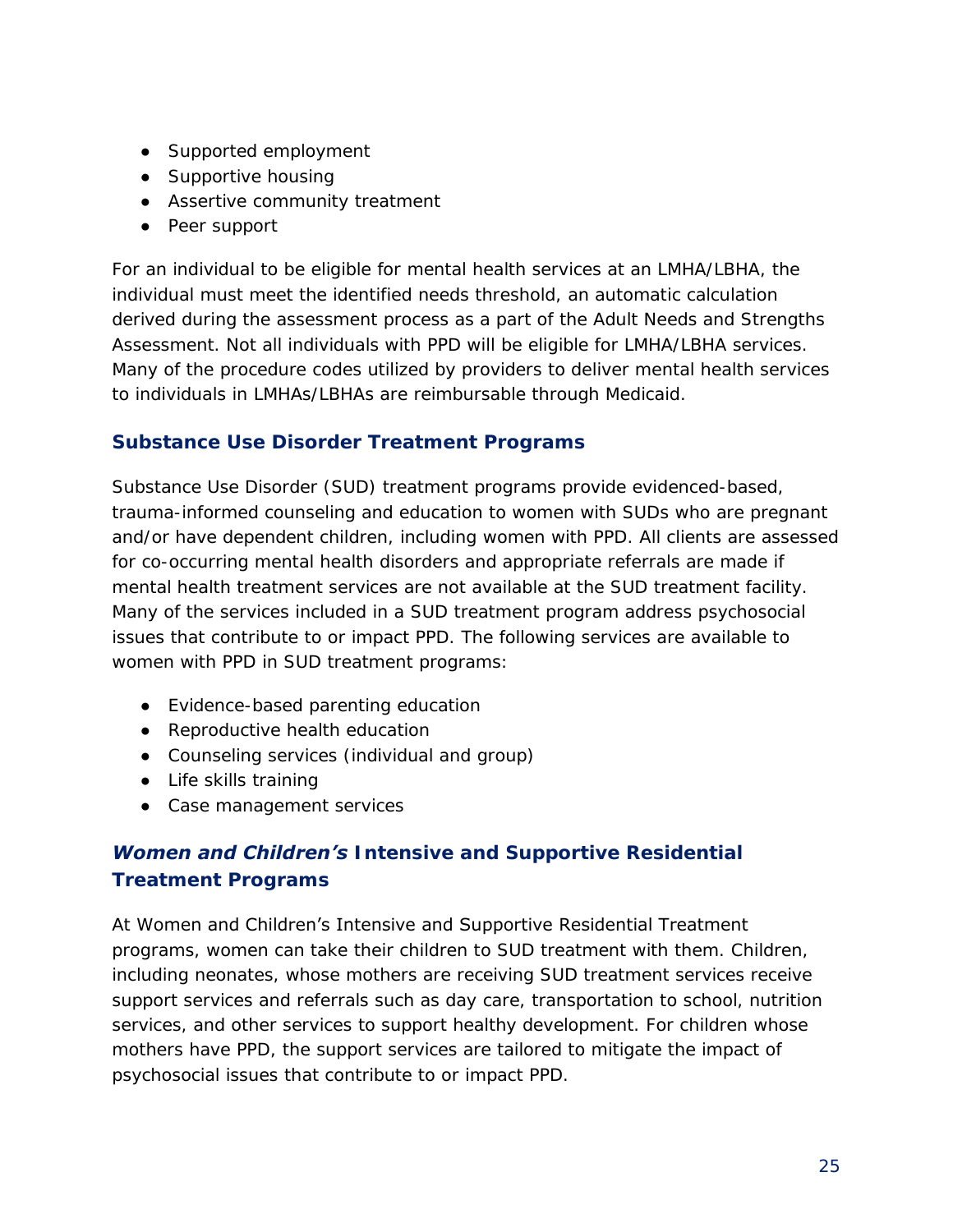### <span id="page-28-0"></span>**Strategies to Improve Referrals**

#### <span id="page-28-1"></span>**Clearer Guidance for Mental Health Screening**

To ensure appropriate reimbursement of routine mental health screening in primary care settings, HHSC plans to work with providers, Medicaid and CHIP health plans, and the HHSC Office of Inspector General to develop guidance for providers. The guidance will include when it is permissible to bill for longer or more complicated visits, such as when administering certain screening tools, and when additional time is needed to discuss results when a woman screens positive for PPD or another behavioral health condition. This clearer guidance is anticipated to facilitate routine screening and improve referrals.

#### <span id="page-28-2"></span>**PPD Treatment Network (S.B. 750)**

In accordance with S.B. [750, 86th Legislature, Regular Session, 2019,](https://capitol.texas.gov/BillLookup/Text.aspx?LegSess=86R&Bill=SB750) HHSC is collaborating with Medicaid health plans and HTW providers to develop and implement a PPD treatment network for women enrolled in Medicaid or HTW. Part of this work includes identifying strategies to encourage, empower, and train Medicaid primary care providers and HTW providers to manage mild to moderate PPD when appropriate, rather than routinely refer women to specialty mental health care. HHSC surveyed Medicaid health plans and HTW providers on a variety of topics related to the current landscape of maternal mood disorder treatment services within Texas Medicaid, CHIP, and HTW, including the tracking and followup of PPD screenings and mental health referrals. Additionally, HHSC staff researched maternal mood disorder programs developed by state Medicaid programs, nonprofits, advocacy groups, and universities in the United States.

*HHS STRATEGY #7: Improve network of providers. HHS will continue to collaborate with Medicaid health plans and HTW providers throughout state fiscal year 2021 to determine how to best identify treatment providers for maternal mood disorders and to develop a workflow process for health plans to assist in the referral of members. HHSC will explore options to recruit providers, including perinatal psychiatrists, to provide services in-person and through telemedicine and telehealth. HHSC aims to implement this strategy in fiscal year 2022.*

HHSC staff are analyzing options to connect women with pregnancy-related Medicaid coverage to providers who participate in the HTW program to serve as their primary care providers. Establishing a connection between providers who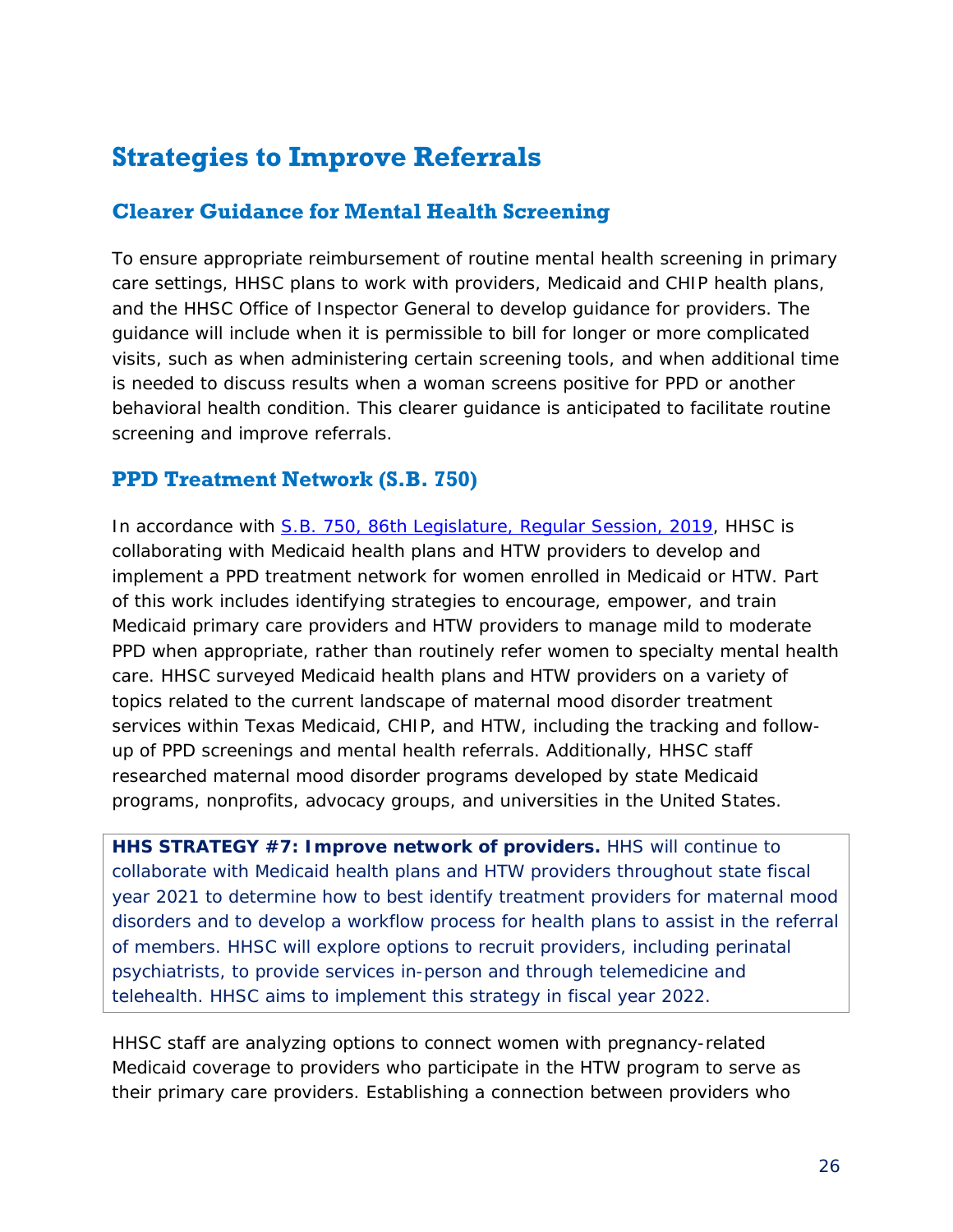participate in both programs will facilitate continuity of care, allowing women to remain with the same provider as they transition between these programs.

Options include:

- Revising Medicaid provider directories to identify HTW providers.
- Adding information to Medicaid managed care enrollment packets to encourage women to select HTW providers as primary care providers.
- Encouraging HTW providers to serve as Medicaid and CHIP primary care providers.
- Adding mental health counseling and providers to the HTW Plus network.

#### <span id="page-29-0"></span>**Tracking PPD Referrals through LMHAs/LBHAs**

HHSC will continue to utilize and promote the use of the Clinical Management for Behavioral Health Services (CMBHS) database to track PPD referrals at LMHAs/LBHAs. CMBHS is a database used by BHS to track and report services provided by state contractors, and the system can identify individuals who have screened positive for PPD.

Feedback from external stakeholders and other state agency partners suggests that many entities are unaware of the role of LMHAs or of the services they provide.

*HHS STRATEGY #8: Expand provider referral network. HHS will create and disseminate an LMHA 101 training/webinar in fiscal year 2021. This training/webinar will aim to educate providers and referral networks on the role of LMHAs in the community and how to best access their services.*

#### <span id="page-29-1"></span>**TexasAIM Initiative and PPD Referrals**

The DSHS TexasAIM Initiative will provide information and resource bundles to obstetric care providers to promote awareness and best practices in: screening and referral for perinatal mood and anxiety disorders; trauma-informed care; and patient and family social-emotional support for women impacted by obstetric hemorrhage, severe hypertension in pregnancy, and opioid use disorders.

TexasAIM works with obstetric care providers to increase awareness about providing patient and family social-emotional support for women impacted by the health conditions each bundle is designed to address. Because mood and anxiety disorders frequently co-occur with SUD, the OB OUD Bundle includes components related to increasing knowledge and awareness of trauma-informed care as well as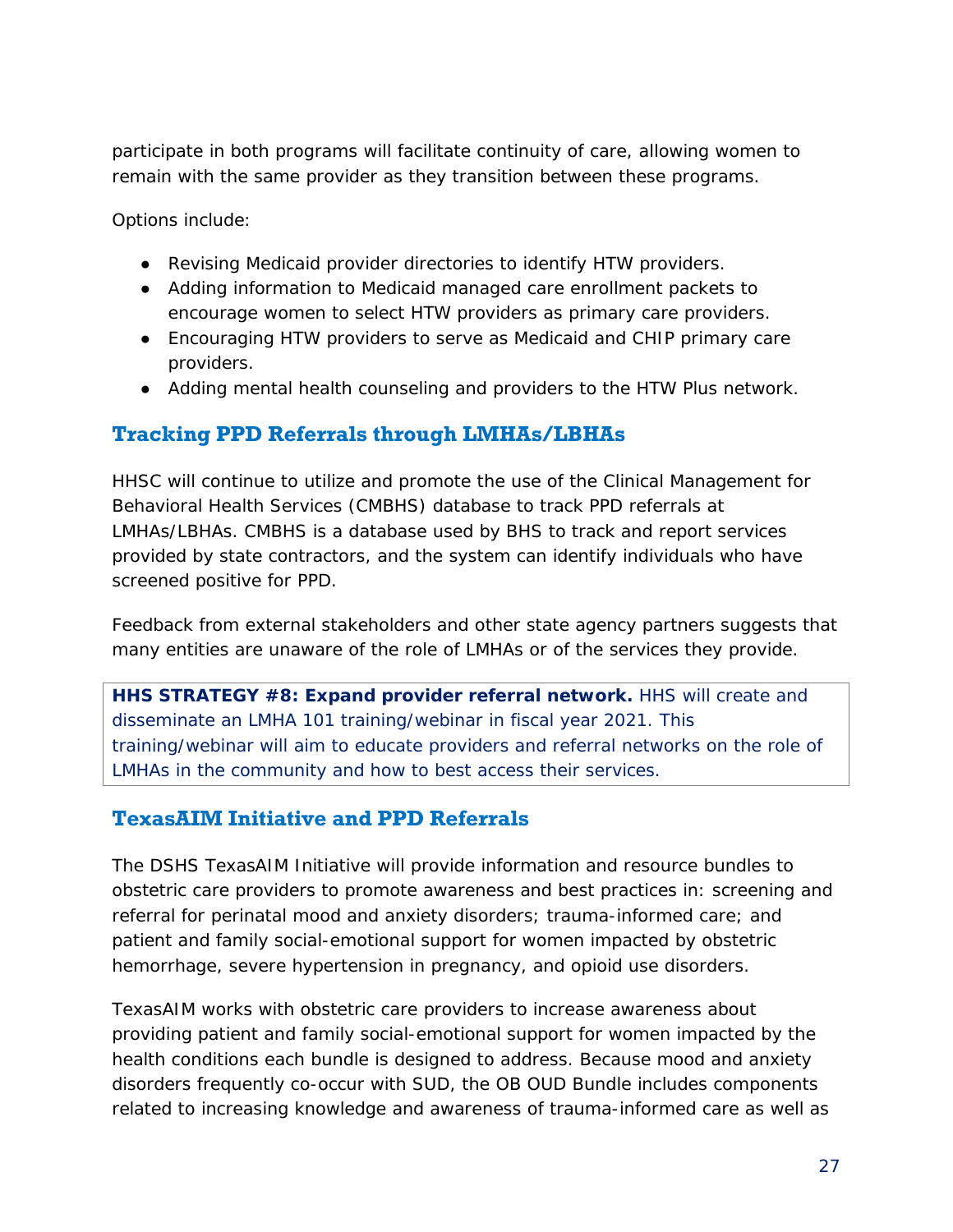screening and referral for psychiatric conditions, including perinatal mood and anxiety disorders.

DSHS TexasAIM staff are reviewing resources to support the implementation of the OB OUD Bundle, including the Council on Patient Safety in Women's Health Care's Maternal Mental Health Depression and Anxiety bundle.

#### **Texas Clinician's Postpartum Depression Toolkit**

The current Texas Clinician's Postpartum Depression Toolkit includes information on PPD and mental health referrals. For information on local behavioral health care providers, refer to HHSC's [Office of Mental Health Coordination](http://mentalhealthtx.org/) website, or call 2-1- 1. The primary purpose of these resources, such as the Toolkit, is to provide mothers with support until they are able to access care. Postpartum Support [International](https://www.postpartum.net/) has PPD resources and an online provider directory available to the public.

*HHS STRATEGY #9: Enhance provider resources. HHS will revise and publish version 3 of the PPD toolkit in fiscal year 2021. These updates will address: the PPD treatment network for women enrolled in Medicaid or HTW; managed care and feefor-service referral networks; screening options in neonatal intensive care units (NICUs); updated information on Medicaid-covered services, including Zulresso; and updated information regarding HTW and HTW Plus mental health services. HHSC has a goal of publishing the revised toolkit before September 1, 2021.*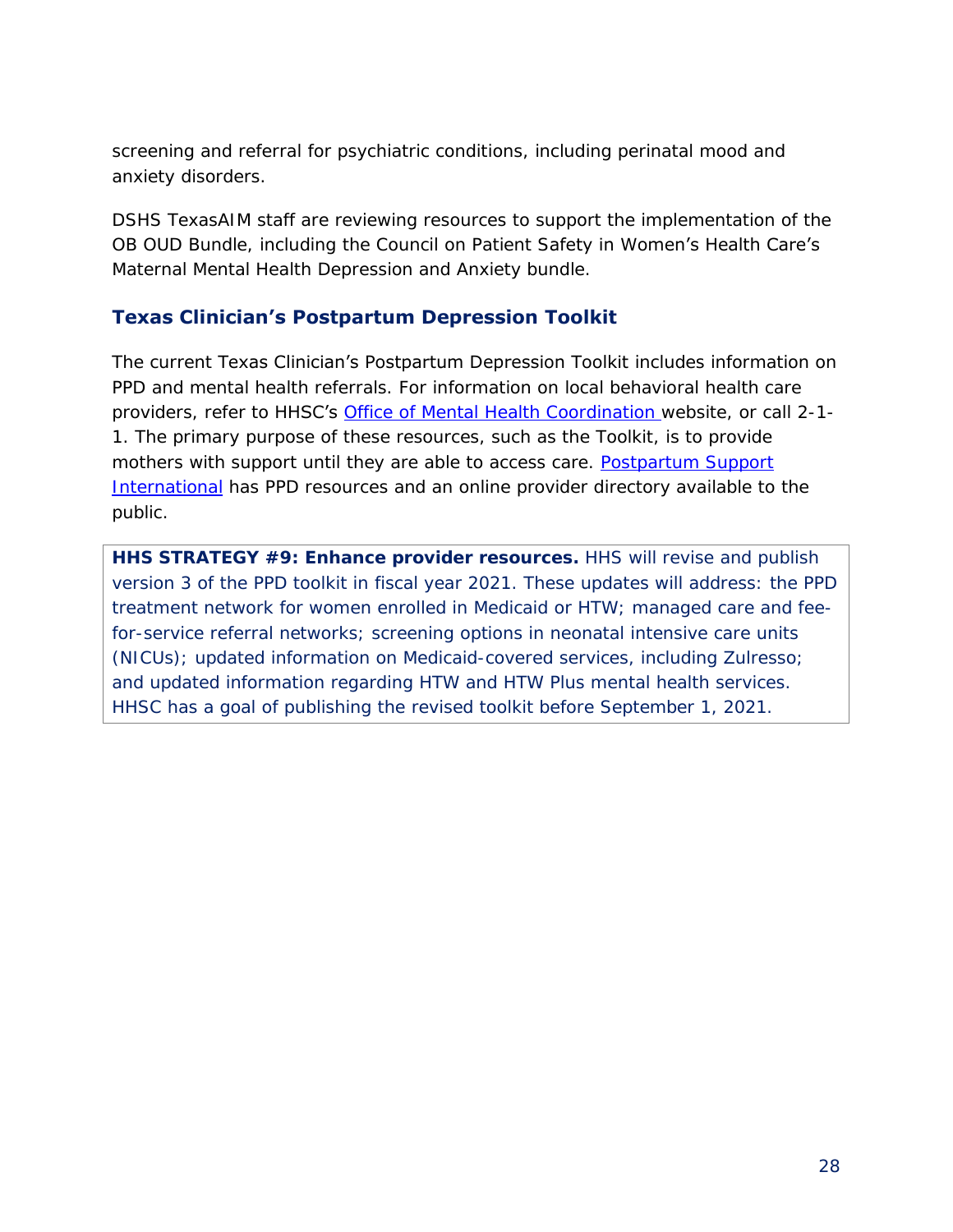### <span id="page-31-0"></span>**3.Increase Access to Peer-Support Services**

*Increase women's access to formal and informal peer support services, including certified peer specialists who have additional training on PPD.*

According to survey results, responses on PPD treatment from women with lived experience closely align with those without lived experience. The majority of women advocate for more mental health professionals with PPD expertise and over 44 percent recommend peer support specialists with lived experience and specialized training.<sup>17</sup>

From a Mental Health Peer Specialist:

*"Peers that have life experience navigating public systems can be a useful tool for moms. Peer support doesn't have to match the exact same issue or diagnosis. It's about connecting a peer with a person who is struggling, giving them hope of finding a way through these challenges. Peers bring a nonjudgmental side to help."*

### <span id="page-31-1"></span>**Current Peer-Support Services**

#### <span id="page-31-2"></span>**Formal Supports**

**Health and Human Services Commission**

#### *Medicaid Coverage for Peer Specialist Services*

Effective January 1, 2019, Texas Medicaid added coverage for peer-specialist services, which are available in outpatient and community settings. A peer specialist uses personal experience to support another person with:

- Achieving the goals and objectives of a person-centered recovery plan
- Skills development

j

<sup>17</sup> Texans Care for Children. *[Maternal Mental Health in Texas](https://static1.squarespace.com/static/5728d34462cd94b84dc567ed/t/5f074a34406e70280293fc25/1594313273455/maternal-mental-health-challenges-survey-results.pdf/)*. (2020)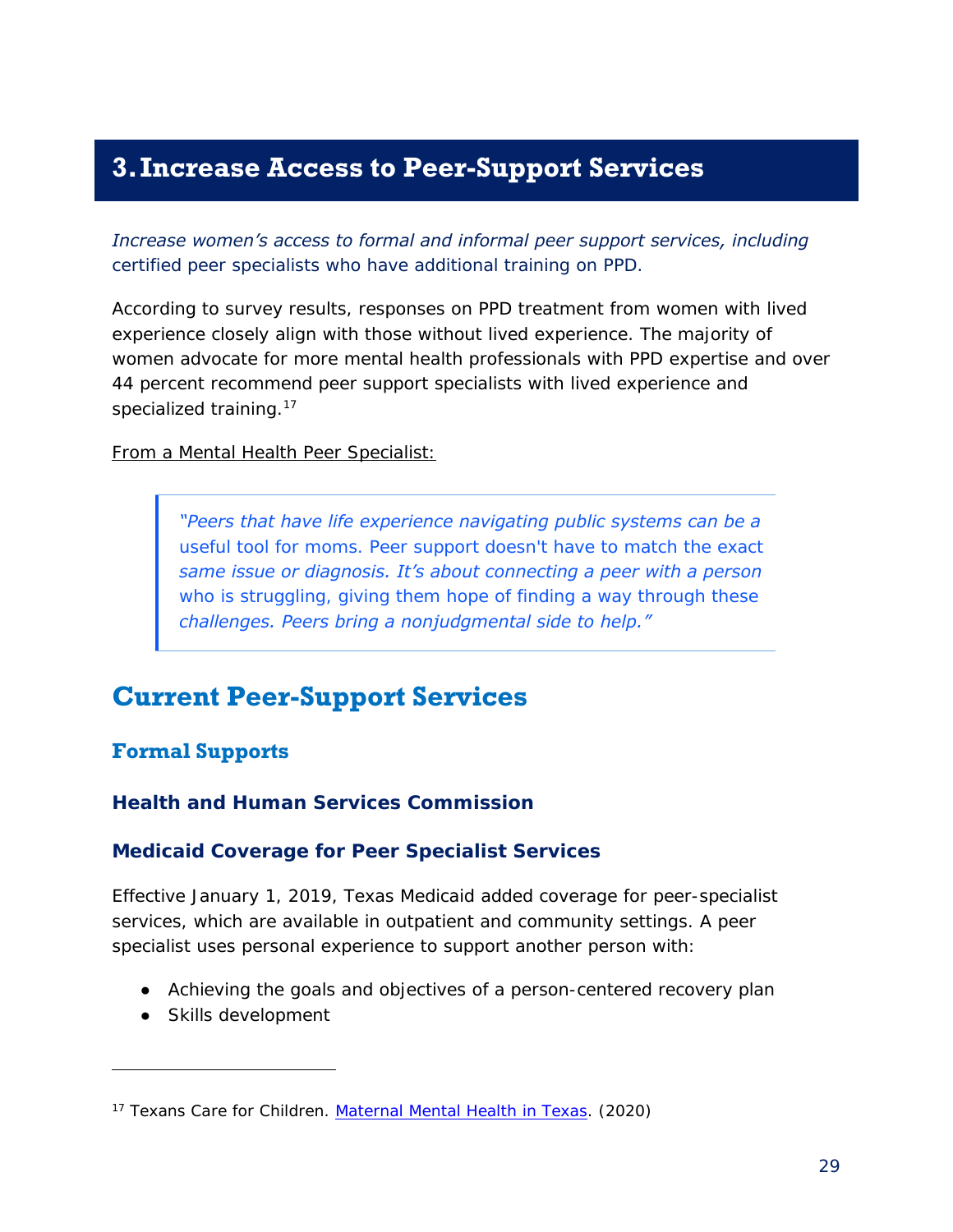- Problem-solving strategies
- Coping mechanisms for stressors and barriers encountered when recovering from a mental health condition or a SUD

Peer-specialist services encompass:

- Recovery and wellness-support services, which include providing information and support for recovery planning.
- Mentoring, which includes serving as a role model and helping find needed community resources and services.
- Advocacy, which includes providing support during stressful or urgent situations and helping to ensure the person's rights are respected. Advocacy may also include encouraging the person to advocate to obtain services.

Peer specialists are not directly enrolled in Texas Medicaid and therefore are ineligible for individual or direct reimbursement. However, certified peer specialists are eligible to deliver the benefit to Medicaid clients, and payments are made to enrolled behavioral health providers in outpatient and community settings.

Mental health peer specialists can provide peer support services to anyone enrolled in Medicaid with a mental health diagnosis; they can also provide skills training and psychosocial rehabilitation to individuals enrolled in LMHAs/LBHAs.

#### *WIC*

WIC programs across the state employ and train breastfeeding peer counselors to provide mother-to-mother breastfeeding support in a variety of settings, including WIC clinics, hospitals, lactation support centers, and throughout the community. As mentioned previously in this plan, there is a strong connection between breastfeeding difficulties and PPD. WIC breastfeeding peer counselors can help lessen breastfeeding difficulties.

WIC breastfeeding peer counselors are mothers who have been enrolled in WIC and have successfully breastfed their infants. They serve as role models to their peers, conduct classes and one-to-one counseling, and make immediate appropriate referrals through established referral systems for any circumstances outside the realm of normal breastfeeding.

WIC offers a train-the-trainer course for breastfeeding peer counselors that may be attended by non-WIC organizations with interest in establishing their own program to provide breastfeeding peer-counseling services.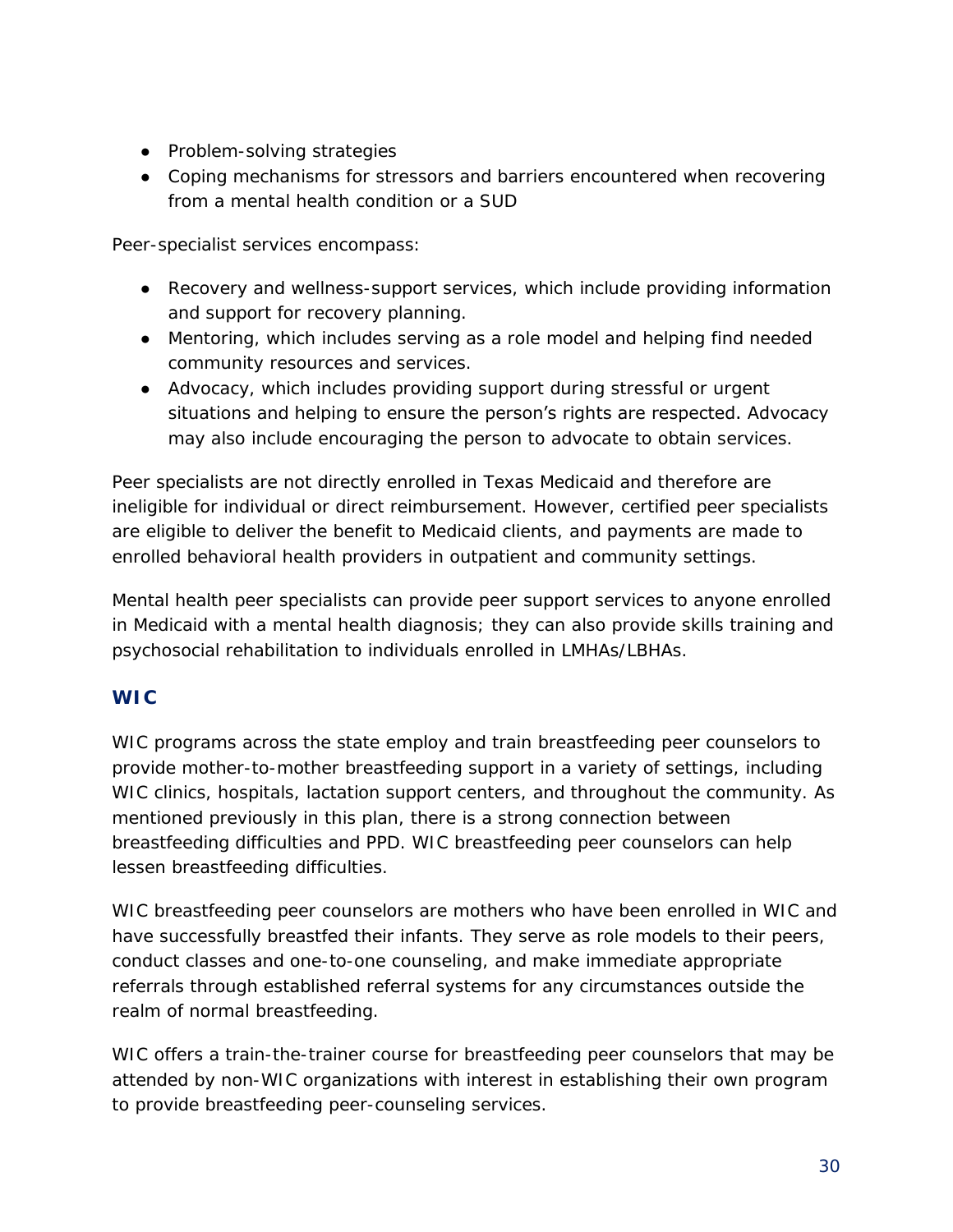#### **Department of State Health Services**

DSHS develops programming using promotoras and CHWs to promote peer support among maternal women.

Promotoras and CHWs are trusted members of their communities with a close understanding of community members' ethnicity, language, socioeconomic status, and lived experiences. They support and empower their community peers through activities including outreach, patient navigation, health education, informal counseling, social support, advocacy, and cultural mediation between health care, social services, and the community.

MCHS HTMB's High-Risk Maternal Care Coordination Services Pilot Program, currently in development, will include integration of CHW services for women with high-risk pregnancies. Promotoras and CHWs will receive training to prepare them to educate and provide support for women who have a high risk of complications, including PPD and other perinatal mood and anxiety disorders, during and after pregnancy.

#### <span id="page-33-0"></span>**Informal Supports**

#### **Medicaid and CHIP Services**

Women may access informal peer supports through Medicaid coverage of group prenatal care. Group prenatal care models include the [March of Dimes Supportive](https://www.marchofdimes.org/supportive-pregnancy-care/about-march-of-dimes-supportive-pregancy-care.aspx)  **[Pregnancy Care model](https://www.marchofdimes.org/supportive-pregnancy-care/about-march-of-dimes-supportive-pregancy-care.aspx) and the [Centering Healthcare Institute Centering](https://www.centeringhealthcare.org/what-we-do/centering-pregnancy) Pregnancy** [model.](https://www.centeringhealthcare.org/what-we-do/centering-pregnancy) Through group prenatal care, women receive up to 10 group visits for prenatal education facilitated by a physician or another qualified health care professional. Group visits provide a forum for women to connect, form friendships, and gain support.

In addition, many Medicaid health plans offer childbirth and parenting classes as value-added services at no cost to HHSC. This serves as another venue outside of routine care for women to form connections with peers.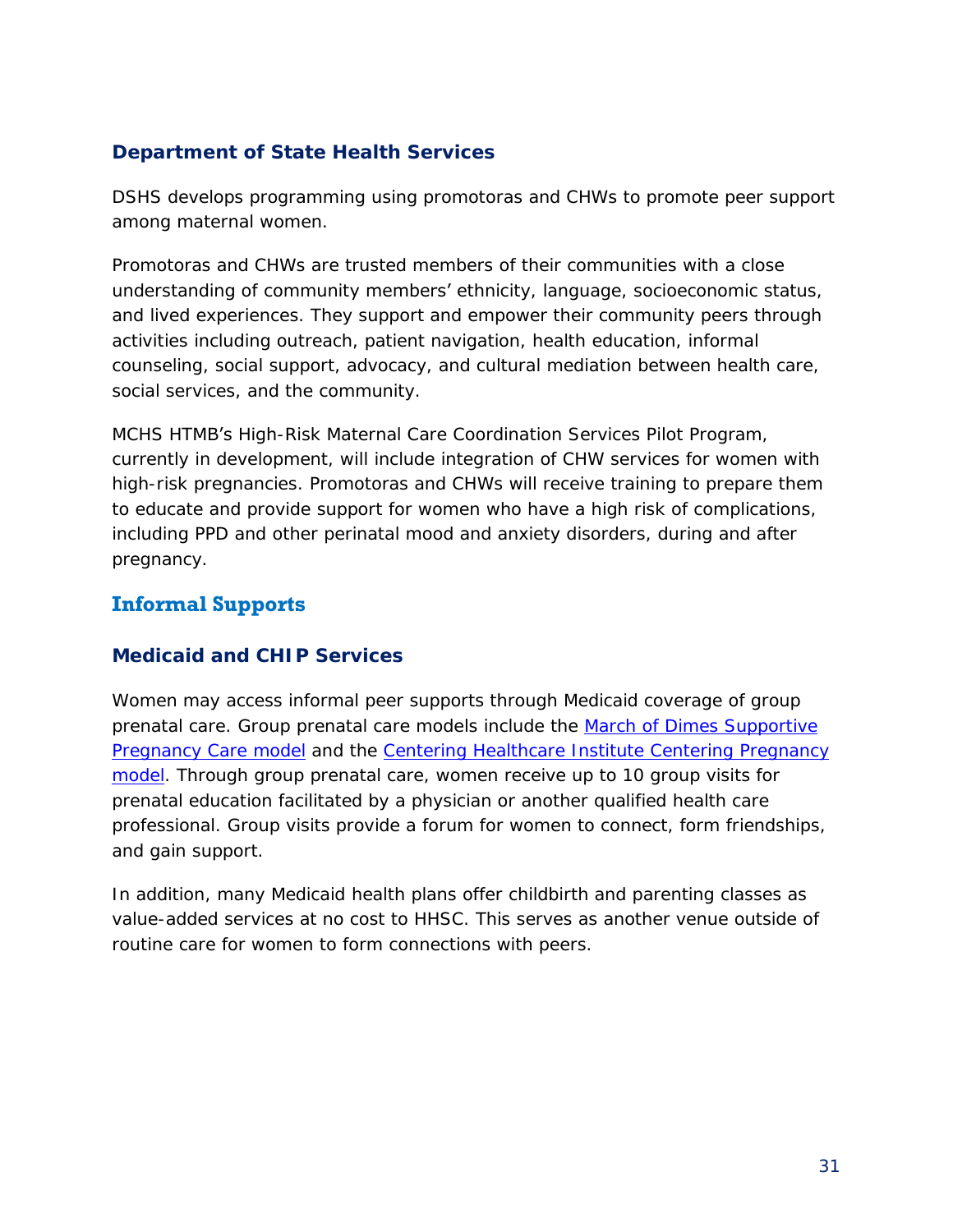#### <span id="page-34-0"></span>**Department of State Health Services**

#### **Lactation Support**

DSHS promotes peer-support through lactation support activities. Breastfeeding counseling and support provided by peers is an effective strategy for increasing breastfeeding initiation and duration while also increasing a mother's network of social and emotional support during the postpartum period.

Some LSCs provide mother-to-mother breastfeeding support groups under the MCHS HTMB Lactation Support Center Services-Strategic Expansion Program. Additionally, some employers that participate in the Texas Mother-Friendly Worksite Program provide mother-to-mother support groups and/or forums for mother-tomother support. Employers who meet the standards of a Texas Mother-Friendly Worksite and provide enhanced breastfeeding support services, including motherto-mother support, may receive additional "Silver" or "Gold" level Texas Mother-Friendly Worksite recognition.

### <span id="page-34-1"></span>**Strategies to Increase Access to Peer Support Services**

#### <span id="page-34-2"></span>**Health and Human Services Commission**

#### **Medicaid Peer Specialists**

As part of the implementation of H.B. [1486, 85th Legislature, Regular Session,](https://capitol.texas.gov/BillLookup/History.aspx?LegSess=85R&Bill=HB1486)  [2017,](https://capitol.texas.gov/BillLookup/History.aspx?LegSess=85R&Bill=HB1486) peer providers who had been certified to deliver applicable services were eligible to apply their certification to the Medicaid service. The final date by which peers with certification in good standing were eligible to submit applications for grandfathered certification as a Medicaid peer specialist was June 14, 2019. Once the certification is completed, peer specialists become eligible to deliver services to Medicaid clients within the allowable places of service.

HHSC will assess the need for strategies to increase access to formal peer support services upon completion of the post-implementation utilization review (PIUR) for the benefit. As part of the review, HHSC's Center for Analytics and Decision Support will run reports on the number of times a procedure code or service has been submitted to the state for payment via fee-for-service claims in traditional Medicaid or encounter data in managed care. The encounter data is submitted to HHSC from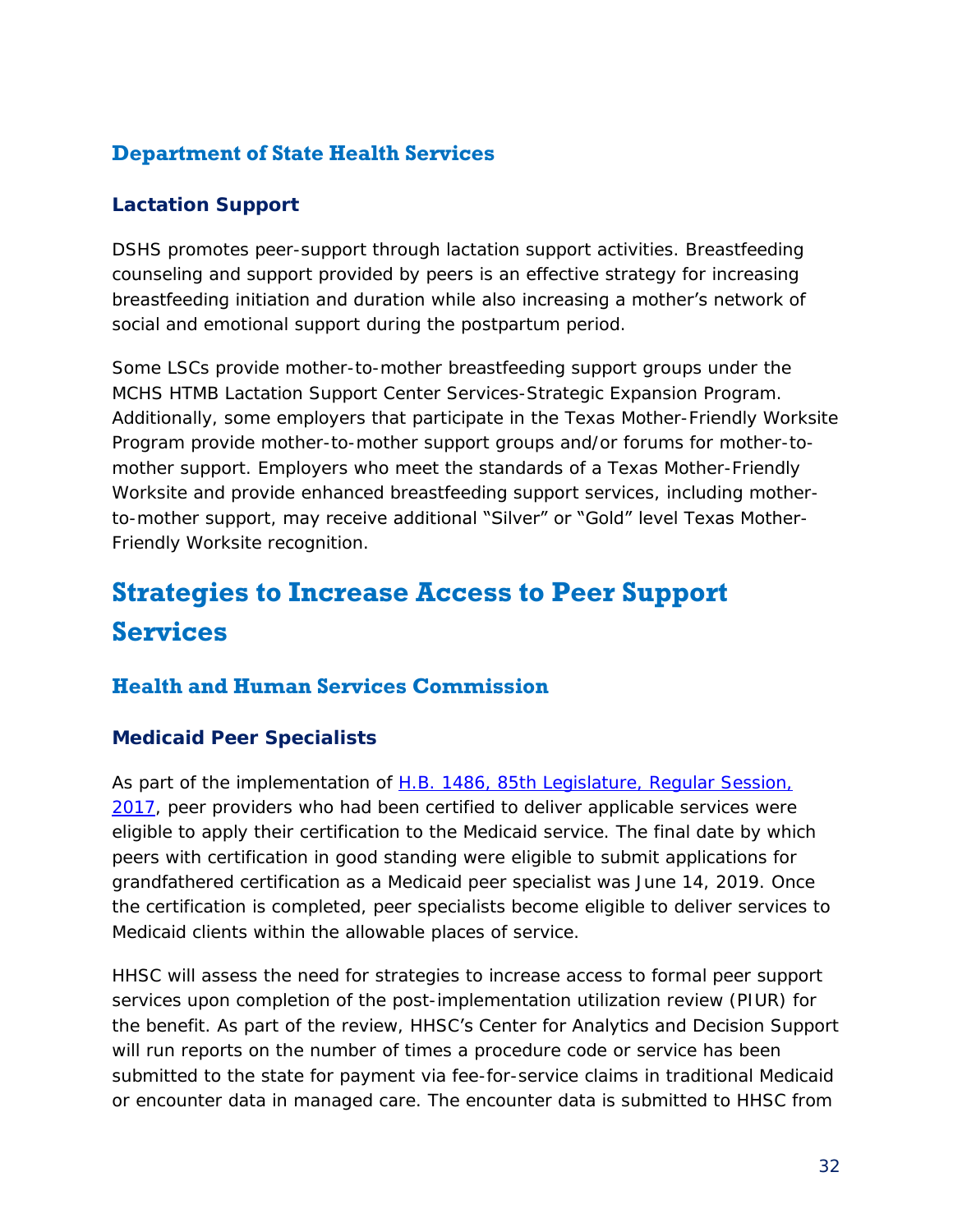Medicaid managed care plans and reflects specific services provided to clients. The completed, cleaned encounter data typically has a nine-month delay.

The reports are generally run at six months after a new policy is implemented and again at one-year post-implementation. Due to the certification timelines described above, HHSC is allowing sufficient time for providers to complete their certification and establish themselves within their partner organizations prior to conducting the PIUR of the Medicaid peer specialist benefit. The initial six-month PIUR will be based on utilization from June 14, 2019, through December 14, 2019.

*HHS STRATEGY #10: Evaluate access to peer support services. Based on the PIUR results, HHS staff will consider whether policy changes are necessary to increase access to the benefit in fiscal year 2021.*

#### **Group Prenatal Care**

HHSC is taking steps to increase access to informal peer supports through group prenatal care. Information on Medicaid coverage for group prenatal care can be found in Subsection 9.2.56.3.1 of the Medical and Nursing Specialists, Physicians, and Physician Assistants Handbook in the Texas Medicaid Provider Procedures [Manual.](http://www.tmhp.com/Manuals_HTML1/TMPPM/Current/index.html) Staff are conducting a comprehensive review of the obstetric services policy, with plans to move the group prenatal care information into the obstetric policy both for ease of reference and to help increase awareness of the benefit to obstetric providers.

#### **March of Dimes**

HHSC worked with March of Dimes to provide information on Medicaid billing and reimbursement for group prenatal care as March of Dimes promotes its new Supportive Pregnancy Care model in Texas.

#### **Intellectual and Developmental Disability-Behavioral Health Services**

IDD-BHS will collaborate with WIC peer counselors, doulas, and others on training for PPD. The department will also consult with the Texas System of Care on their work with youth peers. Strategies developed and used with adult peers could be shared with youth peer groups and be incorporated into training and engagement. Texas System of Care is a statewide effort to strengthen state and local coordination to ensure the availability of high-quality mental health care that is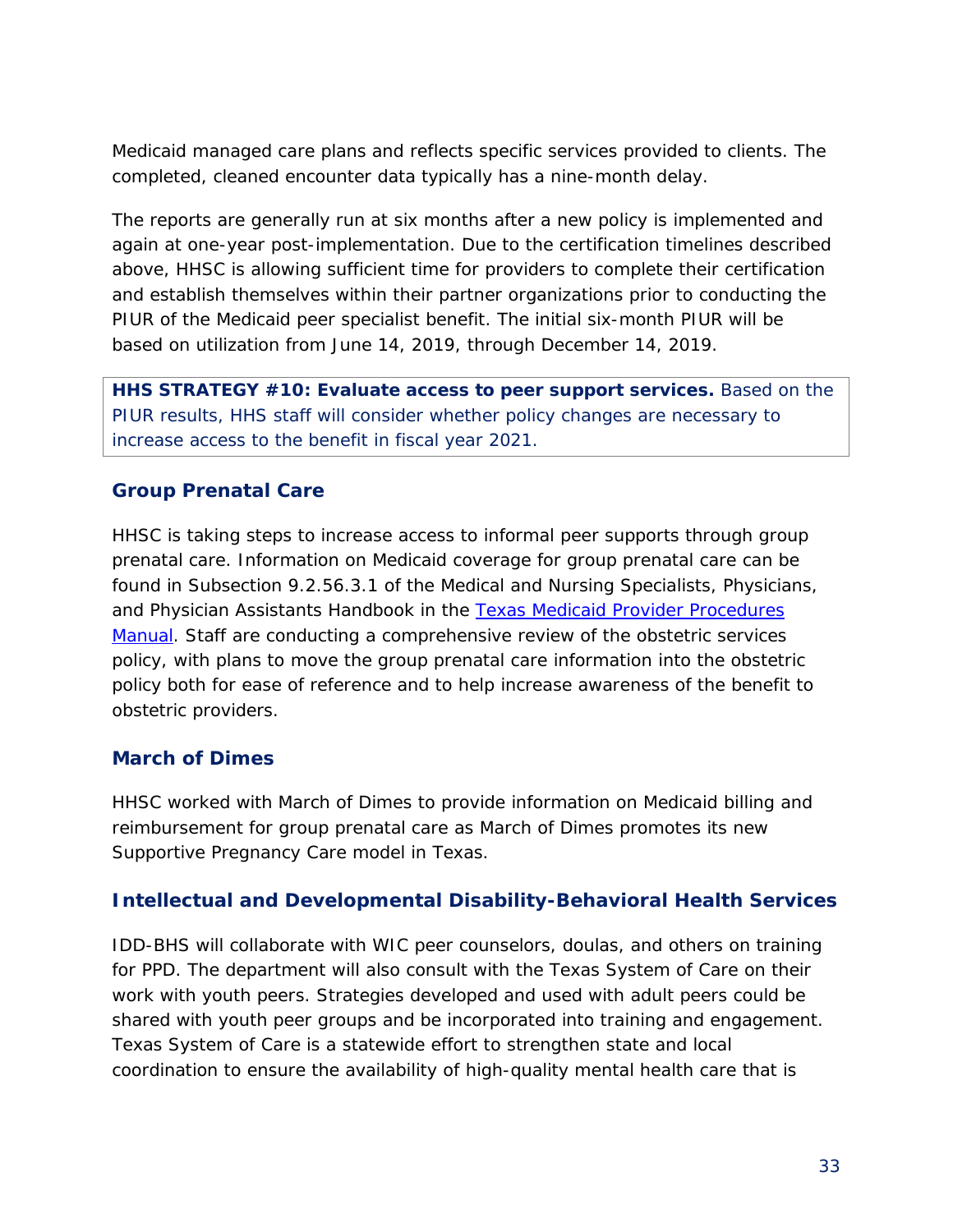family-driven, youth-guided, community-based, culturally-grounded, and sustainable.

#### <span id="page-36-0"></span>**Department of State Health Services**

DSHS will ensure integration of CHW services for high-risk pregnancies in the High-Risk Maternal Care Coordination Services Pilot Program.

*HHS STRATEGY #11: Promote peer support models in existing programs. DSHS will explore, identify, and disseminate information and education through existing programs to promote models of peer support. This includes promotion of peer support for mothers experiencing high-risk pregnancies and maternal morbidities, and mother-to-mother support for breastfeeding.*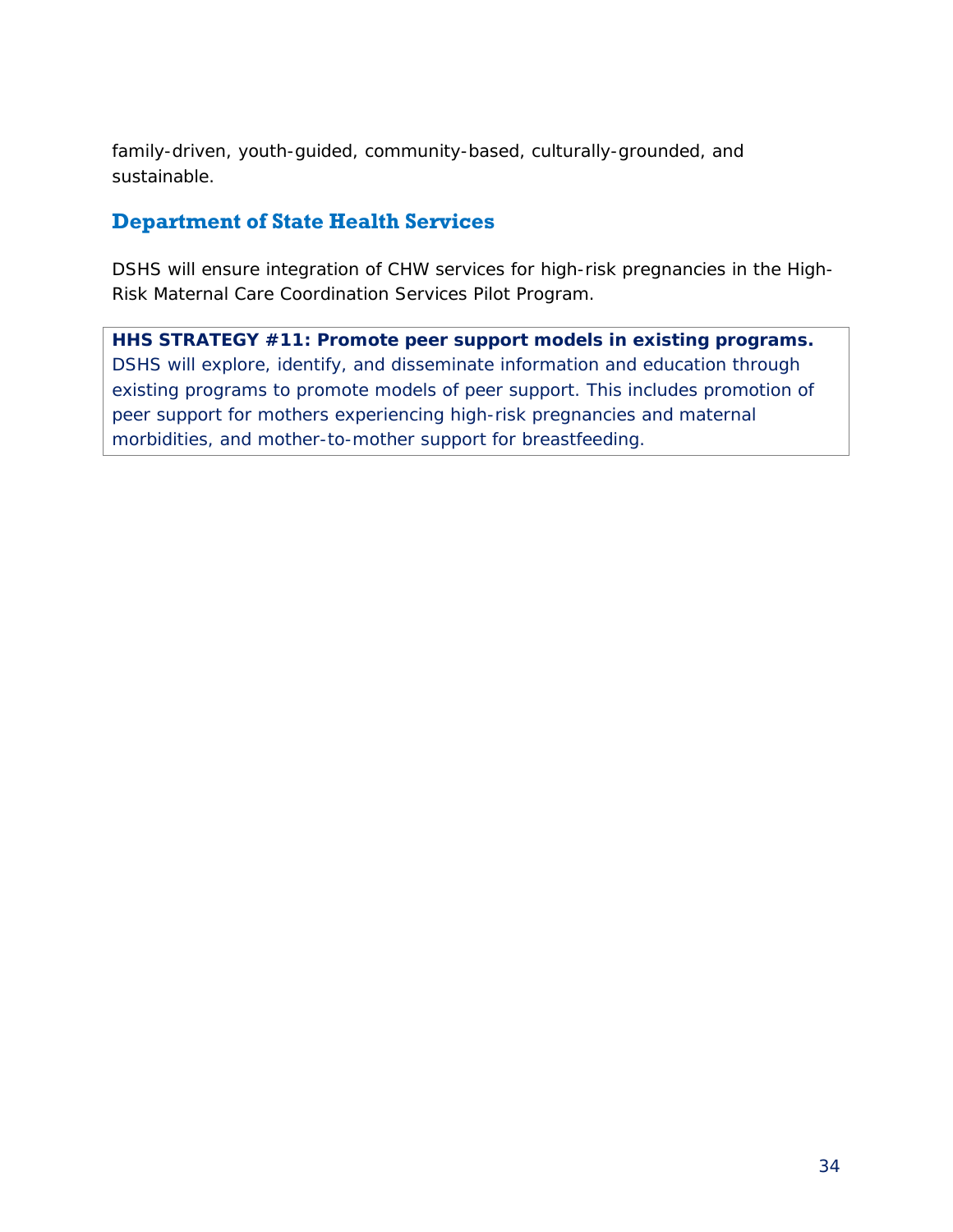### <span id="page-37-0"></span>**4.Raise Public Awareness and Reduce Stigma**

#### *Raise public awareness of and reduce the stigma of PPD.*

According to survey results, most health professional respondents feel confident talking with clients about maternal mental health. However, the vast majority would also like to increase their awareness and ability to screen. They also suggest that OB/GYNs, pediatricians, and mental health providers are professionals who need the most additional training on PPD<sup>18</sup>.

#### From a Recovery Coach:

*"I am someone with lived experience in addiction and mental health challenges and experience navigating Medicaid for Pregnant Women coverage. Having someone with lived experience work with pregnant women or postpartum moms helps debunk myths, provide guidance and reassurance, and promotes looking at the situation from a positive standpoint."*

### <span id="page-37-1"></span>**Current Awareness of PPD and PPD Services**

#### <span id="page-37-2"></span>**Health and Human Services Commission**

#### **Medicaid and CHIP Services**

j

HHSC has shared information on specific benefits with providers and Medicaid and CHIP health plans, such as PPD screening during the infant checkup and the Texas Clinician's Postpartum Depression Toolkit.

Additionally, the [Centering Pregnancy and Parenting model](https://www.centeringhealthcare.org/what-we-do/centering-parenting) of well-child care builds in education, conversation, and de-stigmatization on topics that support the health and well-being of the mother and family.

<sup>18</sup> Texans Care for Children. *[Maternal Mental Health in Texas](https://static1.squarespace.com/static/5728d34462cd94b84dc567ed/t/5f074a34406e70280293fc25/1594313273455/maternal-mental-health-challenges-survey-results.pdf/)*. (2020)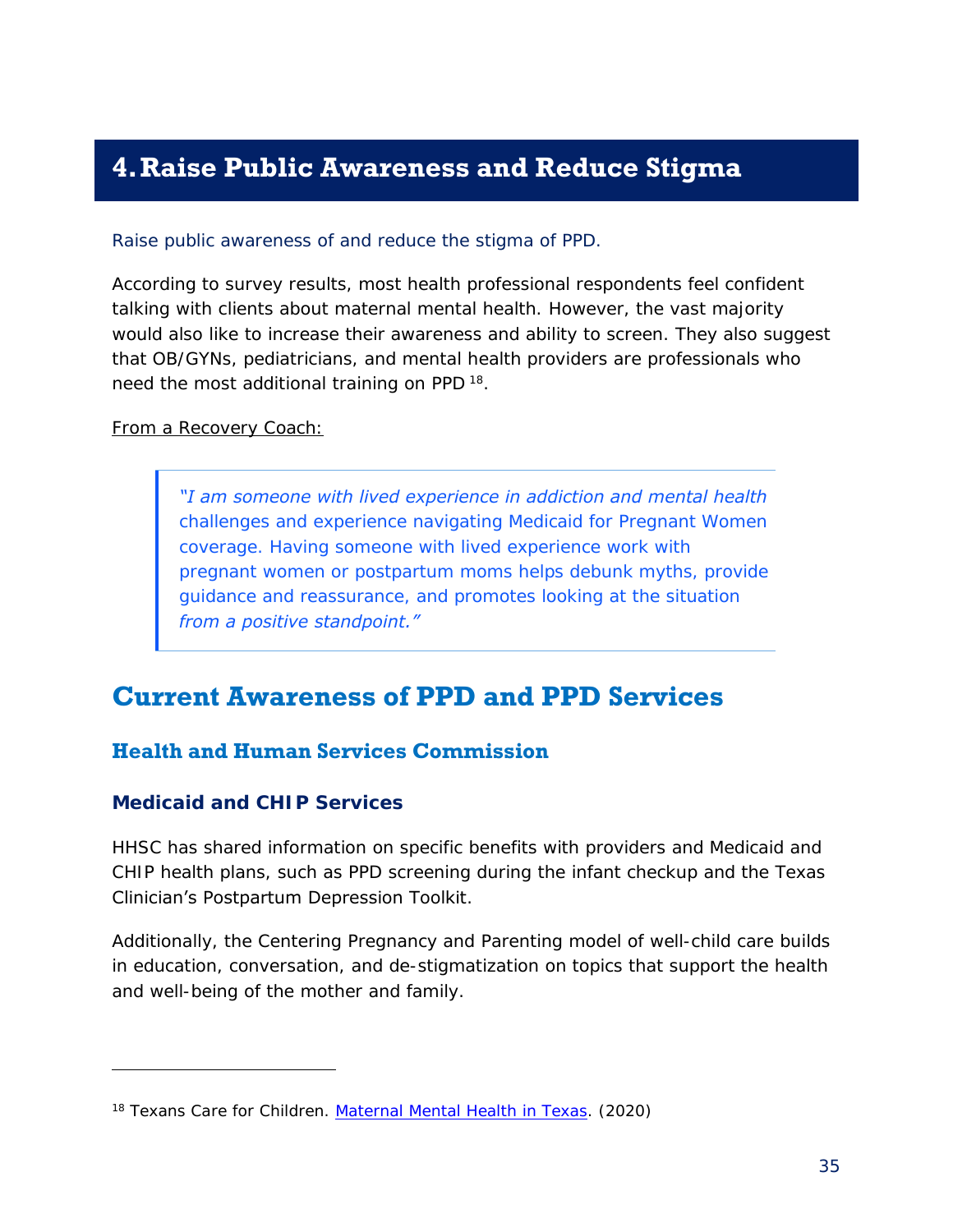#### **Healthy Texas Women and Family Planning Program**

In addition to supplying provider resources and client fact sheets explaining PPD screening and treatment options for eligible women, HTW staff frequently engage stakeholders at conferences, meetings, and webinars that focus on women and maternal health. Increasing awareness of PPD treatment directly with providers and potential clients helps to normalize this diagnosis and decrease associated stigma.

#### **HHSC WIC and DSHS Collaboration**

The WIC Every Ounce Counts Campaign includes the **[Breastmilkcounts.com](https://www.breastmilkcounts.com/)** website that serves as a one-stop breastfeeding resource for Texas families. **HHSC's** WIC program partners with MCHS HTMB to provide content about perinatal mood and anxiety disorders. The site includes information and resources for [women](https://www.breastmilkcounts.com/self-care/mental-and-emotional-health/) and their support networks (including their [partners,](https://www.breastmilkcounts.com/teamwork/for-dad/) [mothers,](https://www.breastmilkcounts.com/teamwork/for-grandma/) and [family and friends\)](https://www.breastmilkcounts.com/teamwork/friends-and-family/) that describe signs of maternal mood disorders, tips for providing support, and how to seek help. The current focus of the campaign is to normalize breastfeeding struggles and connect women with free and accessible help.

#### <span id="page-38-0"></span>**Department of State Health Services**

PPD is addressed as a part of DSHS awareness activities, as previously described. Those activities include:

- DSHS Grand Rounds hosts live presentations and simultaneous webcasts with continuing education presentations on important public health topics. The presentations are attended by several hundred public health, healthcare, and social service practitioners around the state during the fall and spring of each year.
- In accordance with Health and Safety Code, Section 161.501, obstetric-care providers are required to provide the infant's parents or other adult caregivers with a resource pamphlet on a variety of topics related to maternal and infant health, including PPD and other emotional trauma associated with pregnancy and parenting. Providers may develop their own material for this purpose or use MCHS HTMB's Information for Parents of [Newborn Children pamphlet.](https://www.dshs.texas.gov/mch/parents_of_newborn.shtm?terms=%22Information%20for%20Parents%20of%20Newborn%20Children%22)
- DSHS is developing a Maternal Health and Safety Public Awareness Campaign to increase public awareness of and help prevent maternal morbidity and mortality. The campaign will include information about perinatal mood and anxiety disorders, including PPD.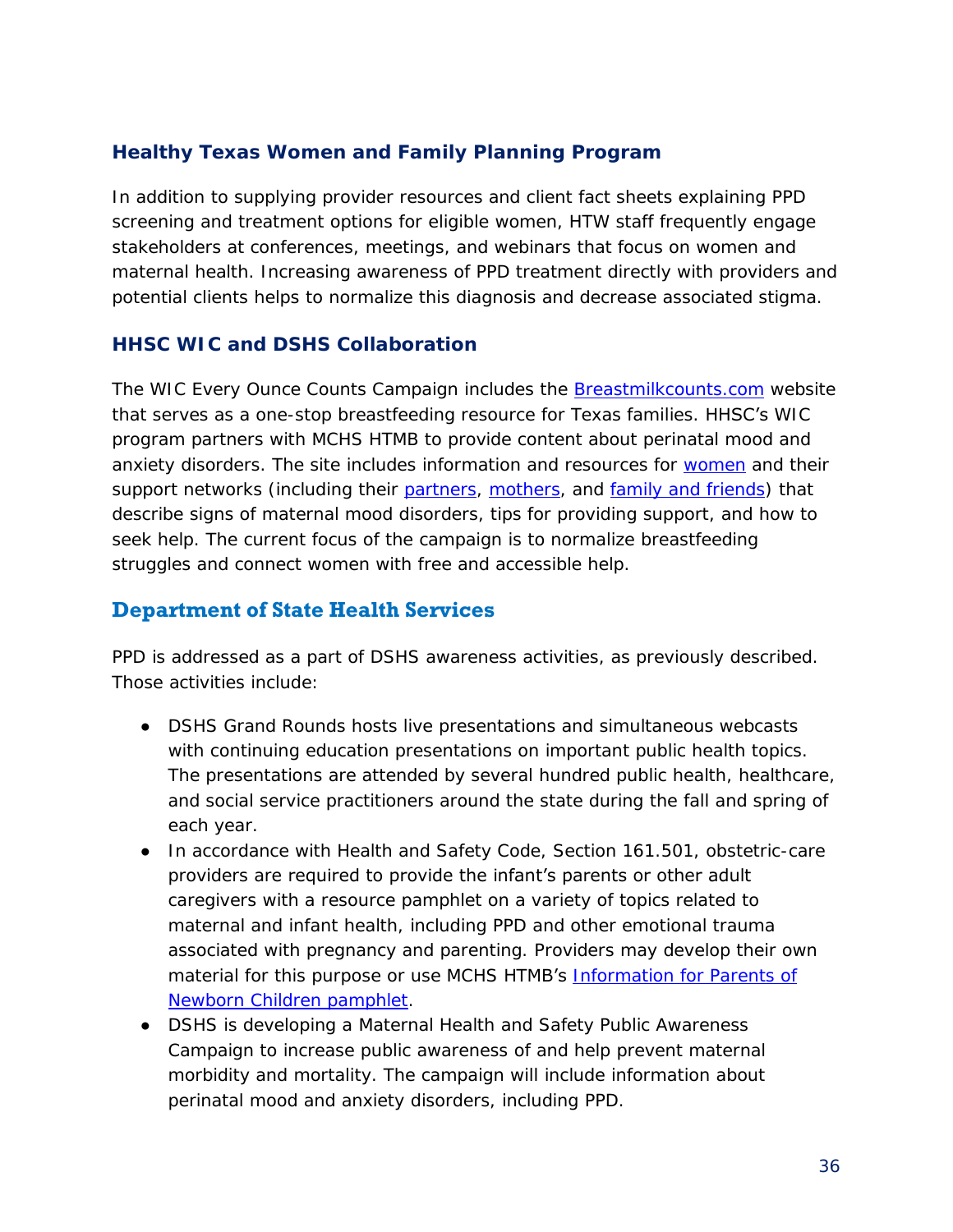- LSCs support public awareness by providing lactation education, counseling, and referral services for families who do not participate in the WIC program. LSCs also provide perinatal depression screening, appropriate referrals for all women receiving lactation counseling and support, and facilitate after-hour operations of the statewide Texas Lactation Support Hotline.
- The HTMB Peer Dad program provides father-to-father peer support services to increase breastfeeding support and provide new fathers with information on maternal and infant health and safety, and how to recognize signs and symptoms of pregnancy-related depression and anxiety.
- In partnership with participating hospitals across the state, the TexasAIM Initiative promotes uptake of recommended care practices to increase maternal safety and prevent maternal morbidity and mortality. A component of each bundle focuses on awareness of the need for patient and family social-emotional support for women who experience maternal health complications.

### <span id="page-39-0"></span>**Stigma of PPD**

j

In the Texans Care for Children/St. David's Foundation survey, stigma about PPD was the third-highest reported barrier to treatment for maternal mental health challenges. <sup>19</sup> Some of the stigma around PPD may be due to the fact that many women find the primary care providers with whom they have developed a trust relationship do not provide care for the most common forms of PPD. Instead, the woman may be referred to a different provider she does not know at a time of serious vulnerability, increasing the likelihood that she will not follow up with the care she needs and potentially impairing her ability to respond to treatment. In addition, many behavioral health referral resources are already overburdened, leading to long wait times before a woman can receive care.

<sup>19</sup> Texans Care for Children. *[Maternal Mental Health in Texas](https://static1.squarespace.com/static/5728d34462cd94b84dc567ed/t/5f074a34406e70280293fc25/1594313273455/maternal-mental-health-challenges-survey-results.pdf/)*. (2020)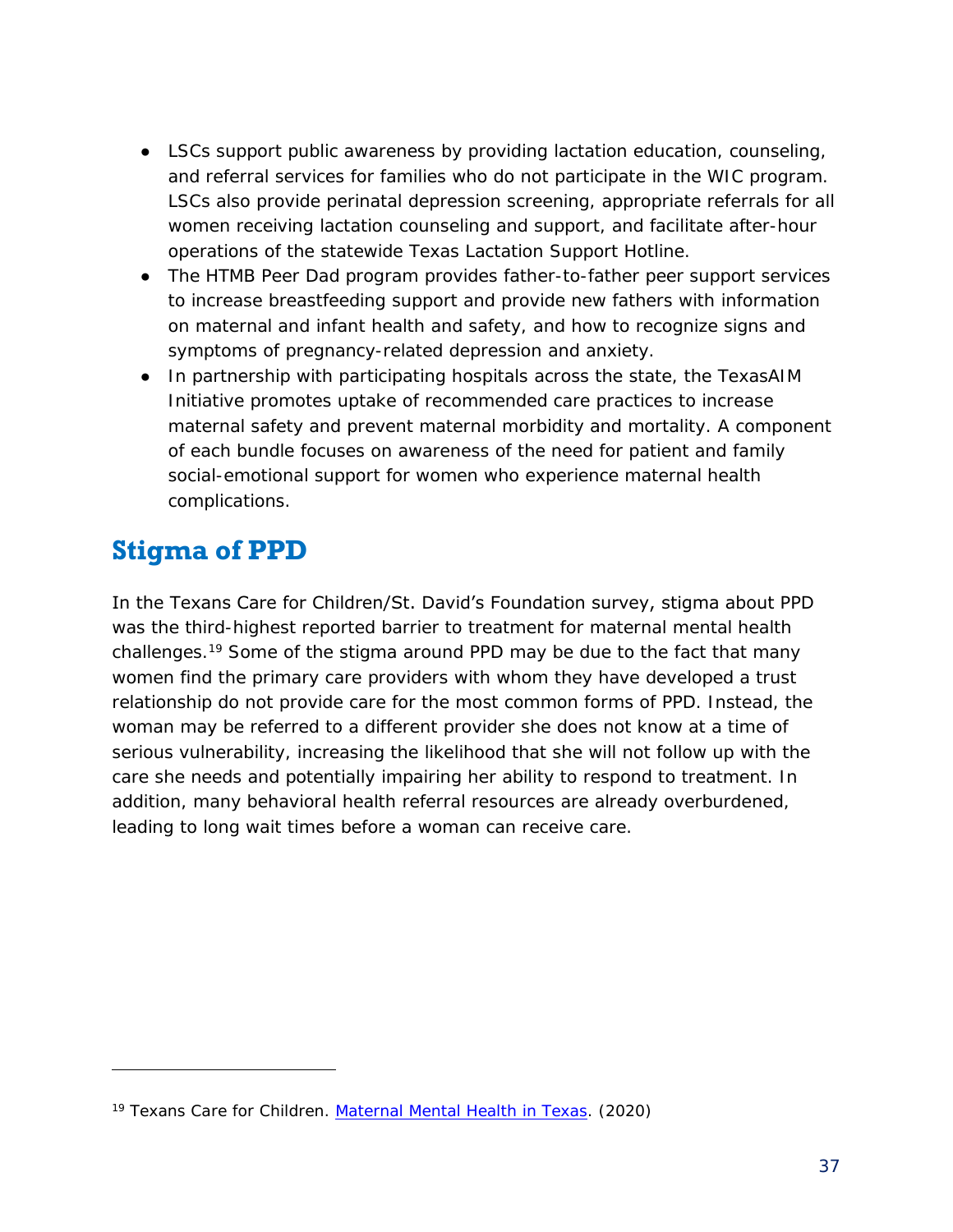### <span id="page-40-0"></span>**Strategies to Increase Public Awareness and Decrease Stigma of PPD**

#### <span id="page-40-1"></span>**Health and Human Services Commission**

#### **Intellectual and Developmental Disability-Behavioral Health Services**

IDD-BHS will share PPD materials and resources and support participation in a variety of settings, such as the Behavioral Health Art Competition and Mental Health Awareness campaign.

[MentalHealthTX.org,](https://mentalhealthtx.org/) a website developed by the HHS Office of Mental Health Coordination, has printable PPD awareness [flyers,](https://hhs.texas.gov/sites/default/files/documents/services/health/mhsa/print-social/mhsa-print-ppd-flyer-1.pdf) posters, and [rack cards.](https://hhs.texas.gov/sites/default/files/documents/services/health/mhsa/print-social/mhsa-print-ppd-rack-cards.pdf)

#### **Healthy Texas Women and Family Planning Program**

According to the Texans Care for Children/St. David's Foundation survey, "most health professional respondents feel confident talking with clients about maternal mental health." Psychiatrists, Licensed Professional Counselors, and OB/GYNs express more confidence than pediatricians, nurses, and neonatologists. HTW and FPP will focus on PPD awareness among the less-confident providers as well as increasing awareness of available PPD services among all providers.

*HHS STRATEGY #12: Increase PPD awareness and access to treatment to reduce stigma. Psychotherapy and peer support services will be included as benefits of HTW Plus starting in fiscal year 2021 which will increase PPD awareness and access to treatment, help normalize the diagnosis, decrease stigma, and help prevent maternal morbidity and mortality.*

#### <span id="page-40-2"></span>**Department of State Health Services**

The DSHS Grand Rounds Program will provide a continuing education series to increase awareness and knowledge of perinatal mood and anxiety disorders among health care professionals. The series will include education on the prevalence of perinatal mood and anxiety disorders, their effects on outcomes for women and children, and information on PPD signs, symptoms, screening, diagnosis, treatment, and referral*.*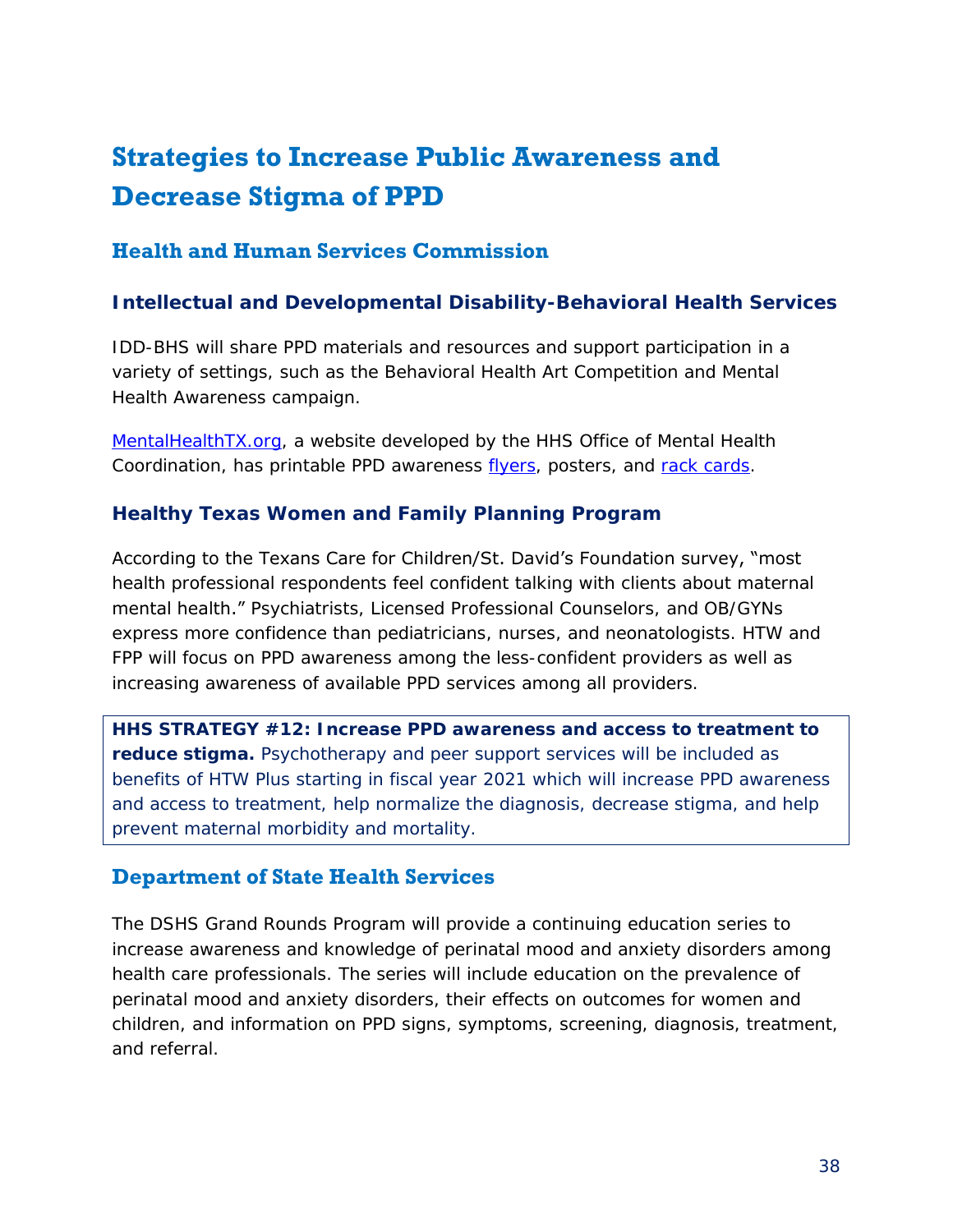DSHS will continue to provide information on PPD in the *Information for Parents of* [Newborn Children pamphlet](https://www.dshs.texas.gov/mch/parents_of_newborn.shtm?tems=%22Information%20for%20Parents%20of%20Newborn%20Children%22) for distribution by obstetric care providers to parents and other adult caregivers of infants.

DSHS will ensure that messaging and information about maternal morbidity, including PPD and other perinatal mood and anxiety disorders, will be disseminated to key audiences across the state through the Maternal Health and Safety Public Awareness Campaign.

Lactation education, promotion, and support services provided through the MCHS HTMB Lactation Support Center Services-Strategic Expansion Program, the HTMB Peer Dad Program, and the TexasAIM Initiative will continue to promote increased awareness of the relationship between lactation challenges and PPD and reduce the stigma of PPD and other perinatal mood and anxiety disorders.

*HHS STRATEGY #13: Increase PPD outreach to providers to reduce stigma. The OB OUD Bundle focuses on addressing stigma and bias in the care of women with opioid use disorder and comorbidities, which include PPD and other perinatal mood and anxiety disorders. This bundle will be available in fiscal year 2021.*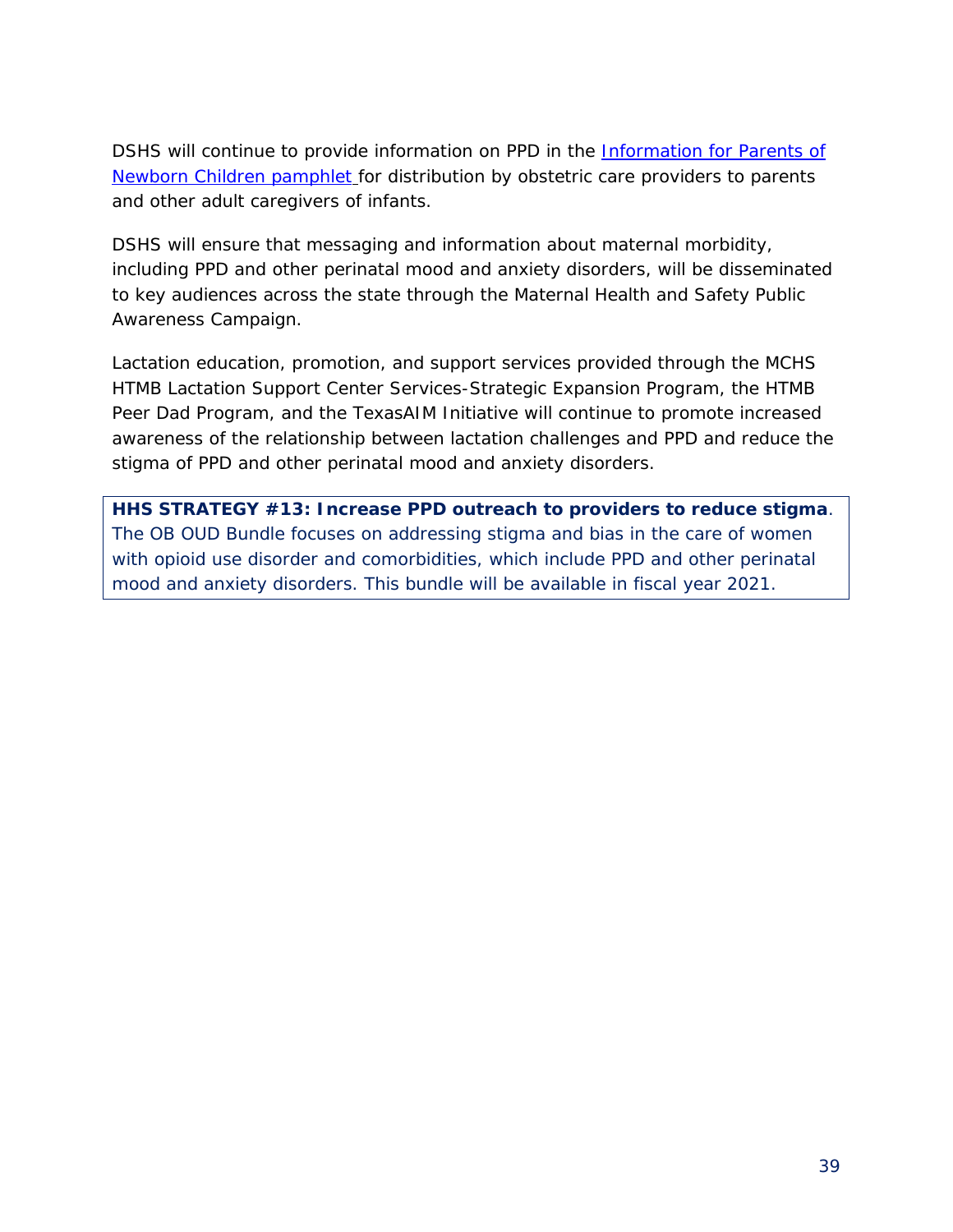### <span id="page-42-0"></span>**5.Leverage Funding Sources**

*Leverage sources of funding to support existing community-based PPD screening, referral, treatment, and support services.*

The Centers for Disease Control and Prevention (CDC) and the Health Resources and Services Administration (HRSA) recommend community-based services as a strategy to meet the needs of vulnerable and high-risk mothers and families. In addition, the MMMRC recommends increasing maternal health programming to address disparities and target high risk populations.<sup>20</sup>

From an OB/GYN Doctor:

*"Funding and access to mental health professionals are the biggest challenges."*

### <span id="page-42-1"></span>**Current Funding**

j

#### <span id="page-42-2"></span>**Health and Human Services Commission**

#### **Medicaid and CHIP Services**

Federal funds are a critical component of healthcare financing for the state of Texas. The amount of federal Medicaid funds Texas receives is primarily based on the federal medical assistance percentage, which the federal government updates annually based on each state's per capita income. With some exceptions, there is no cap on federal funds for Medicaid expenditures.

Unlike Medicaid, total federal funds allocated to CHIP each year are capped, as are the funds allocated to each state. Each state is allotted a portion of the total federal funds based on a formula set in federal statute and each state receives federal matching payments up to the allotment.

<sup>20</sup> Texans Care for Children. *[Maternal Mental Health in Texas](https://static1.squarespace.com/static/5728d34462cd94b84dc567ed/t/5f074a34406e70280293fc25/1594313273455/maternal-mental-health-challenges-survey-results.pdf/)*. (2020)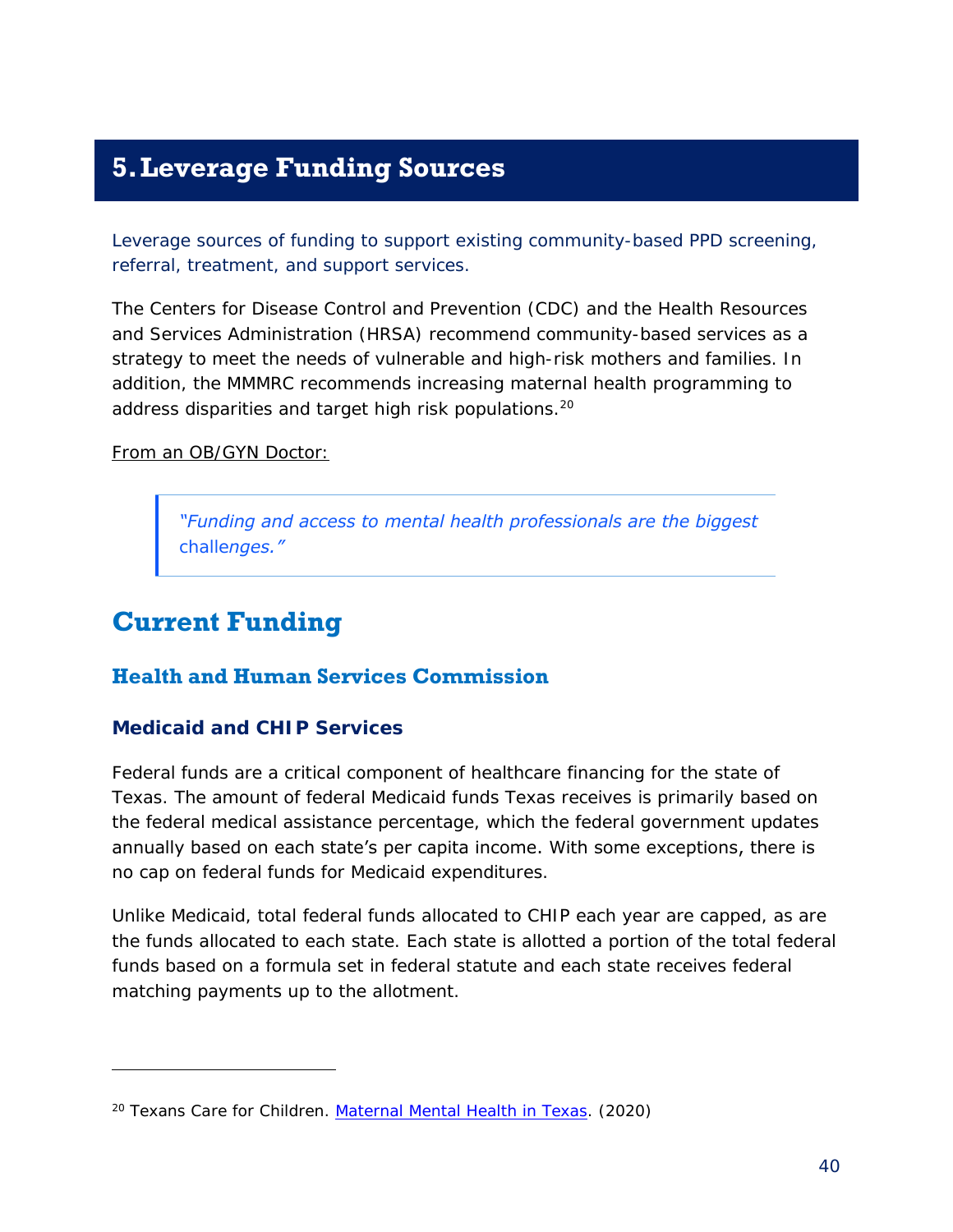#### **Healthy Texas Women**

HTW was implemented in 2016 as a state-funded program providing family planning services and other women's health services that contribute to preconception care and better birth outcomes. In June 2017, HHSC submitted a Section 1115(a) Medicaid Demonstration Waiver application to the Centers for Medicare and Medicaid Services (CMS) to move the state general revenue-funded HTW program into Medicaid.

CMS approved the HTW 1115 demonstration waiver to provide comprehensive women's health services for women ages 18-44 and to operate the HTW demonstration program as a Medicaid program on January 22, 2020.

As a state general revenue-funded program, HTW also serves clients ages 15 through 17 years old if a parent or legal guardian applies, renews, and reports changes on their behalf, pursuant to 1 Texas Administrative Code (TAC) §382.7(a)(1)(B). As of February 18, 2020, the effective date of the 1115 waiver demonstration, HHSC continues to use state general revenue to provide HTW services to eligible clients ages 15 through 17.

HTW offers both fee-for-service and cost-reimbursement components. Costreimbursement funds are awarded to HTW providers to pay for services that enhance and support the HTW fee-for-service program.

For more information on funding for women's health programs including HTW, go to the HHS women's [health services provider portal website.](https://hhs.texas.gov/doing-business-hhs/provider-portals/health-services-providers/womens-health-services)

### <span id="page-43-0"></span>**Strategies to Support Community-Based PPD Services**

#### <span id="page-43-1"></span>**Child Psychiatric Access Network (CPAN)**

S.B. [11, 86th Legislature, Regular Session, 2019,](https://capitol.texas.gov/BillLookup/History.aspx?LegSess=86R&Bill=SB11) created the Texas Child Mental Health Care Consortium and established and provided state funding for the Texas Child Psychiatry Access Network (CPAN). In its initial phase in 2020, CPAN will be a network of child psychiatry access centers based at health-related institutions. The network will provide consultation services and training opportunities for pediatricians and primary care providers to improve the care of children and adolescents with behavioral health needs. The regional hubs are institutions such as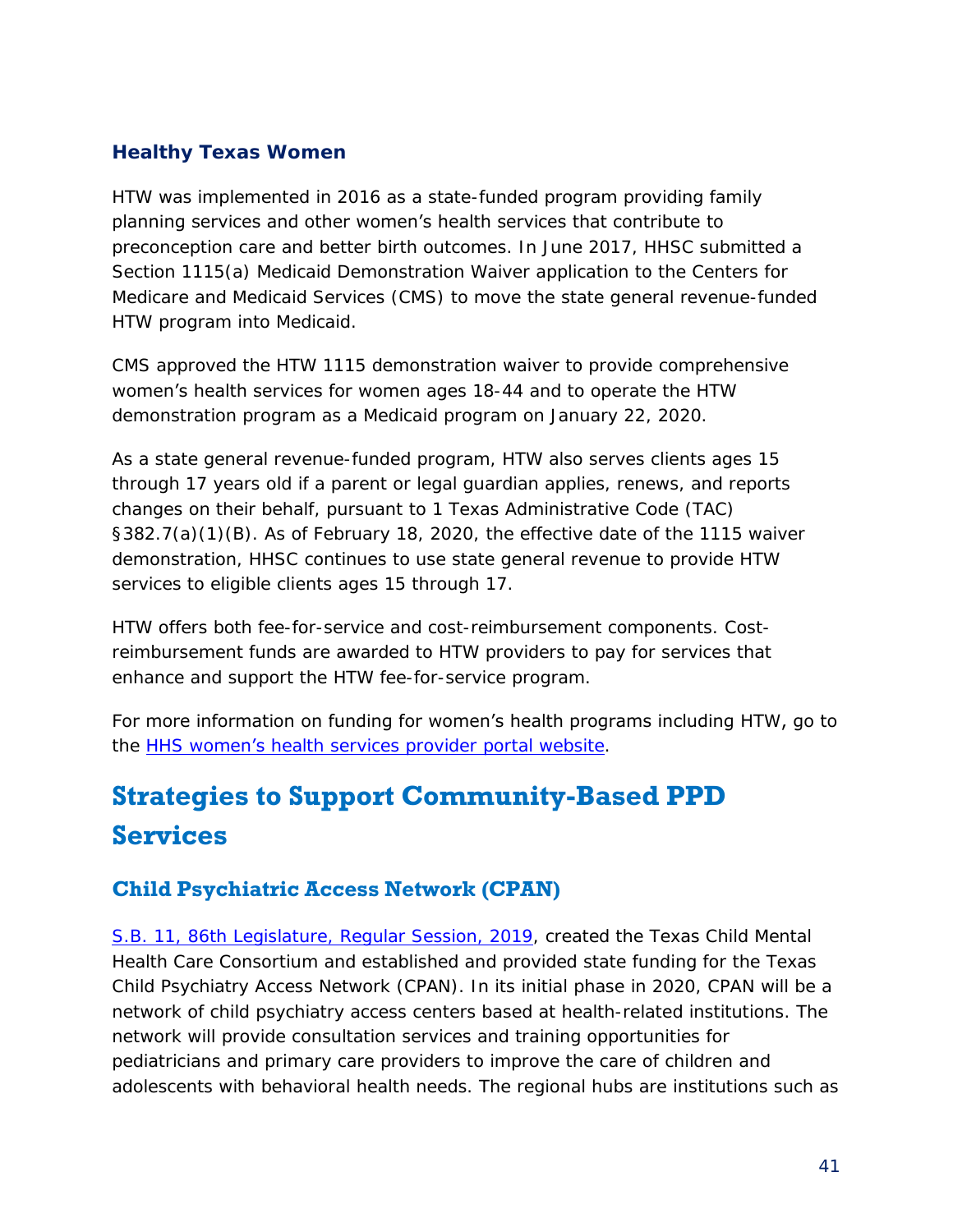The University of Texas at El Paso, Baylor College of Medicine, and UT Southwestern Medical Center. Texas CPAN lays the foundation for future implementation of a Texas perinatal psychiatric access program.**<sup>21</sup>**

*HHS STRATEGY #14: Utilize CPAN to support pediatricians and primary care providers. HHS will explore options for CPAN to provide and expand teleconsultation for PPD in regional hubs throughout the state in fiscal year 2021.*

#### <span id="page-44-0"></span>**Medicaid and CHIP Services**

HHSC requires Medicaid and CHIP health plans to refer members to community resources for non-covered services. To the extent community-based services are available, health plans will facilitate the connection to PPD services for women enrolled in Medicaid or CHIP managed care.

*HHS STRATEGY #15: Collaborate with DFPS on evidence-based PPD trainings. HHSC will explore opportunities to collaborate with the DFPS Prevention and Early Intervention Division to connect mothers and families to evidence-based community trainings and programs such as [Family Connects](https://www.familyconnectstexas.org/for-providers) and Healthy Outcomes through Prevention and Early Support (HOPES).*

j

<sup>21</sup> Texans Care for Children. *[Maternal Mental Health in Texas](https://static1.squarespace.com/static/5728d34462cd94b84dc567ed/t/5f074a34406e70280293fc25/1594313273455/maternal-mental-health-challenges-survey-results.pdf/)*. (2020)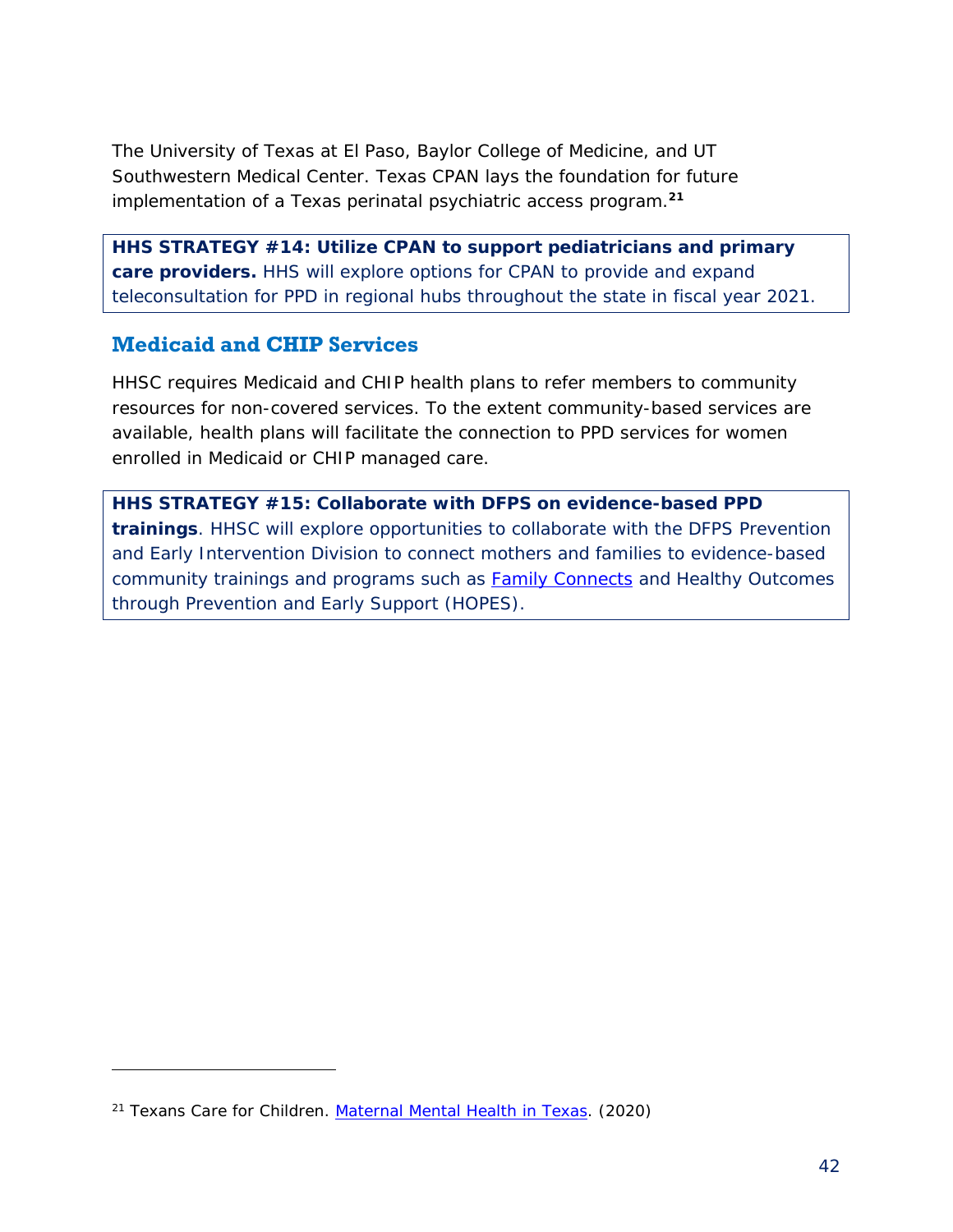### <span id="page-45-0"></span>**Conclusion**

While many women experience some mild mood changes during pregnancy and after the birth of a child, over 14 percent of mothers in Texas experience more significant and sometimes severe symptoms of PPD and other perinatal mood and anxiety disorders. Women of any age, ethnicity, race, and income level can develop PPD, and reliable access to care and treatment can avert worsening symptoms and prevent maternal mortality.

There are several collaborative initiatives in place throughout HHS to address PPD and improve maternal outcomes, yet survey data suggests there are still improvements that can be made to ensure adequate statewide access to care for women.

This strategic plan identifies five key goals to improve access to PPD screening, referral, treatment, and support services:

- 1. Increase awareness among state-administered program providers who may serve women who are at risk of or are experiencing PPD about the prevalence and effects of PPD on outcomes for women and children;
- 2. Establish a referral network of community-based mental health providers and support services addressing PPD;
- 3. Increase women's access to formal and informal peer support services, including access to certified peer specialists who have received additional training related to PPD;
- 4. Raise public awareness of and reduce the stigma related to PPD; and
- 5. Leverage sources of funding to support existing community-based PPD screening, referral, treatment, and support services.

HHS will maintain the maternal mental health workgroup that was convened for this strategic plan to build upon current efforts to increase statewide access to comprehensive, evidence-based, and patient-centered PPD care. HHS will also implement new strategies and initiatives that will improve maternal health outcomes. The strategic plan will be updated in one year, and annually as needed to maintain current and accurate information and strategies.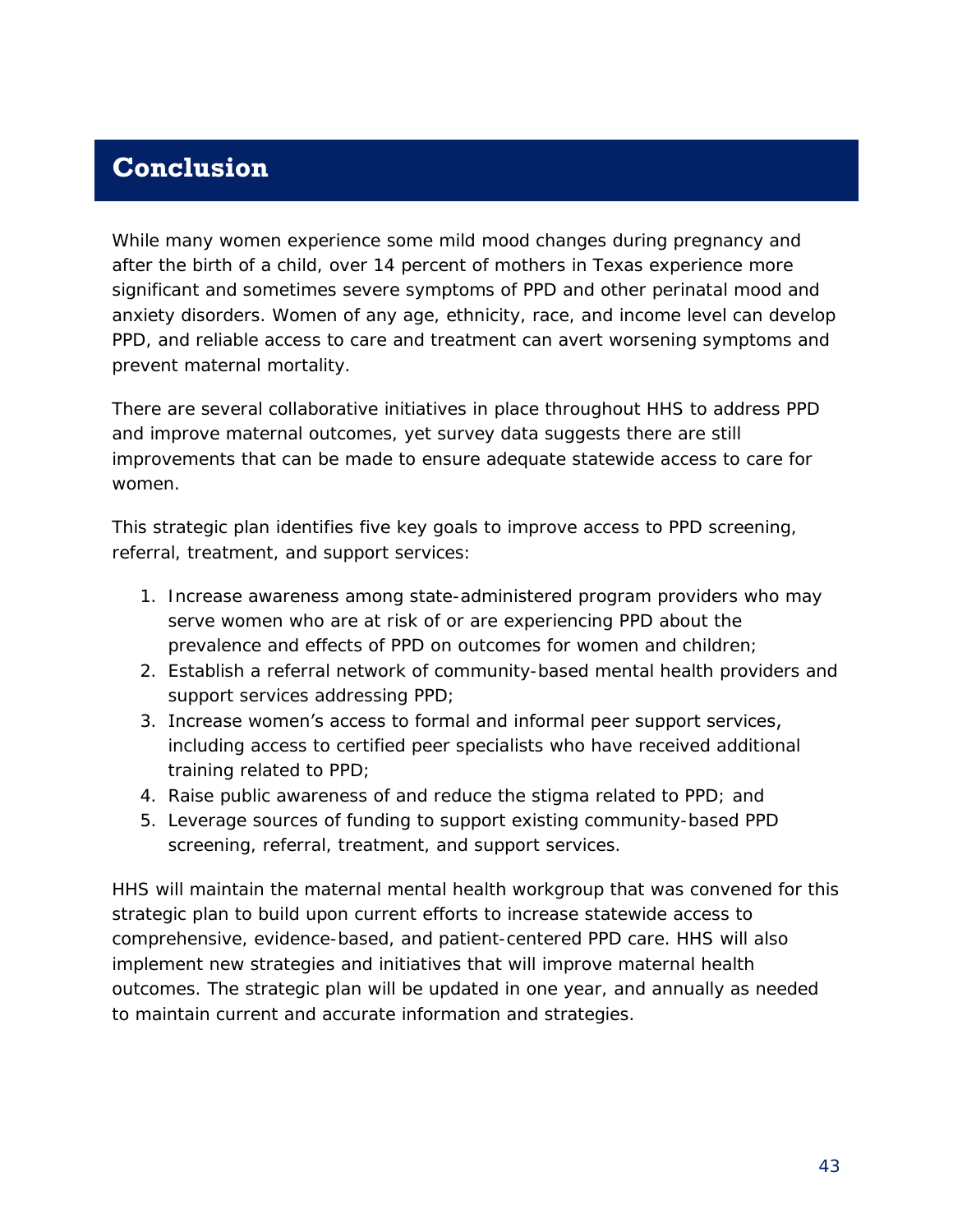# <span id="page-46-0"></span>**Appendix A: Acronyms**

**COL** 

| Acronym      | Definition                                          |
|--------------|-----------------------------------------------------|
| <b>ACOG</b>  | American College of Obstetricians and Gynecologists |
| <b>AHRQ</b>  | Agency for Healthcare Research and Quality          |
| CDC          | Centers for Disease Control and Prevention          |
| <b>CHIP</b>  | Children's Health Insurance Program                 |
| CHW          | Community Health Worker                             |
| <b>CMBHS</b> | Clinical Management for Behavioral Health Services  |
| <b>CMS</b>   | Centers for Medicare & Medicaid Services            |
| CPAN         | Child Psychiatric Access Network                    |
| <b>DFPS</b>  | Department of Family and Protective Services        |
| <b>DSHS</b>  | Department of State Health Services                 |
| ECI          | Early Childhood Intervention                        |
| <b>FPP</b>   | Family Planning Program                             |
| <b>HB</b>    | House Bill                                          |
| <b>HDIS</b>  | Health, Developmental and Independence Services     |
| <b>HHS</b>   | Health and Human Services                           |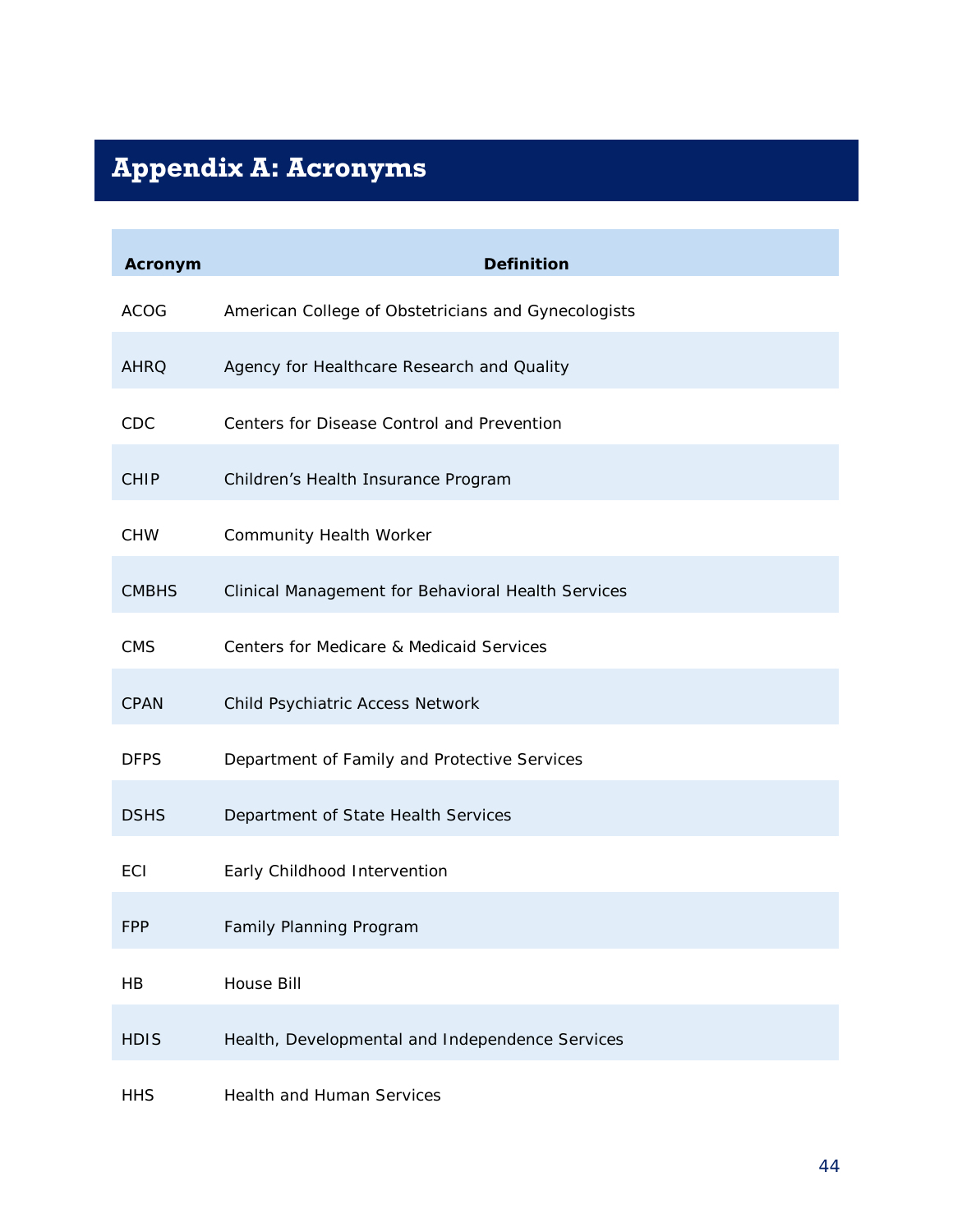| Acronym        | Definition                                                           |
|----------------|----------------------------------------------------------------------|
| <b>HHSC</b>    | Health and Human Services Commission                                 |
| <b>HRC</b>     | Human Resources Code                                                 |
| <b>HRSA</b>    | Health Resources and Services Administration                         |
| <b>HSC</b>     | Health and Safety Code                                               |
| <b>HTMB</b>    | Healthy Texas Mothers and Babies                                     |
| <b>HTW</b>     | Healthy Texas Women                                                  |
| <b>IDD-BHS</b> | Intellectual and Developmental Disability-Behavioral Health Services |
| LBHA           | Local Behavioral Health Authority                                    |
| <b>LMHA</b>    | Local Mental Health Authority                                        |
| <b>LSC</b>     | Lactation Support Center                                             |
| LSCS-SEP       | Lactation Support Center Services-Strategic Expansion Program        |
| <b>MCHS</b>    | Maternal and Child Health Section                                    |
| <b>MMMRC</b>   | Texas Maternal Mortality and Morbidity Review Committee              |
| <b>NFP</b>     | Nurse-Family Partnership                                             |
| PHC            | Primary Health Care                                                  |
| PIUR           | Post-implementation utilization review                               |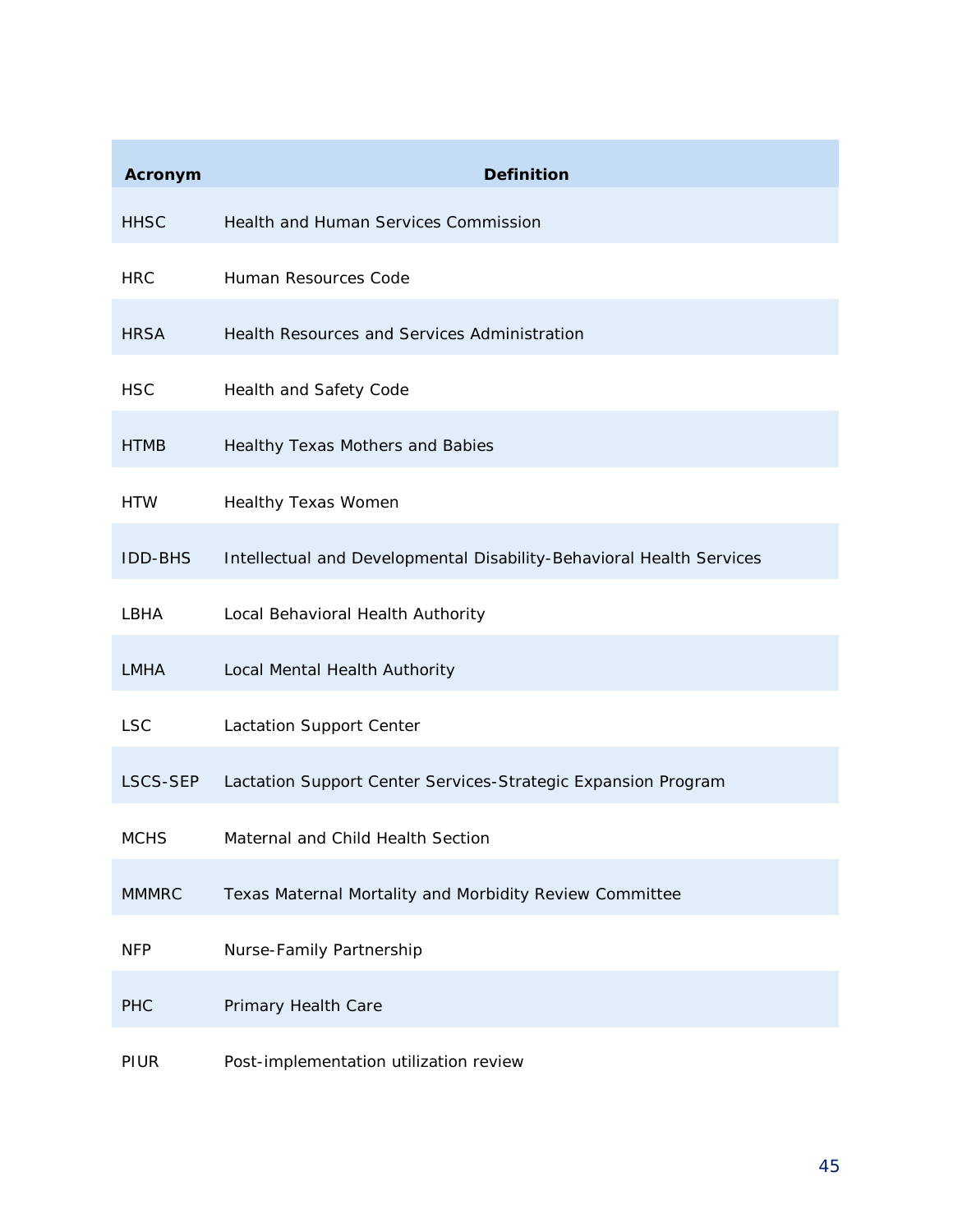| Acronym      | Definition                                                             |
|--------------|------------------------------------------------------------------------|
| <b>PPD</b>   | Postpartum depression                                                  |
| SB           | Senate Bill                                                            |
| <b>SUD</b>   | Substance Use Disorder                                                 |
| <b>TAC</b>   | Texas Administrative Code                                              |
| TexasAIM     | Texas Alliance for Innovation on Maternal Health                       |
| <b>TCHMB</b> | Texas Collaborative for Healthy Mothers and Babies                     |
| <b>VDP</b>   | Vendor Drug Program                                                    |
| <b>WIC</b>   | Special Supplemental Nutrition Program for Women, Infants and Children |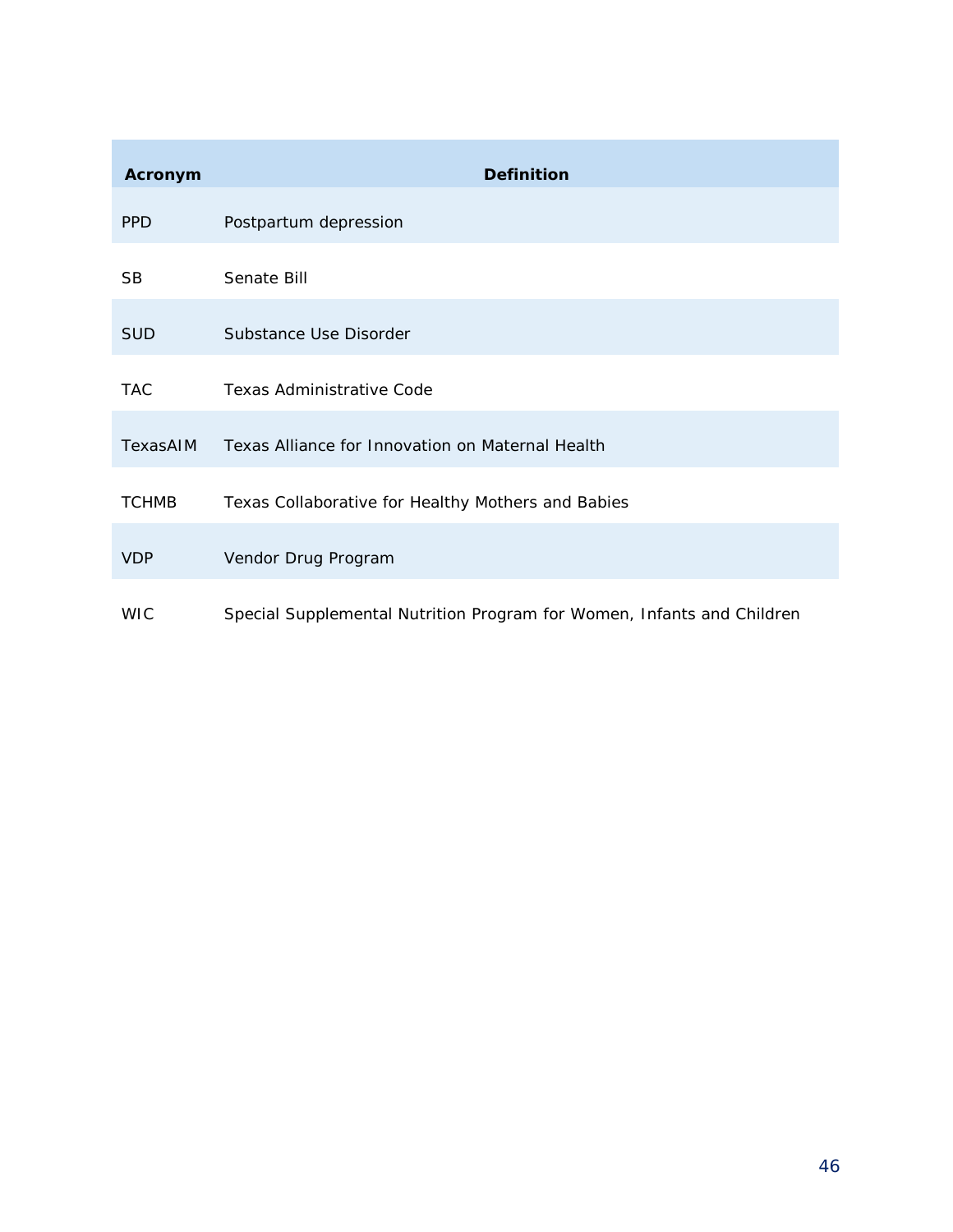### <span id="page-49-0"></span>**Appendix B: PPD Resources**

[The Blue Dot Project](http://www.thebluedotproject.org/)

[Centering Healthcare Institute](https://www.centeringhealthcare.org/)

[Child Psychiatric Access Network](https://med.uth.edu/psychiatry/child-psychiatric-access-network-cpan/)

[Council on Patient Safety in Women's Heal](https://safehealthcareforeverywoman.org/patient-safety-bundles/maternal-mental-health-depression-and-anxiety/)th Care: Maternal Mental Health

**[Healthy Texas Women](https://www.healthytexaswomen.org/)** 

[March of Dimes](https://www.marchofdimes.org/)

[Mental Health Texas](https://mentalhealthtx.org/)

**Office on Women's He[alth: Postpartum Depression](https://www.womenshealth.gov/mental-health/mental-health-conditions/postpartum-depression)** 

[Postpartum Support International](https://www.postpartum.net/)

[Pregnancy and Postpartum Health Alliance of Texas](https://www.pphatx.org/)

[Texans Care for Children](https://txchildren.org/)

[Texans Care for Children Maternal Mental Health Survey Results](https://static1.squarespace.com/static/5728d34462cd94b84dc567ed/t/5f074a34406e70280293fc25/1594313273455/maternal-mental-health-challenges-survey-results.pdf)

The Texas Clinician'[s Postpartum Depression Toolkit](https://hhs.texas.gov/sites/default/files/documents/doing-business-with-hhs/providers/health/women/tx-clinicians-ppd-toolkit.pdf)

[Texas Department of State Health Services](https://dshs.texas.gov/)

[Texas Health and Human Services](https://hhs.texas.gov/)

[Texas Health Steps: Maternal PPD Screening Tools](https://www.txhealthsteps.com/texas-health-steps-medicaid-resource-center)

[Texas Vendor Drug Program](https://www.txvendordrug.com/)

Texas Collaborative [for Healthy Mothers and Babies](https://www.tchmb.org/)

[Texas WIC](https://texaswic.org/)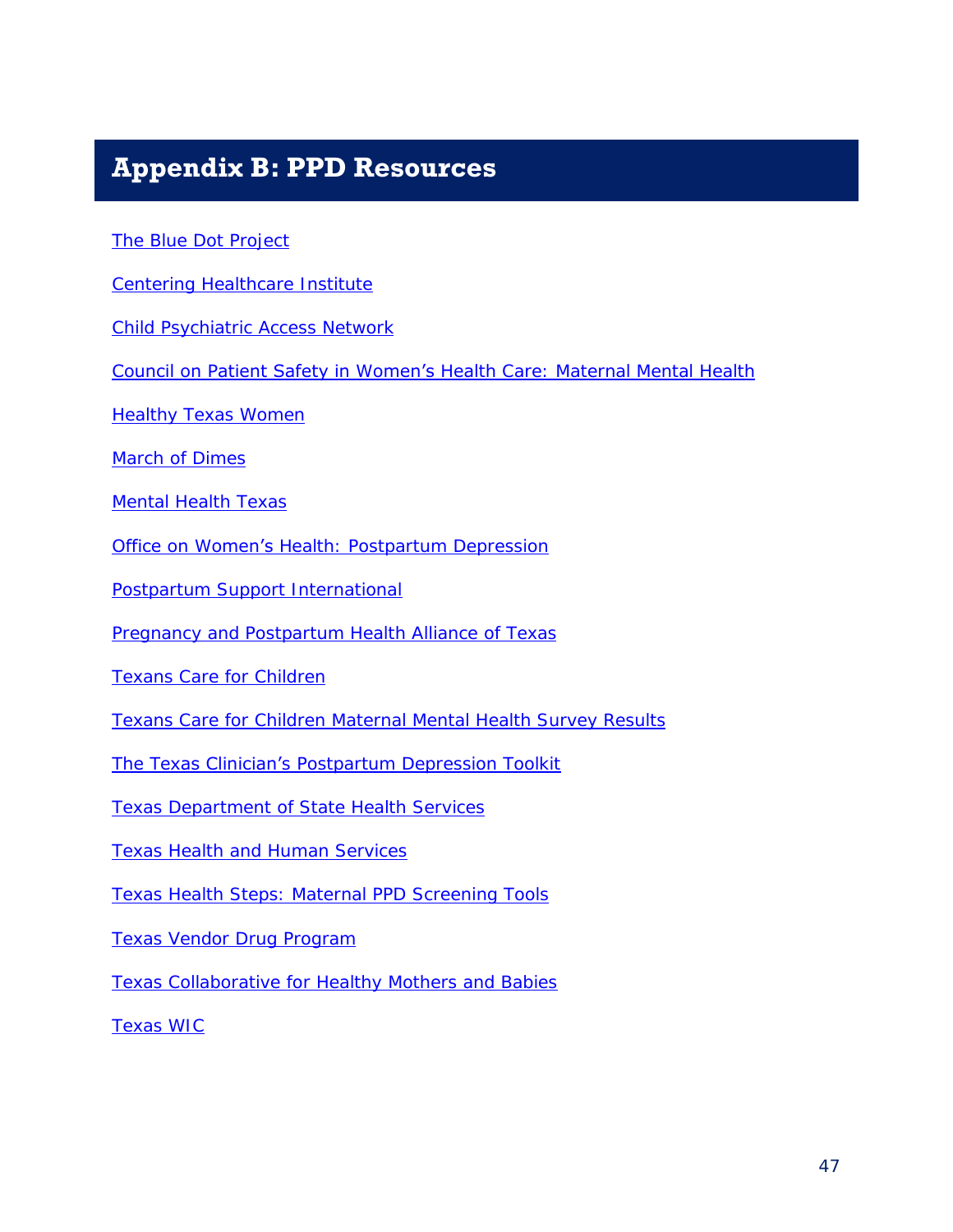# <span id="page-50-0"></span>**Appendix C: Glossary**

| Term                                                | Definition                                                                                                                                                                                                                                                                                                                                                                                                                |
|-----------------------------------------------------|---------------------------------------------------------------------------------------------------------------------------------------------------------------------------------------------------------------------------------------------------------------------------------------------------------------------------------------------------------------------------------------------------------------------------|
| Centers for Disease Control<br>and Prevention (CDC) | The national public health institute that provides<br>health information that protects the nation against<br>expensive and dangerous health threats and<br>responds when these arise.                                                                                                                                                                                                                                     |
| Centers for Medicare and<br>Medicaid Services (CMS) | The federal agency that runs the Medicare program<br>and works with states to run the Medicaid program.                                                                                                                                                                                                                                                                                                                   |
| Children's Health Insurance<br>Program (CHIP)       | CHIP is a health care program for children whose<br>families earn too much to get Medicaid but can't<br>afford insurance. CHIP offers many of the same<br>services as Medicaid but does not cover long-term<br>services and supports.                                                                                                                                                                                     |
| CHIP Perinatal Program                              | A program that provides services for the unborn<br>children of pregnant women who are uninsured and<br>do not qualify for Medicaid due to income or<br>immigration status, and whose household income is<br>at or below 202 percent of the federal poverty level.                                                                                                                                                         |
| Community health<br>worker/promotor(a)              | A liaison who provides cultural mediation between<br>health care, social services and the community. A<br>promotor(a) or community health worker is a trusted<br>member, and has a close understanding of, the<br>ethnicity, language, socio-economic status, and life<br>experiences of the community served.<br>A promotor(a) or community health worker assists<br>people to gain access to needed services and builds |
|                                                     | individual, community, and system capacity.                                                                                                                                                                                                                                                                                                                                                                               |
| Early Childhood Intervention<br>(ECI)               | A statewide program for families with children from<br>birth to three years of age, with developmental<br>delays, disabilities, or certain medical diagnoses. ECI<br>supports families to help their children reach their<br>potential through developmental services.                                                                                                                                                    |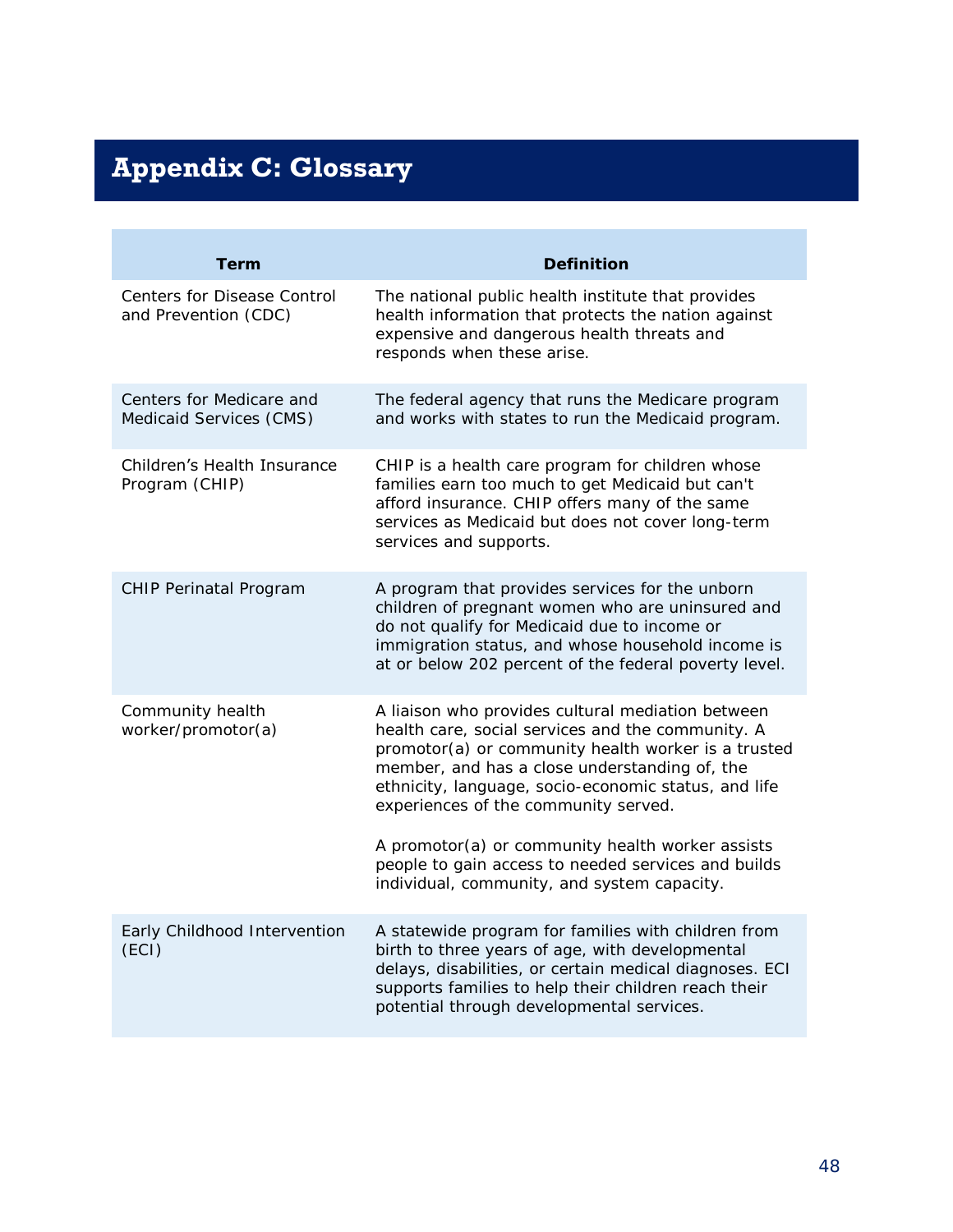| Term                                                                              | Definition                                                                                                                                                                                                                                                       |
|-----------------------------------------------------------------------------------|------------------------------------------------------------------------------------------------------------------------------------------------------------------------------------------------------------------------------------------------------------------|
| Family Planning Program<br>(FPP)                                                  | A program that provides comprehensive family<br>planning and related health services statewide to<br>reduce unintended pregnancies, positively affect<br>future pregnancies, and improve the health status of<br>low-income women and men in Texas.              |
| General Revenue (GR)                                                              | The principal funding source for most Texas<br>government operations. Any revenue that is not<br>restricted for a specific purpose flows into the<br>general fund. The Legislature may direct money out<br>of this fund for any legal purpose of the government. |
| Health, Developmental and<br>Independence Services<br>(HDIS)                      | HDIS is comprised of more than 40 programs that<br>provide non-Medicaid gap health coverage, social<br>services, and educational resources for low-income<br>children, families, seniors, specialty health<br>populations, and people with disabilities.         |
| Health Resources and<br>Services Administration<br>(HRSA)                         | An agency of the U.S. Department of Health and<br>Human Services that provides health care to people<br>who are geographically isolated, and/or economically<br>or medically vulnerable.                                                                         |
| Healthy Texas Women (HTW)                                                         | A program dedicated to offering women's health and<br>family planning at no cost to eligible women in<br>Texas. These services help women plan their<br>families, whether it is to achieve, postpone, or<br>prevent pregnancy.                                   |
| Local behavioral health<br>authority/Local mental health<br>authority (LBHA/LMHA) | An entity that provides programs and services based<br>on evidence-based practices to help people manage<br>mental illness.                                                                                                                                      |
| Managed care organization<br>(MCO)                                                | A health care provider or a group or organization of<br>medical service providers who offers managed care<br>health plans. The MCO contracts directly with doctors<br>and other health care providers to create provider<br>networks their members can use.      |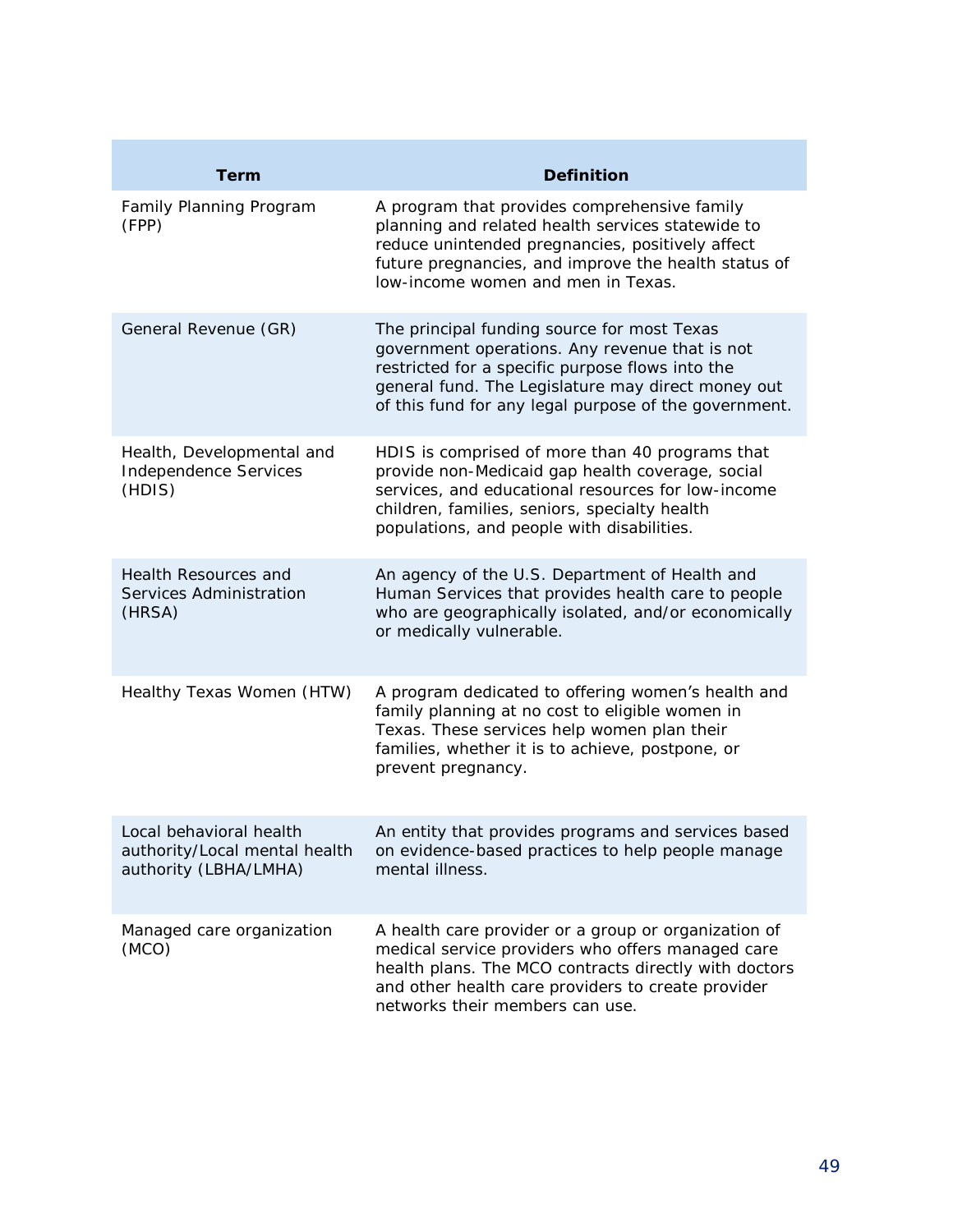| Term                                                                  | Definition                                                                                                                                                                                                                                           |
|-----------------------------------------------------------------------|------------------------------------------------------------------------------------------------------------------------------------------------------------------------------------------------------------------------------------------------------|
| Medicaid for Pregnant Women<br>Program                                | Health coverage for low-income pregnant women<br>during pregnancy and up to two months after the<br>birth of the baby.                                                                                                                               |
| Primary Health Care Services<br>Program                               | A program that works with clinic sites across Texas<br>to ensure eligible Texas residents can access<br>comprehensive primary health care services.                                                                                                  |
| Post-implementation<br>utilization review (PIUR)                      | A technique to evaluate whether project objectives<br>were met, to determine how effectively the project<br>was run, to learn lessons for the future, and to<br>ensure that the organization gets the greatest<br>possible benefit from the project. |
| Texas Collaborative for<br>Healthy Mothers and Babies                 | A multidisciplinary network of health professionals<br>whose mission is to advance health care quality and<br>patient safety for all Texas mothers and babies.                                                                                       |
| <b>Texas Health Steps</b>                                             | Texas Medicaid's comprehensive preventive child<br>health service that provides medical and dental<br>prevention and treatment services for children age<br>20 and younger from low-income families, who are<br>enrolled in Medicaid.                |
| Texas Maternal Mortality and<br>Morbidity Review Committee<br>(MMMRC) | Established by S.B. 495, 83rd Texas Legislature,<br>Regular Session, 2013, (which promulgated HSC Ch.<br>34) as a multidisciplinary advisory committee within<br>and administered by DSHS to study maternal<br>mortality and morbidity in Texas.     |
| Texas WIC                                                             | The Special Supplemental Nutrition Program for<br>Women, Infants and Children, popularly known<br>as WIC, is a nutrition, education, and support<br>program for pregnant women, breastfeeding women,<br>and families with children younger than 5.   |